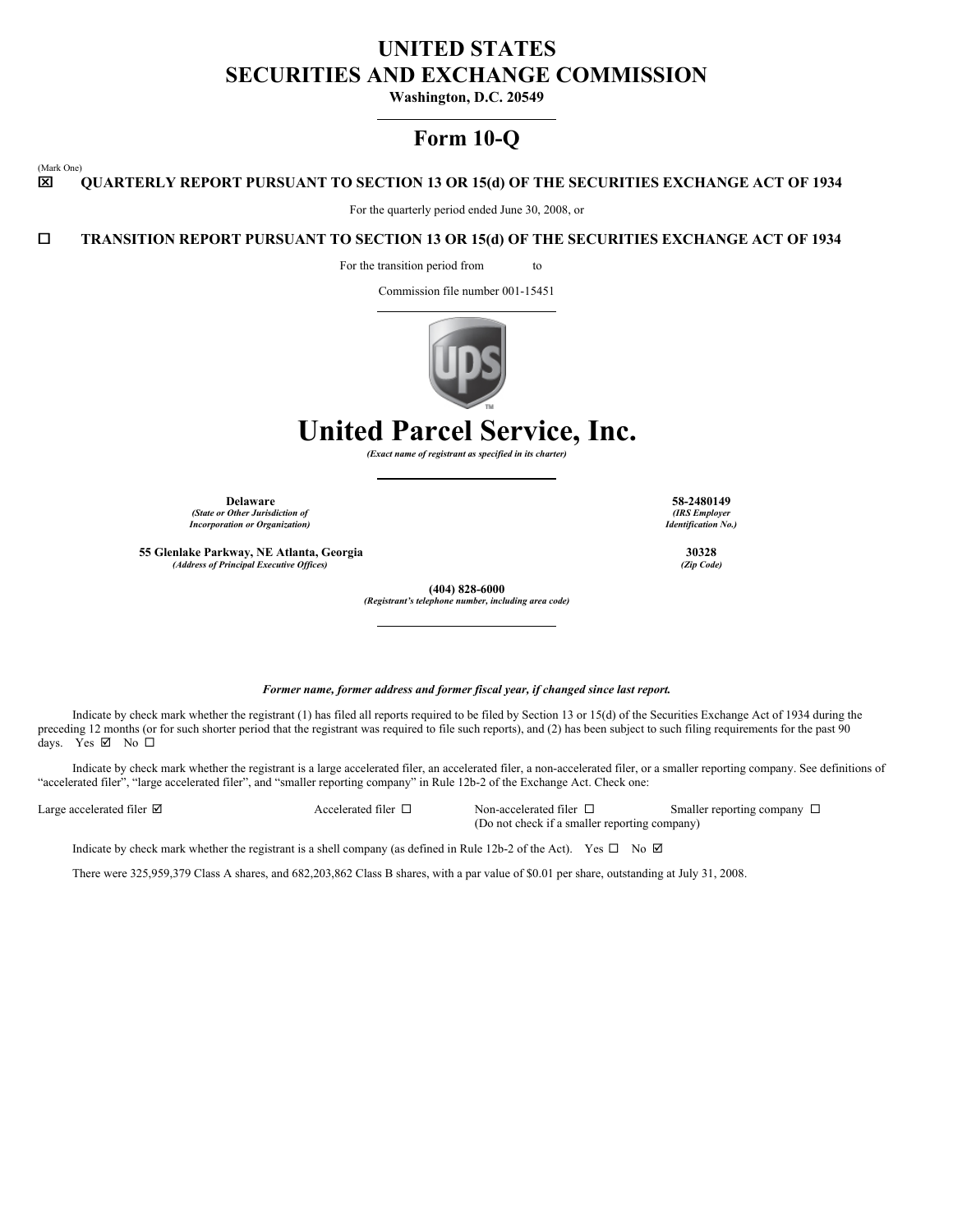# **PART I. FINANCIAL INFORMATION**

**Item 1.** *Financial Statements*

# **UNITED PARCEL SERVICE, INC. AND SUBSIDIARIES**

### **CONSOLIDATED BALANCE SHEETS June 30, 2008 (unaudited) and December 31, 2007 (In millions)**

|                                                                   | <b>June 30,</b><br>2008  | December 31,<br>2007   |
|-------------------------------------------------------------------|--------------------------|------------------------|
| <b>ASSETS</b>                                                     |                          |                        |
| <b>Current Assets:</b>                                            |                          |                        |
| Cash and cash equivalents                                         | \$1,178                  | $\mathbb{S}$<br>2,027  |
| Marketable securities and short-term investments                  | 511                      | 577                    |
| Accounts receivable, net                                          | 5,946                    | 6,084                  |
| Finance receivables, net                                          | 524                      | 468                    |
| Deferred income tax assets                                        | 524                      | 606                    |
| Income taxes receivable                                           | 252                      | 1,256                  |
| Other current assets                                              | 989                      | 742                    |
| <b>Total Current Assets</b>                                       | 9,924                    | 11,760                 |
| Property, Plant and Equipment, Net                                | 18,213                   | 17.663                 |
| Pension and Postretirement Benefit Assets                         | 4,497                    | 4,421                  |
| Goodwill                                                          | 2,616                    | 2,577                  |
| Intangible Assets, Net                                            | 604                      | 628                    |
| Long-Term Finance Receivables, Net                                | 465                      | 431                    |
| Other Non-Current Assets                                          | 1,737                    | 1,562                  |
|                                                                   | \$38,056                 | 39,042<br>$\mathbf{s}$ |
| <b>LIABILITIES AND SHAREOWNERS' EQUITY</b>                        |                          |                        |
| Current Liabilities:                                              |                          |                        |
| Current maturities of long-term debt and commercial paper         | \$3,621                  | S<br>3,512             |
| Accounts payable                                                  | 2,284                    | 1,819                  |
| Accrued wages and withholdings                                    | 1,670                    | 1,414                  |
| Dividends payable                                                 | $\overline{\phantom{0}}$ | 440                    |
| Self-insurance reserves                                           | 713                      | 704                    |
| Other current liabilities                                         | 1,679                    | 1,951                  |
| <b>Total Current Liabilities</b>                                  | 9.967                    | 9,840                  |
| Long-Term Debt                                                    | 7,233                    | 7,506                  |
| Pension and Postretirement Benefit Obligations                    | 4,730                    | 4,438                  |
| Deferred Income Tax Liabilities                                   | 2,512                    | 2,620                  |
| <b>Self-Insurance Reserves</b>                                    | 1,708                    | 1,651                  |
| Other Non-Current Liabilities                                     | 886                      | 804                    |
| Shareowners' Equity:                                              |                          |                        |
| Class A common stock (330 and 349 shares issued in 2008 and 2007) | 3                        | 3                      |
| Class B common stock (681 and 694 shares issued in 2008 and 2007) | $\tau$                   | $\tau$                 |
| Additional paid-in capital                                        |                          |                        |
| Retained earnings                                                 | 12,841                   | 14,186                 |
| Accumulated other comprehensive loss                              | (1, 831)                 | (2,013)                |
| Deferred compensation obligations                                 | 119                      | 137                    |
|                                                                   | 11,139                   | 12,320                 |
| Less: Treasury stock (2 shares in 2008 and 2007)                  | (119)                    | (137)                  |
| <b>Total Shareowners' Equity</b>                                  | 11,020                   | 12,183                 |
| Total Liabilities and Shareowners' Equity                         | \$38,056                 | 39.042<br>S.           |

See notes to unaudited consolidated financial statements.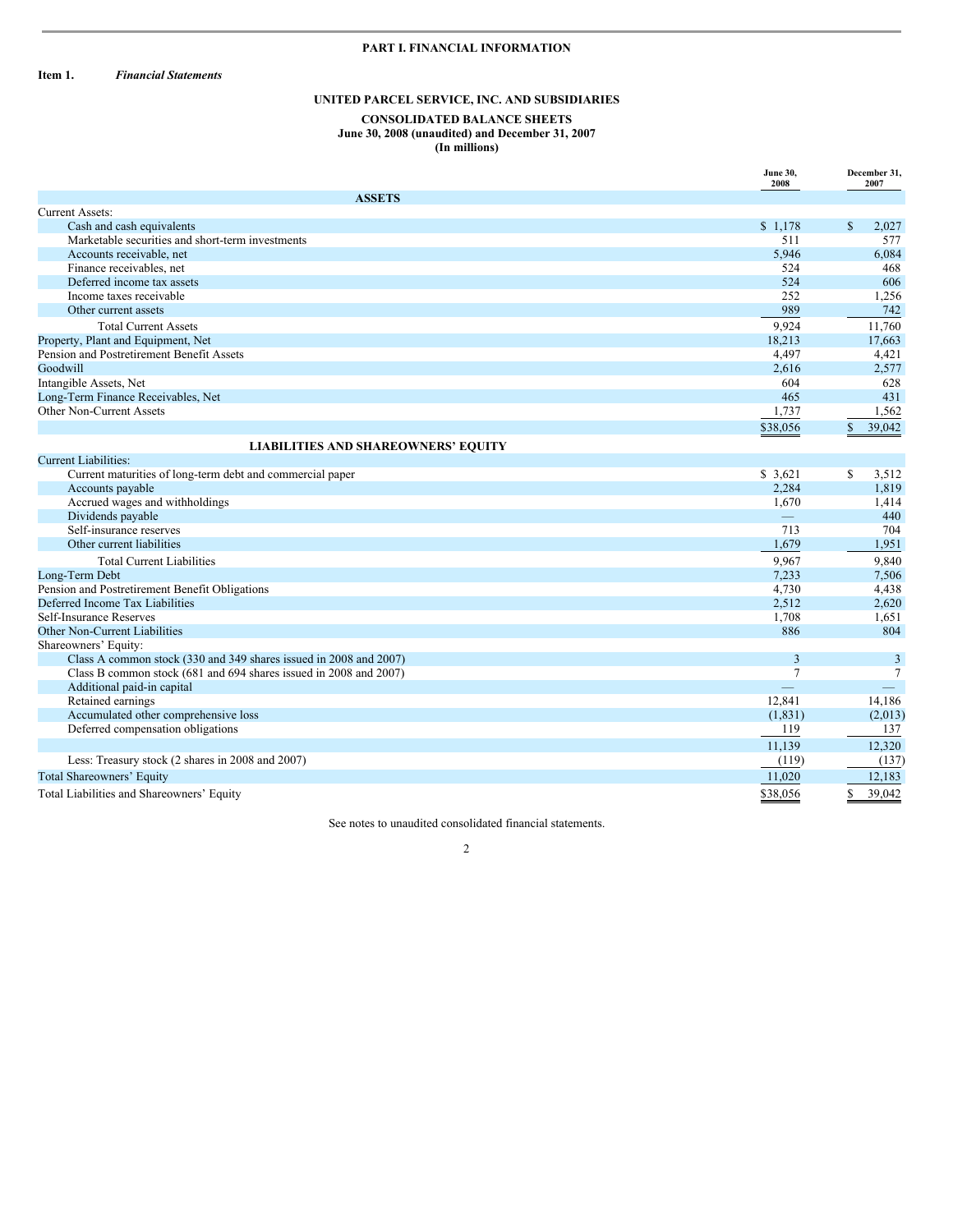# **UNITED PARCEL SERVICE, INC. AND SUBSIDIARIES**

### **STATEMENTS OF CONSOLIDATED INCOME (In millions, except per share amounts)**

**(unaudited)**

|                               |            | <b>Three Months Ended</b><br><b>June 30,</b> |            | <b>Six Months Ended</b><br><b>June 30,</b> |
|-------------------------------|------------|----------------------------------------------|------------|--------------------------------------------|
|                               | 2008       | 2007                                         | 2008       | 2007                                       |
| Revenue                       | \$13,001   | \$12,189                                     | \$25,676   | \$24,095                                   |
| Operating Expenses:           |            |                                              |            |                                            |
| Compensation and benefits     | 6,522      | 6,327                                        | 13,022     | 12,668                                     |
| Repairs and maintenance       | 303        | 301                                          | 601        | 607                                        |
| Depreciation and amortization | 452        | 431                                          | 904        | 867                                        |
| Purchased transportation      | 1,679      | 1,385                                        | 3,274      | 2,715                                      |
| Fuel                          | 1,167      | 697                                          | 2,117      | 1,313                                      |
| Other occupancy               | 244        | 215                                          | 524        | 467                                        |
| Other expenses                | 1,180      | 1,068                                        | 2,287      | 2,335                                      |
|                               | 11,547     | 10,424                                       | 22,729     | 20,972                                     |
| <b>Operating Profit</b>       | 1,454      | 1,765                                        | 2,947      | 3,123                                      |
| Other Income and (Expense):   |            |                                              |            |                                            |
| Investment income             | 14         | 28                                           | 71         | 42                                         |
| Interest expense              | (104)      | (61)                                         | (238)      | (110)                                      |
|                               | (90)       | (33)                                         | (167)      | (68)                                       |
| Income Before Income Taxes    | 1,364      | 1,732                                        | 2,780      | 3,055                                      |
| <b>Income Taxes</b>           | 491        | 628                                          | 1,001      | 1,108                                      |
| Net Income                    | 873<br>\$  | \$1,104                                      | \$1,779    | 1,947<br>\$                                |
| Basic Earnings Per Share      | 0.86       | 1.04                                         | 1.73       | 1.83                                       |
| Diluted Earnings Per Share    | \$<br>0.85 | S<br>1.04                                    | 1.72<br>\$ | \$<br>1.82                                 |

# **STATEMENTS OF CONSOLIDATED COMPREHENSIVE INCOME**

**(In millions)**

**(unaudited)**

|                                                                             |       | <b>Three Months Ended</b> |         | <b>Six Months Ended</b> |  |
|-----------------------------------------------------------------------------|-------|---------------------------|---------|-------------------------|--|
|                                                                             |       | <b>June 30.</b>           |         | <b>June 30,</b>         |  |
|                                                                             | 2008  | 2007                      | 2008    | 2007                    |  |
| Net income                                                                  | \$873 | 1,104                     | \$1,779 | \$1,947                 |  |
| Change in foreign currency translation adjustment                           |       |                           | 113     | 52                      |  |
| Change in unrealized gain (loss) on marketable securities, net of tax       | (20)  | (11)                      | (40)    | (7)                     |  |
| Change in unrealized gain (loss) on cash flow hedges, net of tax            | 80    | (59)                      | 30      | (98)                    |  |
| Change in unrecognized pension and postretirement benefit costs, net of tax | 33    | 30                        | 66      | 60                      |  |
| Comprehensive income                                                        | \$971 | 1,085                     | \$1,948 | \$1,954                 |  |

See notes to unaudited consolidated financial statements.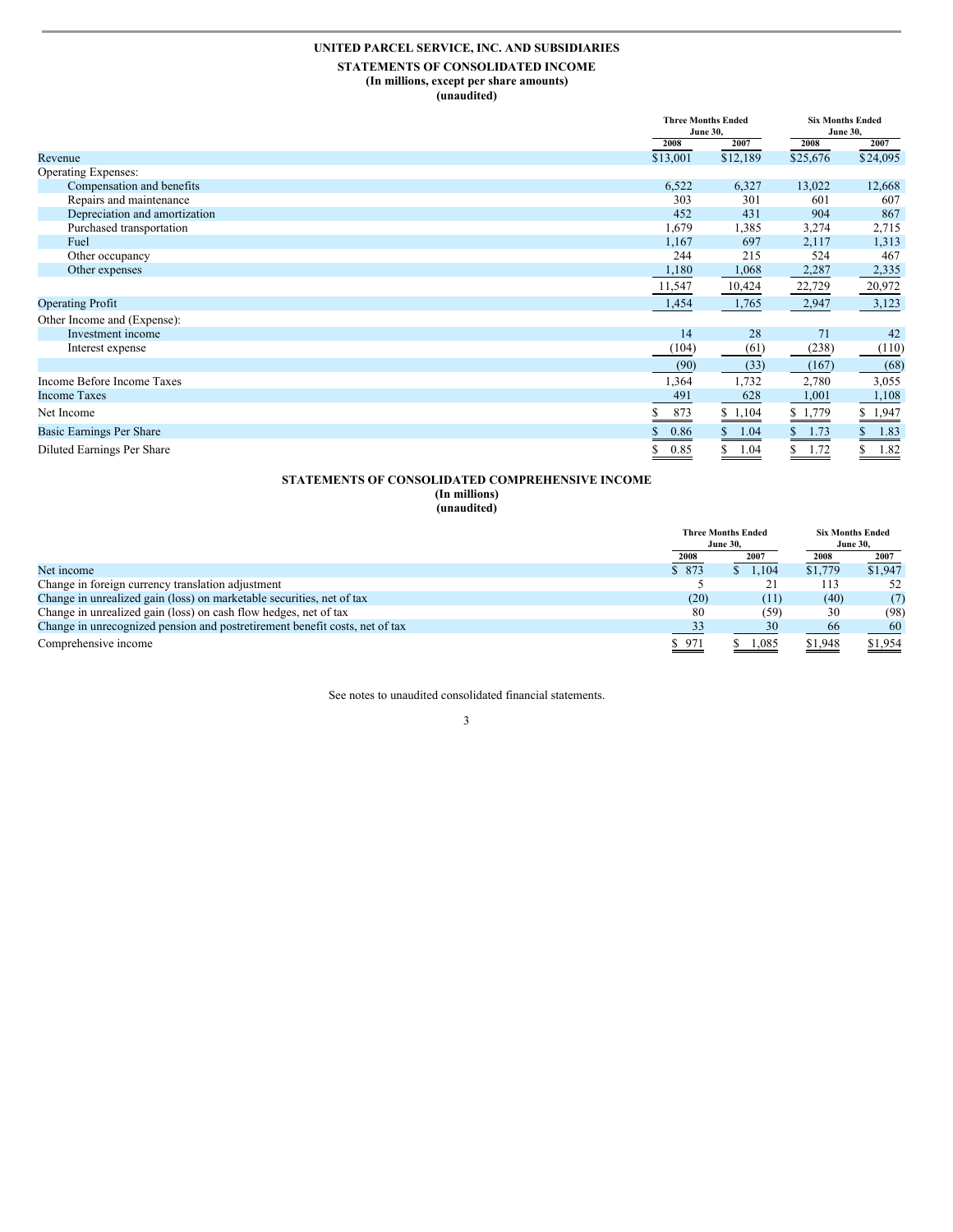### **UNITED PARCEL SERVICE, INC. AND SUBSIDIARIES STATEMENTS OF CONSOLIDATED CASH FLOWS (In millions) (unaudited)**

|                                                                             |            | <b>Six Months Ended</b><br><b>June 30,</b> |
|-----------------------------------------------------------------------------|------------|--------------------------------------------|
|                                                                             | 2008       | 2007                                       |
| <b>Cash Flows From Operating Activities:</b>                                |            |                                            |
| Net income                                                                  | \$1,779    | \$1,947                                    |
| Adjustments to reconcile net income to net cash from operating activities:  |            |                                            |
| Depreciation and amortization                                               | 904        | 867                                        |
| Pension and postretirement benefit expense                                  | 361        | 256                                        |
| Pension and postretirement benefit contributions<br>Self-insurance reserves | (93)<br>66 | (60)<br>131                                |
| Deferred taxes, credits, and other                                          | (51)       | (199)                                      |
| Stock compensation expense                                                  | 251        | 213                                        |
| Other (gains) losses                                                        | 423        | 267                                        |
| Changes in assets and liabilities:                                          |            |                                            |
| Accounts receivable, net                                                    | 121        | 193                                        |
| Income taxes receivable                                                     | 1,076      | $\frac{1}{2}$                              |
| Other current assets                                                        | (183)      | (44)                                       |
| Accounts payable                                                            | 187        | (172)                                      |
| Accrued wages and withholdings                                              | 246        | 303                                        |
| Other current liabilities                                                   | (57)       | 35                                         |
| Other operating activities                                                  | (2)        | (141)                                      |
| Net cash from operating activities                                          | 5,028      | 3,596                                      |
|                                                                             |            |                                            |
| <b>Cash Flows From Investing Activities:</b>                                |            |                                            |
| Capital expenditures                                                        | (1, 387)   | (1,206)                                    |
| Proceeds from disposals of property, plant and equipment                    | 71         | 34                                         |
| Purchases of marketable securities and short-term investments               | (1,939)    | (5,630)                                    |
| Sales and maturities of marketable securities and short-term investments    | 1,664      | 5,554                                      |
| Net (increase) decrease in finance receivables                              | (66)       | 24                                         |
| Other investing activities                                                  | (282)      | (99)                                       |
| Net cash (used in) investing activities                                     | (1,939)    | (1, 323)                                   |
| <b>Cash Flows From Financing Activities:</b>                                |            |                                            |
| Net change in short-term debt                                               | (1,315)    | 416                                        |
| Proceeds from long-term borrowings                                          | 5,435      | 205                                        |
| Repayments of long-term borrowings                                          | (4,290)    | (123)                                      |
| Purchases of common stock                                                   | (2, 294)   | (1, 522)                                   |
| Issuances of common stock                                                   | 98         | 75                                         |
| Dividends                                                                   | (1, 337)   | (1,266)                                    |
| Other financing activities                                                  | (283)      |                                            |
| Net cash (used in) financing activities                                     | (3,986)    | (2,215)                                    |
| <b>Effect Of Exchange Rate Changes On Cash and Cash Equivalents</b>         | 48         | $\overline{4}$                             |
| Net Increase (Decrease) In Cash And Cash Equivalents                        | (849)      | 62                                         |
| <b>Cash And Cash Equivalents:</b>                                           |            |                                            |
| Beginning of period                                                         | 2,027      | 794                                        |
| End of period                                                               | \$1,178    | $\mathbb{S}$<br>856                        |
|                                                                             |            |                                            |

See notes to unaudited consolidated financial statements.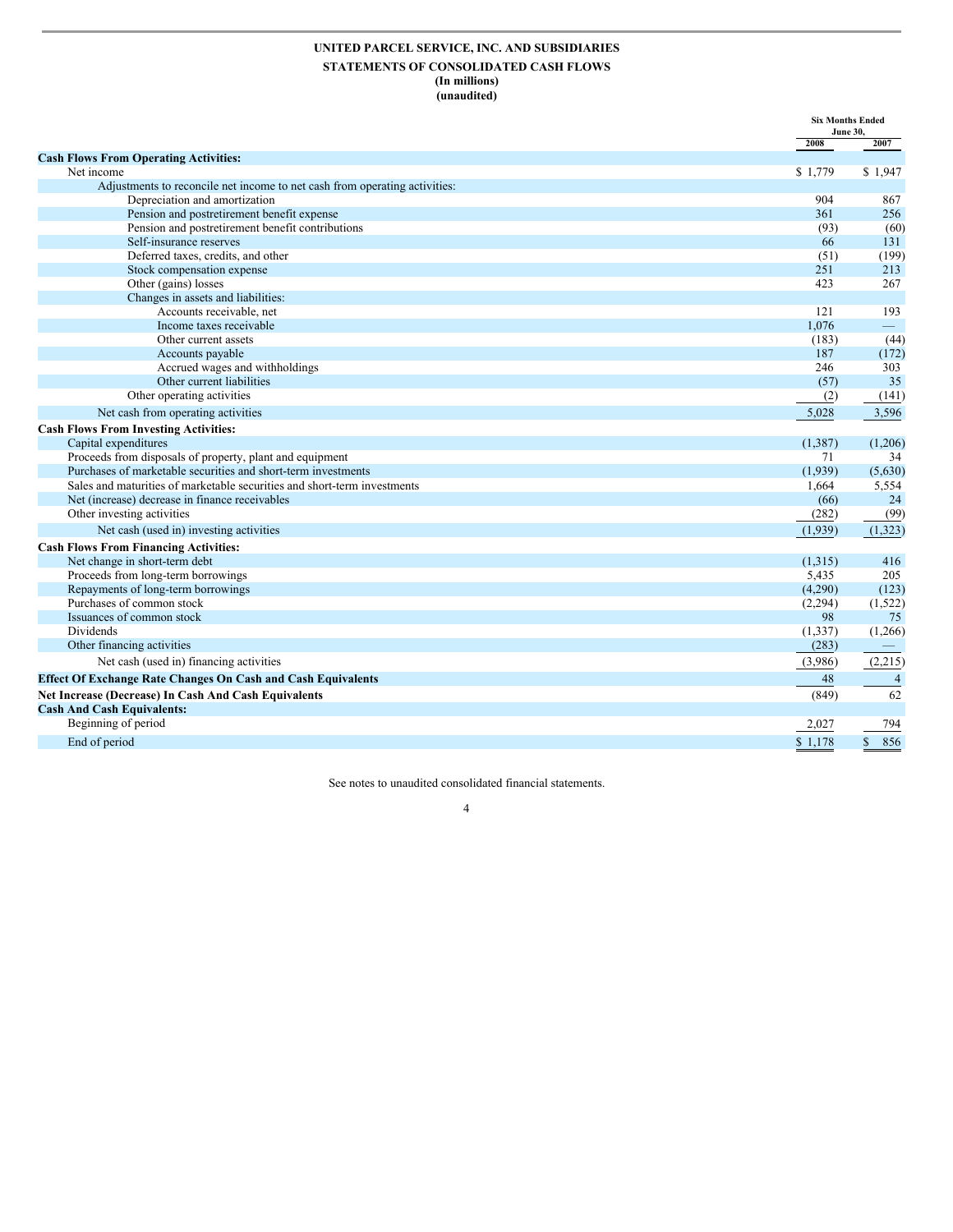#### **Note 1. Basis of Presentation**

In our opinion, the accompanying interim, unaudited, consolidated financial statements have been prepared in accordance with accounting principles generally accepted in the United States for interim financial information and with the instructions to Form 10-Q and Rule 10-01 of Regulation S-X. These consolidated financial statements contain all adjustments (consisting of normal recurring accruals) necessary to present fairly our financial position as of June 30, 2008, our results of operations for the three and six months ended June 30, 2008 and 2007, and cash flows for the six months ended June 30, 2008 and 2007. The results reported in these consolidated financial statements should not be regarded as necessarily indicative of results that may be expected for the entire year. The interim consolidated financial statements should be read in conjunction with the audited consolidated financial statements and notes thereto included in our Annual Report on Form 10-K for the year ended December 31, 2007.

For interim consolidated financial statement purposes, we provide for accruals under our various employee benefit plans and self-insurance reserves for each three month period based on one quarter of the estimated annual expense.

Certain prior period amounts have been reclassified to conform to the current period presentation.

#### **Note 2. Stock-Based Compensation**

We issue employee share-based awards under the UPS Incentive Compensation Plan, which permits the grant of nonqualified stock options, incentive stock options, stock appreciation rights, restricted stock, performance shares, performance units, and management incentive awards to eligible employees. The primary compensation programs offered under the UPS Incentive Compensation Plan include the UPS Management Incentive Awards Program, the UPS Long-Term Incentive Program and the UPS Long-Term Incentive Performance Award program. We also maintain an employee stock purchase plan which allows eligible employees to purchase shares of UPS class A common stock at a discount.

During the first quarter of 2008, we granted target restricted stock units ("RSUs") under the UPS Long-Term Incentive Performance Award program to eligible management. Of the total 2008 target award, 90% of the target award will be divided into three substantially equal tranches, one for each calendar year in the three-year award cycle from 2008 to 2010, using performance criteria targets established each year. For 2008, those targets consist of consolidated operating return on invested capital and growth in consolidated revenue. The remaining 10% of the total 2008 target award will be based upon our achievement of adjusted earnings per share for the three-year award cycle compared to a target established at the beginning of the award cycle.

The number of RSUs earned each year will be the target number adjusted for the percentage achievement of performance criteria targets for the year. The percentage of achievement used to determine the RSUs earned may be a percentage less than or more than 100% of the target RSUs for each tranche. Target RSU award grants range in size from 50% to 250% of annual salary based upon the participant's responsibility level within UPS. The target RSU grant for the 2008 Long-Term Incentive Performance Awards program was valued using the closing New York Stock Exchange price of \$69.61 on March 17, 2008.

During the second quarter of 2008, we granted stock option and restricted performance unit ("RPU") awards to eligible employees under the UPS Long-Term Incentive Program. Beginning with the awards granted in 2008, stock options are being granted to a more limited group of employees, while a larger proportion of the total award under the UPS Long-Term Incentive Program is being made in the form of RPUs. Additionally, beginning with the 2008 grant, stock option and RPU awards will generally vest over a five year period with approximately 20% of the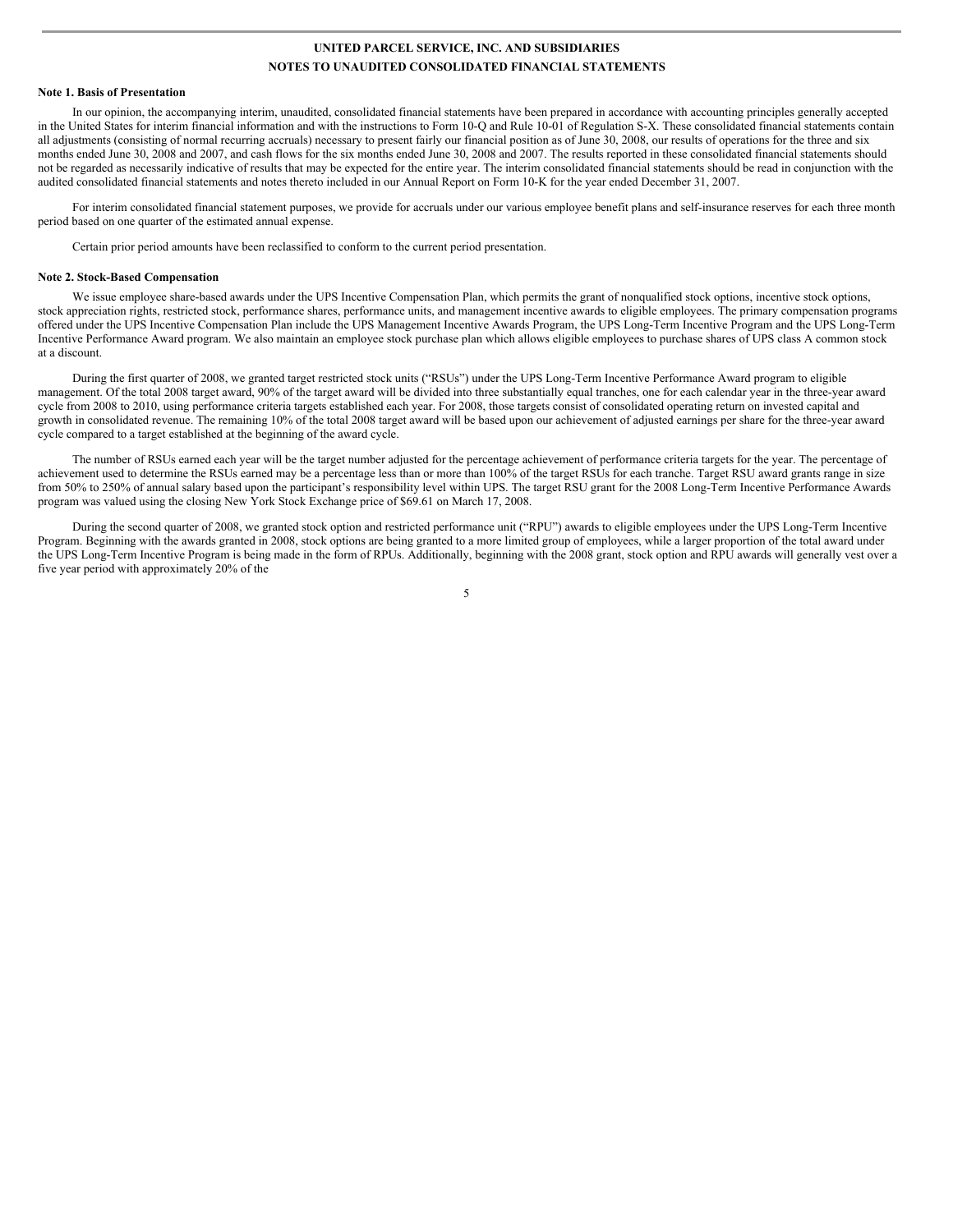award vesting at each anniversary date of the grant (except in the case of death, disability, or retirement, whereby immediate vesting occurs). Previously, stock option and RPU grants vested five years after the date of grant (again with the exception of death, disability, or retirement). Consistent with previous awards, the options granted will expire ten years after the date of grant. In the second quarter of 2008, we granted 0.2 million stock options and 1.9 million RPUs at a grant price of \$71.58. In the second quarter of 2007, we granted 2.7 million stock options and 1.1 million RPUs at a grant price of \$70.90. The fair value of our employee stock options granted, as determined by the Black-Scholes valuation model, was \$16.77 and \$16.85 for 2008 and 2007, respectively, using the following assumptions:

|                            | 2008   | $\frac{2007}{7.5}$ |
|----------------------------|--------|--------------------|
| Expected life (in years)   | .      | ا                  |
| Risk-free interest rate    | 3.79%  | 4.65%              |
| <b>Expected volatility</b> | 22.24% | 19.15%             |
| Expected dividend yield    | 2.39%  | 2.28%              |

Awards granted under the Management Incentive Awards program are normally granted during the fourth quarter of each year. Compensation expense for share-based awards recognized in net income for the three months ended June 30, 2008 and 2007 was \$134 and \$118 million pre-tax, respectively. Compensation expense for share-based awards recognized in net income for the six months ended June 30, 2008 and 2007 was \$251 and \$213 million pre-tax, respectively.

#### **Note 3. Recent Accounting Pronouncements**

In September 2006, the FASB issued Statement No. 157 "Fair Value Measurements" ("FAS 157"), which was issued to define fair value, establish a framework for measuring fair value, and expand disclosures about fair value measurements, and is effective for fiscal years beginning after November 15, 2007. In February 2008, the FASB deferred the effective date of FAS 157 for one year for certain nonfinancial assets and liabilities, and removed certain leasing transactions from its scope. We adopted FAS 157 on January 1, 2008, and the impact of adoption was not material to our results of operations or financial condition. The disclosures required by FAS 157 are included in Note 12.

In February 2007, the FASB issued Statement No. 159 "The Fair Value Option for Financial Assets and Financial Liabilities" ("FAS 159"), which gives entities the option to measure eligible financial assets, financial liabilities and firm commitments at fair value (i.e., the fair value option), on an instrument-by-instrument basis, that are otherwise not accounted for at fair value under other accounting standards. The election to use the fair value option is available at specified election dates, such as when an entity first recognizes a financial asset or financial liability or upon entering into a firm commitment. Subsequent changes in fair value must be recorded in earnings. Additionally, FAS 159 allows for a one-time election for existing positions upon adoption, with the transition adjustment recorded to beginning retained earnings. We adopted FAS 159 on January 1, 2008, and elected to apply the fair value option to our investment in certain investment partnerships that were previously accounted for under the equity method. Accordingly, we recorded a \$16 million reduction to retained earnings as of January 1, 2008, representing the cumulative effect adjustment of adopting FAS 159.

Through 2007, we utilized the early measurement date option available under FASB Statement No. 87 "Employers' Accounting for Pensions", and we measured the funded status of our plans as of September 30 each year. Under the provisions of FASB Statement No. 158 "Employers' Accounting for Defined Benefit Pension and Other Postretirement Plans (an amendment of FASB Statements No. 87, 88, 106, and 132(R))" ("FAS 158"), we are required to use a December 31 measurement date for all of our pension and postretirement benefit plans beginning in 2008. As a result of this change in measurement date, we recorded a cumulative effect \$44 million reduction to retained earnings as of January 1, 2008.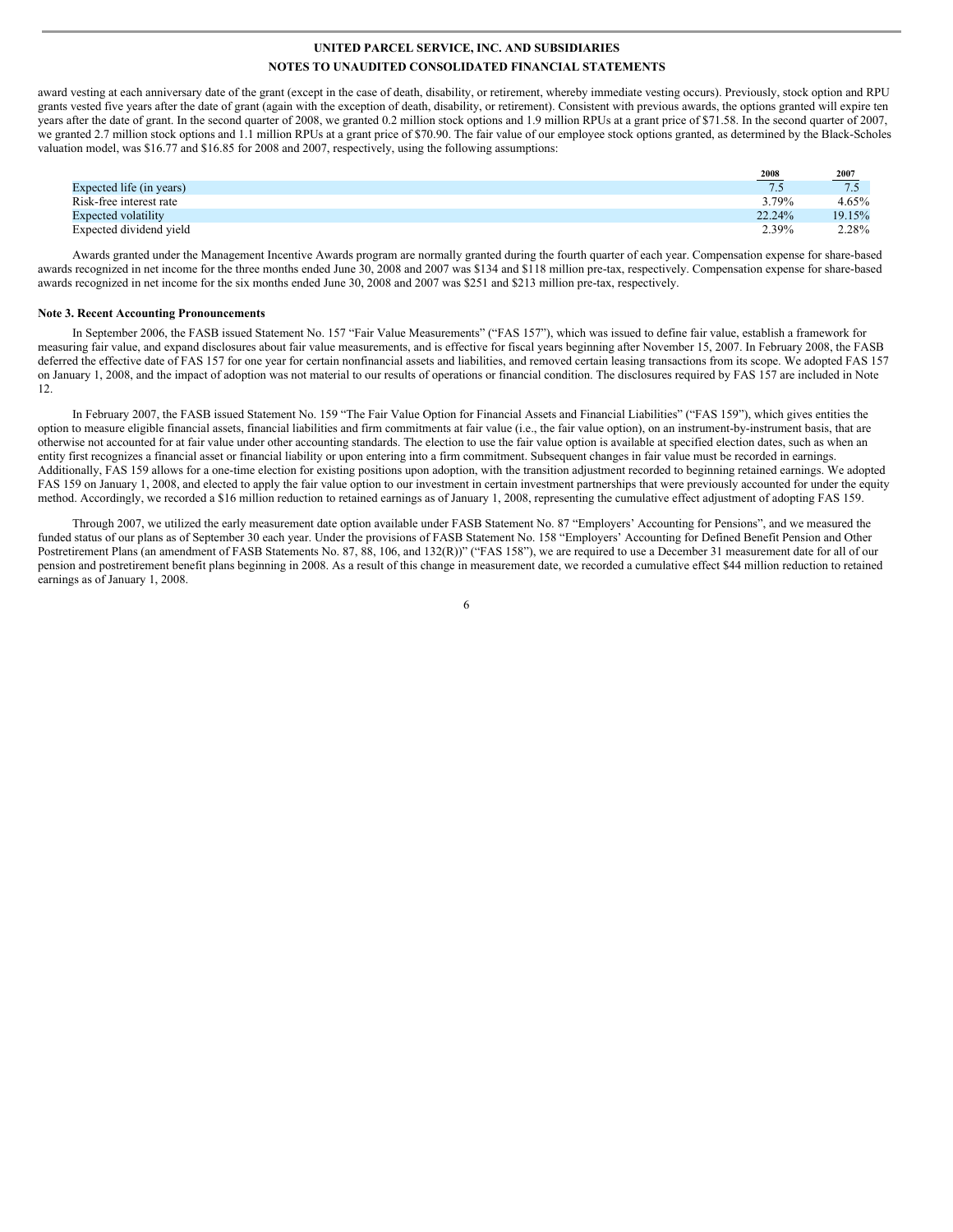In June 2007, the EITF reached consensus on Issue No. 06-11, "Accounting for Income Tax Benefits of Dividends on Share-Based Payment Awards." EITF 06-11 requires that the tax benefit related to dividend equivalents paid on restricted stock units, which are expected to vest, be recorded as an increase to additional paid-in capital. EITF 06-11 is applied prospectively for tax benefits on dividends declared in fiscal years beginning after December 15, 2007. We adopted the provisions of EITF 06-11 beginning in the first quarter of 2008. This adoption did not have a material impact on our results of operations or financial condition.

In December 2007, the FASB issued Statement No. 141(R) "Business Combinations" ("FAS 141(R)"). FAS 141(R) requires the acquiring entity in a business combination to recognize the full fair value of assets acquired and liabilities assumed in the transaction (whether a full or partial acquisition); establishes the acquisition-date fair value as the measurement objective for all assets acquired and liabilities assumed; requires expensing of most transaction and restructuring costs; and requires the acquirer to disclose in its financial statements the information needed to evaluate and understand the nature and financial effect of the business combination. FAS 141(R) applies prospectively to business combinations for which the acquisition date is on or after January 1, 2009. The impact of FAS No. 141(R) on our consolidated financial statements will depend upon the nature, terms and size of the acquisitions we consummate after the effective date.

In December 2007, the FASB issued Statement No. 160, "Noncontrolling Interests in Consolidated Financial Statements—an amendment of Accounting Research Bulletin No. 51" ("FAS 160"). FAS 160 requires reporting entities to present noncontrolling (minority) interests as equity (as opposed to as a liability or mezzanine equity) and provides guidance on the accounting for transactions between an entity and noncontrolling interests. As of June 30, 2008, we had approximately \$7 million in noncontrolling interests classified in other non-current liabilities. FAS 160 applies prospectively as of January 1, 2009, except for the presentation and disclosure requirements which will be applied retrospectively for all periods presented.

In March 2008, the FASB issued Statement No. 161, "Disclosures about Derivative Instruments and Hedging Activities, an amendment of FASB Statement No. 133" ("FAS 161"), which requires additional disclosures about the objectives of the derivative instruments and hedging activities, the method of accounting for such instruments under FAS 133 and its related interpretations, and a tabular disclosure of the effects of such instruments and related hedged items on our financial position, financial performance, and cash flows. FAS 161 is effective for us beginning January 1, 2009. We are currently assessing the potential impact that the adoption of FAS 161 may have on the disclosures within our consolidated financial statements.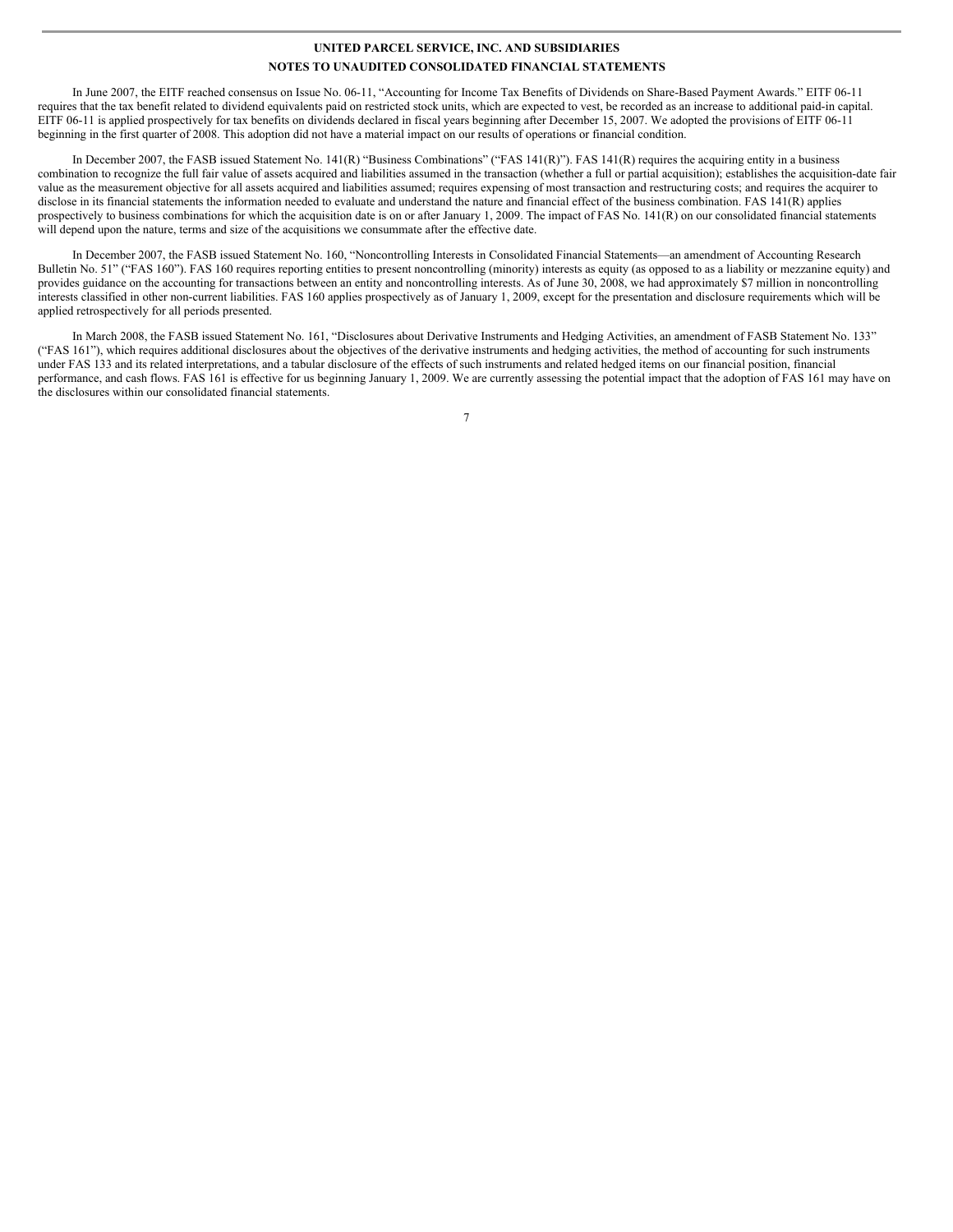### **Note 4. Marketable Securities**

The following is a summary of marketable securities as of June 30, 2008 and December 31, 2007 (in millions):

|                                       | Cost           | Unrealized<br>Gains           | Unrealized<br>Losses | Estimated<br><b>Fair Value</b>        |
|---------------------------------------|----------------|-------------------------------|----------------------|---------------------------------------|
| June 30, 2008                         |                |                               |                      |                                       |
| Current marketable securities:        |                |                               |                      |                                       |
| U.S. government and agency securities | \$87           | $\mathbb{S}$                  | $\mathbb{S}$         | $\mathbb{S}$<br>87                    |
| Mortgage and asset-backed securities  | 289            |                               | 3                    | 287                                   |
| Corporate securities                  | 133            |                               |                      | 133                                   |
| Other debt securities                 | $\overline{2}$ |                               |                      | $\overline{\mathbf{c}}$               |
| Total debt securities                 | 511            | 3                             | 5                    | 509                                   |
| Common equity securities              | 2              |                               |                      | $\overline{2}$                        |
| Current marketable securities         | 513            | 3                             | 5                    | 511                                   |
| Non-current marketable securities:    |                |                               |                      |                                       |
| State and local municipal securities  | 123            |                               | 14                   | 109                                   |
| Asset-backed securities               | 150            |                               | 36                   | 114                                   |
| Common equity securities              | 25             | 6                             |                      | 31                                    |
| Preferred equity securities           | 63             |                               | 5                    | 58                                    |
| Non-current marketable securities     | 361            | 6                             | 55                   | 312                                   |
| Total marketable securities           | \$874          | 9<br>ς                        | 60                   | 823<br>\$                             |
|                                       | Cost           | Unrealized<br>Gains           | Unrealized<br>Losses | <b>Estimated</b><br><b>Fair Value</b> |
| <b>December 31, 2007</b>              |                |                               |                      |                                       |
| Current marketable securities:        |                |                               |                      |                                       |
| U.S. government and agency securities | \$59           | $\mathbf S$<br>$\overline{2}$ | $\mathbb{S}$         | $\mathbb{S}$<br>61                    |
| Mortgage and asset-backed securities  | 251            | $\overline{c}$                | $\overline{2}$       | 251                                   |
| Corporate securities                  | 152            | $\overline{2}$                |                      | 154                                   |
| State and local municipal securities  | $\overline{4}$ |                               |                      | $\overline{4}$                        |
| Other debt securities                 | $\overline{2}$ |                               |                      | $\overline{c}$                        |
| Total debt securities                 | 468            | 6                             | $\overline{2}$       | 472                                   |
| Common equity securities              | $\overline{2}$ |                               |                      | $\overline{c}$                        |
| Preferred equity securities           | 103            |                               |                      | 103                                   |
| Current marketable securities         | 573            | 6                             | $\overline{2}$       | 577                                   |
| Non-current common equity securities  | $\frac{25}{2}$ | 8                             |                      | 33                                    |
| Total marketable securities           | \$598          | 14<br>$\mathbb{S}$            | $\overline{2}$       | 610<br>\$                             |

At June 30, 2008, we held \$336 million in principal value of investments in auction rate securities. Some of these investments take the form of debt securities, and are structured as direct obligations of local governments or agencies (classified as "State and local municipal securities"). Other auction rate security investments are structured as obligations of asset-backed trusts (classified as "Asset-backed securities"), generally all of which are collateralized by student loans and are guaranteed by the U.S. Government or through private insurance. The remaining auction rate securities take the form of preferred stock, and are collateralized by securities issued directly by large corporations. Substantially all of our investments in auction rate securities maintain ratings of AA / Aa or higher by Standard and Poor's and Moody's, respectively.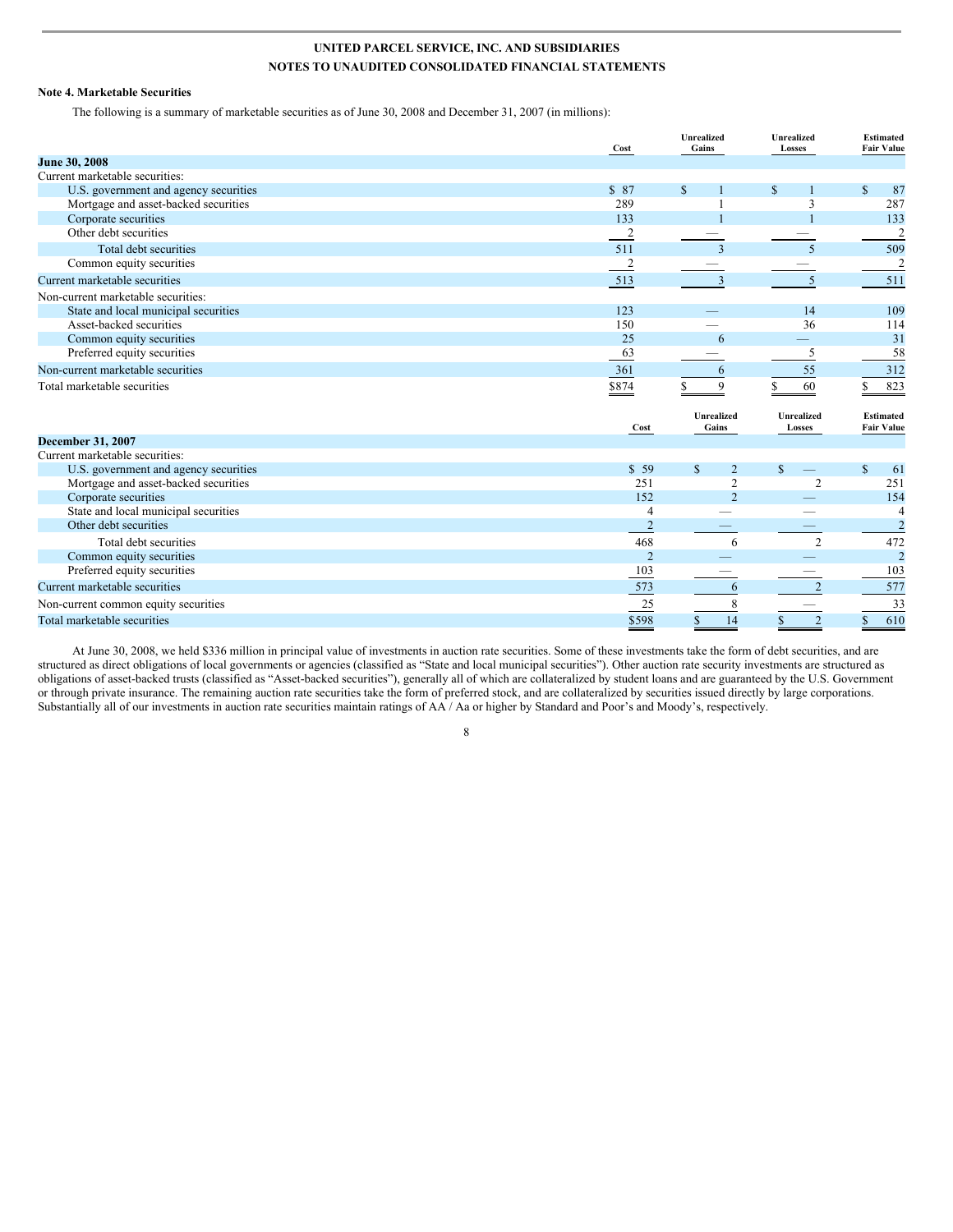During the first quarter of 2008, market auctions, including auctions for substantially all of our auction rate securities portfolio, began to fail due to insufficient buyers. As a result of the persistent failed auctions, and the uncertainty of when these investments could successfully be liquidated at par, we have classified all of our investments in auction rate securities as non-current marketable securities (which are reported in "Other Non-Current Assets" on the consolidated balance sheet), as noted in the table above, as of June 30, 2008. The securities for which auctions have failed will continue to accrue interest and be auctioned at each respective reset date until the auction succeeds, the issuer redeems the securities, or the securities mature.

Historically, the par value of the auction rate securities approximated fair value due to the frequent resetting of the interest rate. While we will continue to earn interest on these investments in failed auction rate securities (often at the maximum contractual interest rate), the estimated fair value of the auction rate securities no longer approximates par value due to the lack of liquidity. We estimated the fair value of these securities after considering several factors, including the credit quality of the securities, the rate of interest received since the failed auctions began, the yields of securities similar to the underlying auction rate securities, and the input of broker-dealers in these securities. As a result, we recorded an after-tax unrealized loss of approximately \$35 million on these securities as of June 30, 2008 in other comprehensive income (\$55 million pre-tax), reflecting the decline in the estimated fair value of these securities. At the current time, we do not anticipate any losses being realized on these investments.

We have concluded that no other-than-temporary impairment losses on our auction rate securities existed as of June 30, 2008. In making this determination, we considered the financial condition and prospects of the issuer, the magnitude of the losses compared with the investments' cost, the length of time the investments have been in an unrealized loss position, the probability that we will be unable to collect all amounts due according to the contractual terms of the security, the credit rating of the security, and our ability and intent to hold these investments until the anticipated recovery in market value occurs. Approximately \$47 million of these securities were liquidated at par value in the second quarter of 2008.

The amortized cost and estimated fair value of marketable securities and short-term investments at June 30, 2008, by contractual maturity, are shown below (in millions). Actual maturities may differ from contractual maturities because the issuers of the securities may have the right to prepay obligations without prepayment penalties.

|                                          |       | <b>Estimated</b>  |
|------------------------------------------|-------|-------------------|
|                                          | Cost  | <b>Fair Value</b> |
| Due in one year or less                  | \$11  |                   |
| Due after one year through three years   | 149   | 150               |
| Due after three years through five years | 27    | 27                |
| Due after five years                     | 597   | 544               |
|                                          | 784   | 732               |
| Equity securities                        | 90    | 91                |
|                                          | \$874 | 823               |
|                                          |       |                   |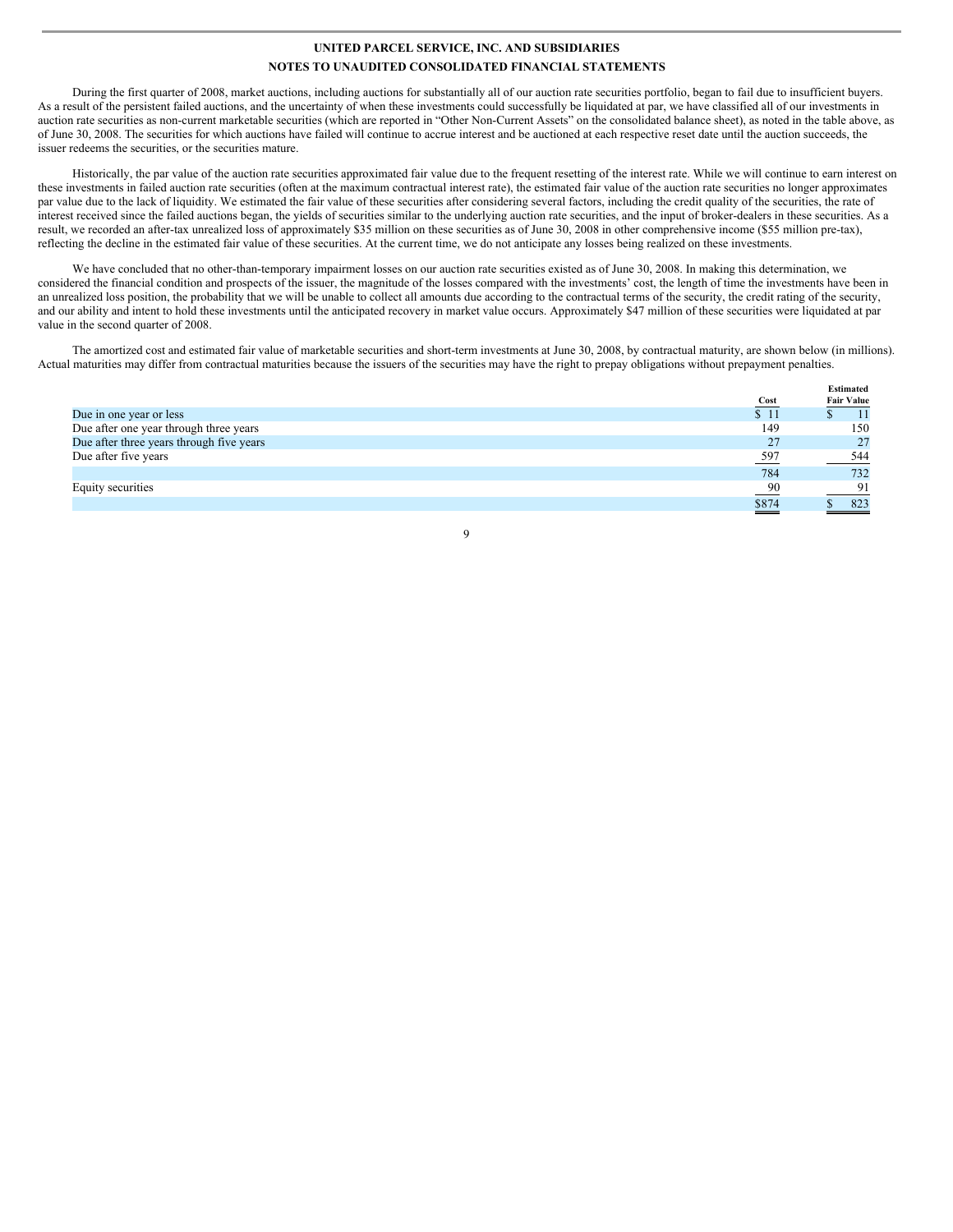### **Note 5. Property, Plant and Equipment**

Property, plant and equipment as of June 30, 2008 and December 31, 2007 consists of the following (in millions):

|                                                        | 2008     | 2007     |
|--------------------------------------------------------|----------|----------|
| Vehicles                                               | \$5,427  | \$5,295  |
| Aircraft (including aircraft under capitalized leases) | 14.076   | 13,541   |
| Land                                                   | 1.086    | 1,056    |
| <b>Buildings</b>                                       | 2,903    | 2,837    |
| Leasehold improvements                                 | 2.666    | 2,604    |
| Plant equipment                                        | 5,766    | 5,537    |
| Technology equipment                                   | 1,755    | 1,699    |
| Equipment under operating lease                        | 144      | 153      |
| Construction-in-progress                               | 1,014    | 889      |
|                                                        | 34,837   | 33,611   |
| Less: Accumulated depreciation and amortization        | (16,624) | (15,948) |
|                                                        | \$18,213 | \$17,663 |

### **Note 6. Employee Benefit Plans**

Information about net periodic benefit cost for our pension and postretirement benefit plans is as follows for the three and six month period ended June 30, 2008 and 2007 (in millions):

|                                      |           |                              | Three Months Ended June 30,                           |      |                                                 |      |
|--------------------------------------|-----------|------------------------------|-------------------------------------------------------|------|-------------------------------------------------|------|
|                                      |           | <b>U.S. Pension Benefits</b> | <b>U.S. Postretirement</b><br><b>Medical Benefits</b> |      | <b>International Pension</b><br><b>Benefits</b> |      |
|                                      | 2008      | 2007                         | 2008                                                  | 2007 | 2008                                            | 2007 |
| <b>Net Periodic Cost:</b>            |           |                              |                                                       |      |                                                 |      |
| Service cost                         | \$<br>177 | 130<br>S                     | S.<br>24                                              | 26   | π                                               |      |
| Interest cost                        | 263       | 208                          | 50                                                    | 46   | 8                                               |      |
| Expected return on assets            | (380)     | (326)                        | (13)                                                  | (12) | (9)                                             | (7)  |
| Amortization of:                     |           |                              |                                                       |      |                                                 |      |
| Transition obligation                |           |                              |                                                       |      |                                                 |      |
| Prior service cost                   | 47        | 15                           | (1)                                                   | (2)  | _                                               |      |
| Actuarial (gain) loss                | ◠         | 27                           | 4                                                     |      | $\overline{\phantom{a}}$                        |      |
| Settlements, curtailments, and other |           | _                            |                                                       |      | _                                               |      |
| Net periodic benefit cost            | 110       | 55                           | 64                                                    | 63   | $\sigma$                                        | 8    |

|                                      |                              |           | Six Months Ended June 30,                             |      |                                                 |         |
|--------------------------------------|------------------------------|-----------|-------------------------------------------------------|------|-------------------------------------------------|---------|
|                                      | <b>U.S. Pension Benefits</b> |           | <b>U.S. Postretirement</b><br><b>Medical Benefits</b> |      | <b>International Pension</b><br><b>Benefits</b> |         |
|                                      | 2008                         | 2007      | 2008                                                  | 2007 | 2008                                            | 2007    |
| <b>Net Periodic Cost:</b>            |                              |           |                                                       |      |                                                 |         |
| Service cost                         | 354<br>\$                    | S.<br>260 | \$<br>47                                              | 51   | S<br>14                                         | S<br>14 |
| Interest cost                        | 526                          | 417       | 100                                                   | 91   | 16                                              | 14      |
| Expected return on assets            | (759)                        | (651)     | (25)                                                  | (23) | (18)                                            | (14)    |
| Amortization of:                     |                              |           |                                                       |      |                                                 |         |
| Transition obligation                | $\sim$                       | $\sim$    | __                                                    |      |                                                 |         |
| Prior service cost                   | 93                           | 29        | (2)                                                   | (4)  | _                                               |         |
| Actuarial (gain) loss                | 4                            | 54        | 9                                                     | 11   | _                                               |         |
| Settlements, curtailments, and other |                              |           |                                                       |      |                                                 |         |
| Net periodic benefit cost            | 220                          | - 111     | 129                                                   | 129  | 12                                              | -16     |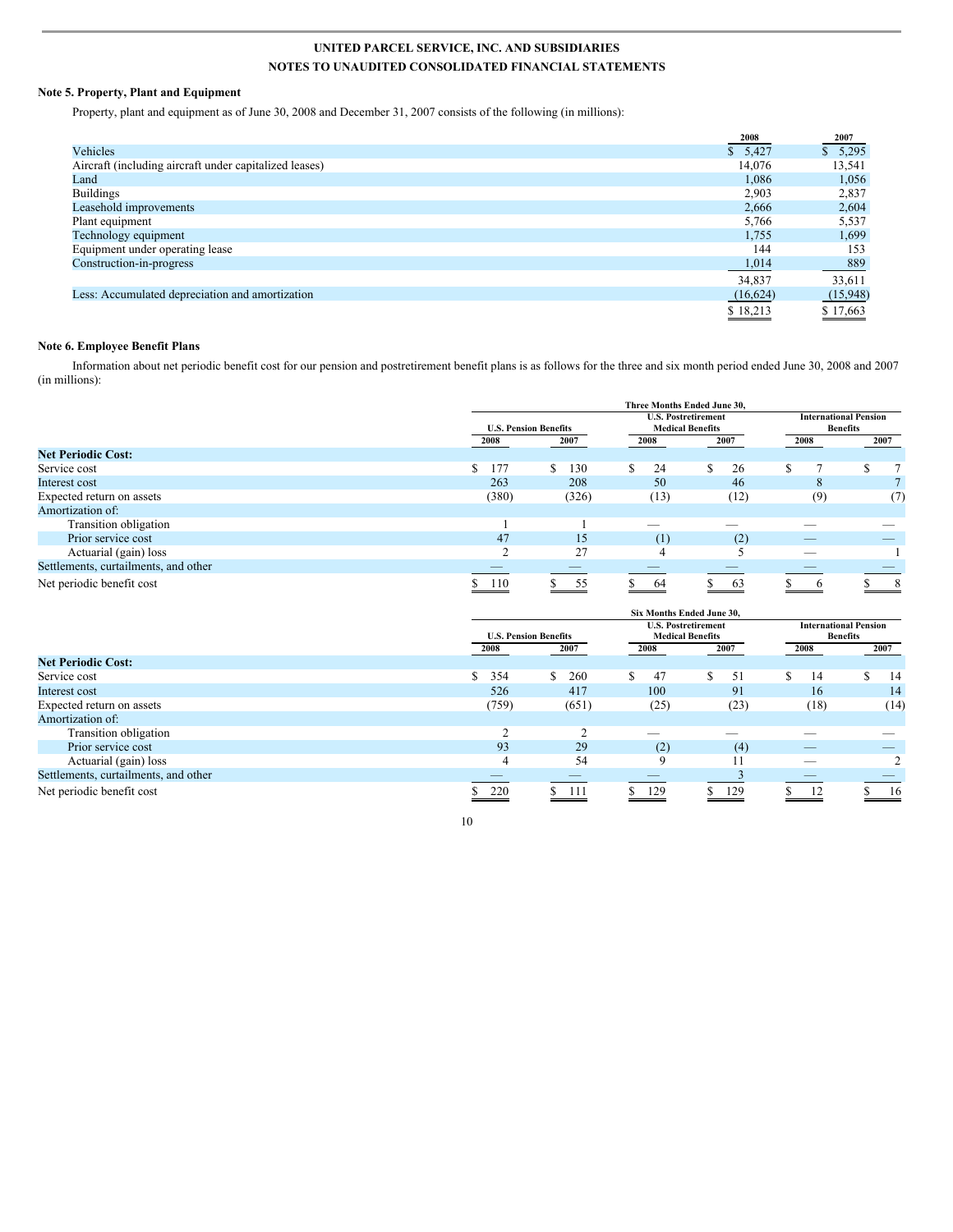During the first six months of 2008, we contributed \$51 and \$42 million to our company-sponsored pension and postretirement medical benefit plans, respectively. We expect to contribute \$119 and \$24 million over the remainder of the year to the pension and postretirement medical benefit plans, respectively.

### **Note 7. Goodwill and Intangible Assets**

The following table indicates the allocation of goodwill by reportable segment as of June 30, 2008 and December 31, 2007 (in millions):

|                              | December 31,<br>2007 | Acquired                 | Purchase<br><b>Price Adjustments</b> | Currency/<br>Other | <b>June 30,</b><br>2008 |
|------------------------------|----------------------|--------------------------|--------------------------------------|--------------------|-------------------------|
| Goodwill by Segment:         |                      |                          |                                      |                    |                         |
| U.S. Domestic Package        | __                   | _                        | $\sim$                               | $\sim$             |                         |
| <b>International Package</b> | 295                  |                          | $\overline{\phantom{a}}$             |                    | 315                     |
| Supply Chain & Freight       | 2,282                | $\overline{\phantom{a}}$ | $\overline{\phantom{a}}$             | 19                 | 2,301                   |
|                              | 4.577                |                          | _                                    | 36                 | \$2,616                 |
|                              |                      |                          |                                      |                    |                         |

The following is a summary of intangible assets as of June 30, 2008 and December 31, 2007 (in millions):

|                                          | <b>Gross Carrying</b><br>Amount | Accumulated<br>Amortization | <b>Net Carrying</b><br>Value |
|------------------------------------------|---------------------------------|-----------------------------|------------------------------|
| June 30, 2008:                           |                                 |                             |                              |
| Trademarks, licenses, patents, and other | 75<br>S                         | \$<br>(62)                  | S<br>13                      |
| Customer lists                           | 164                             | (52)                        | 112                          |
| Franchise rights                         | 110                             | (38)                        | 72                           |
| Capitalized software                     | 1,693                           | (1,286)                     | 407                          |
| Total intangible assets, net             | 2,042                           | (1, 438)                    | 604                          |
|                                          |                                 |                             |                              |
|                                          | <b>Gross Carrying</b><br>Amount | Accumulated<br>Amortization | <b>Net Carrying</b><br>Value |
| December 31, 2007:                       |                                 |                             |                              |
| Trademarks, licenses, patents, and other | \$<br>75                        | \$<br>(54)                  | <b>S</b><br>21               |
| Customer lists                           | 162                             | (40)                        | 122                          |
| Franchise rights                         | 110                             | (35)                        | 75                           |
| Capitalized software                     | 1,663                           | (1,253)                     | 410                          |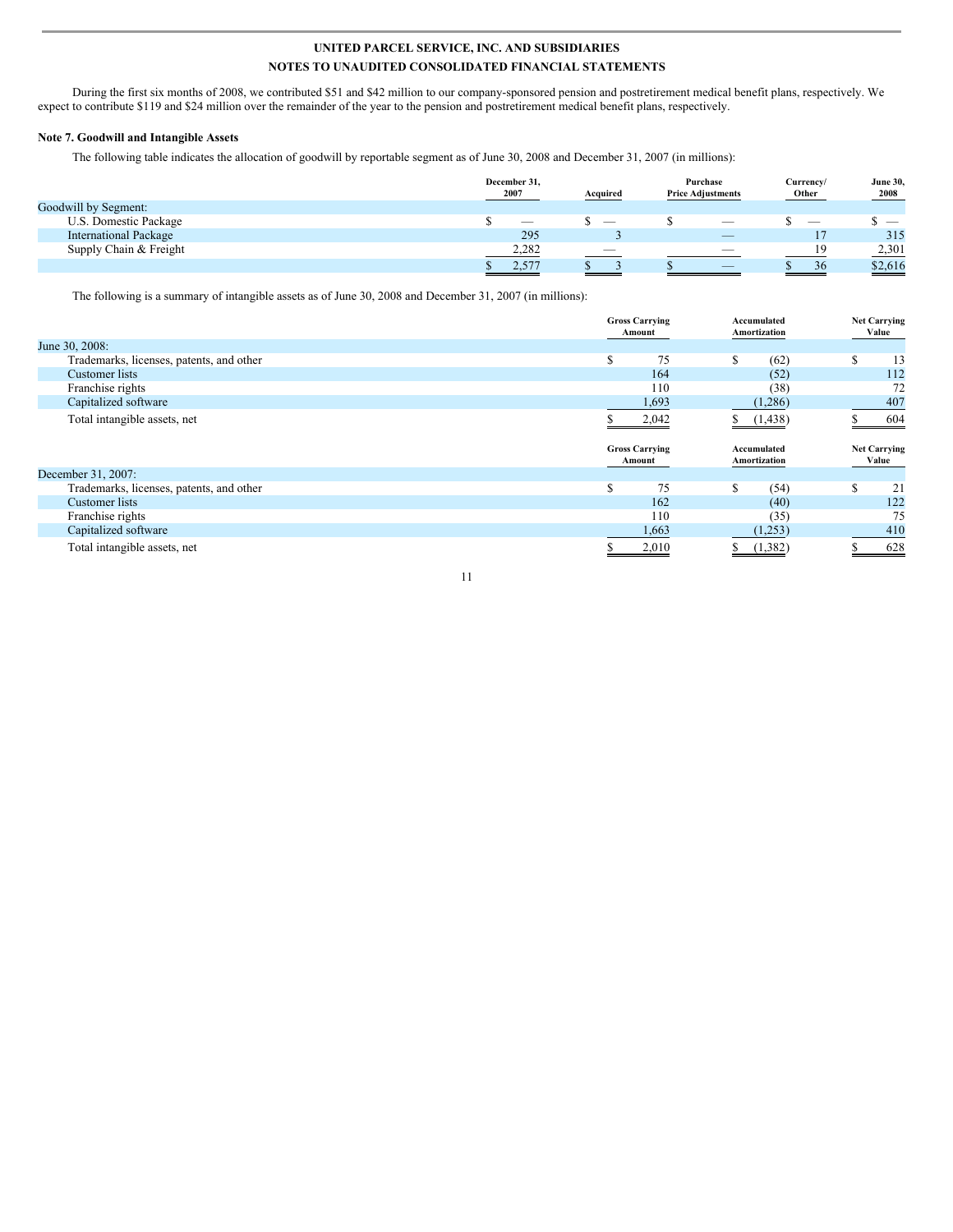#### **Note 8. Debt and Financing Arrangements**

Outstanding debt as of June 30, 2008 and December 31, 2007 consists of the following (in millions):

|                            | 2008    | 2007      |
|----------------------------|---------|-----------|
| 8.38% debentures           | 750     | 761<br>S. |
| 4.50% senior notes         | 1,738   |           |
| 5.50% senior notes         | 745     |           |
| 6.20% senior notes         | 1,479   |           |
| Floating rate senior notes | 438     | 441       |
| Commercial paper           | 3,504   | 7,366     |
| Capital lease obligations  | 458     | 479       |
| Facility notes and bonds   | 434     | 435       |
| <b>UPS Notes</b>           | 301     | 513       |
| Pound Sterling notes       | 984     | 989       |
| Other debt                 | 23      | 34        |
| Total debt                 | 10,854  | 11,018    |
| Less: current maturities   | (3,621) | (3,512)   |
| Long-term debt             | \$7,233 | \$ 7,506  |

We are authorized to borrow up to \$10.0 billion under the U.S. commercial paper program we maintain. We had \$3.504 billion outstanding under this program as of June 30, 2008, with an average interest rate of 2.21%. The entire balance outstanding has been classified as a current liability on our balance sheet as of June 30, 2008. As of December 31, 2007, approximately \$4.0 billion of commercial paper was classified as long-term debt in anticipation of the subsequent issuance of fixed rate notes, as discussed further below. We also maintain a European commercial paper program under which we are authorized to borrow up to €1.0 billion in a variety of currencies, however there were no amounts outstanding under this program as of June 30, 2008.

We maintain two credit agreements with a consortium of banks. One of these agreements provides revolving credit facilities of \$4.5 billion, and expires on April 18, 2009. The second agreement provides revolving credit facilities of \$1.0 billion, and expires on April 19, 2012. Interest on any amounts we borrow under these facilities would be charged at 90-day LIBOR plus 15 basis points. At June 30, 2008, there were no outstanding borrowings under these facilities. Concurrent with entering into the \$4.5 billion facility in April 2008, we terminated our previous \$1.0 billion credit facility that was scheduled to expire on April 17, 2008, as well as the \$7.0 billion credit facility that was scheduled to expire on October 17, 2008.

In January 2008, we completed an offering of \$1.750 billion of 4.50% senior notes due January 2013, \$750 million of 5.50% senior notes due January 2018, and \$1.500 billion of 6.20% senior notes due January 2038. All of the notes pay interest semiannually, and allow for redemption of the notes by UPS at any time by paying the greater of the principal amount or a "make-whole" amount, plus accrued interest. After pricing and underwriting discounts, we received a total of \$3.961 billion in cash proceeds from the offering. The proceeds from the offering were used to reduce our outstanding commercial paper balance.

Our existing debt instruments and credit facilities do not have cross-default or ratings triggers, however certain of these debt instruments and credit facilities do subject us to financial covenants. These covenants generally require us to maintain a \$3.0 billion minimum net worth and limit the amount of secured indebtedness that may be incurred by the company. These covenants are not considered material to the overall financial condition of the company, and all covenant tests were satisfied as of June 30, 2008.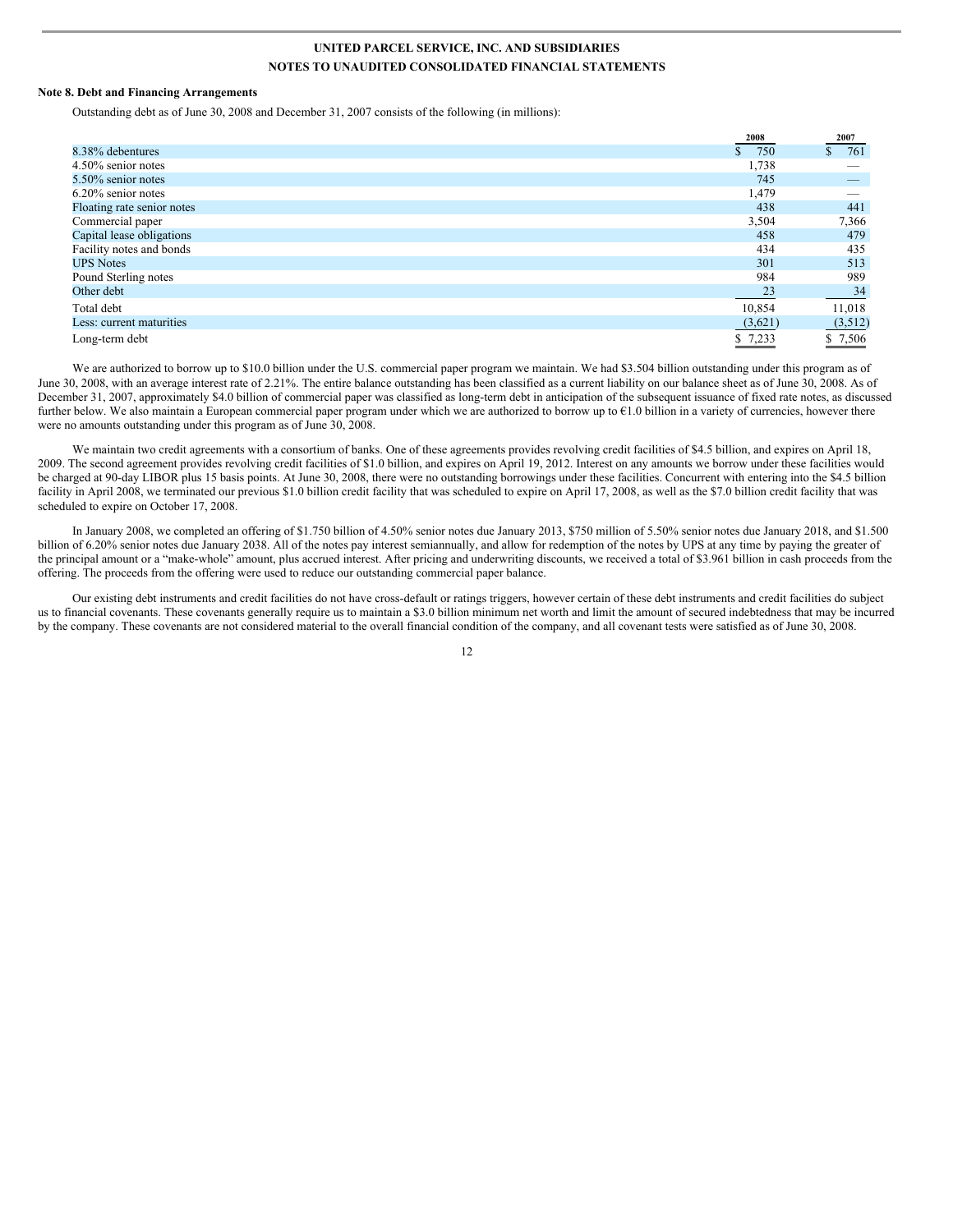#### **Note 9. Legal Proceedings and Contingencies**

We are a defendant in a number of lawsuits filed in state and federal courts containing various class-action allegations under state wage-and-hour laws. In one of these cases, Marlo v. UPS, which was certified as a class action in a California federal court in June 2004, plaintiffs allege that they improperly were denied overtime, and seek penalties for missed meal and rest periods, and interest and attorneys' fees. Plaintiffs purport to represent a class of 1,300 full-time supervisors. In August 2005, the court granted summary judgment in favor of UPS on all claims, and plaintiff appealed the ruling. In October 2007, the appeals court reversed the lower court's ruling. We have denied any liability with respect to these claims and intend to vigorously defend ourselves in this case. In April 2008, the Court decertified the class and vacated the trial scheduled for April 29, 2008. At this time, we have not determined the amount of any liability that may result from this matter or whether such liability, if any, would have a material adverse effect on our financial condition, results of operations, or liquidity.

In another case, Hohider v. UPS, which in July 2007 was certified as a class action in a Pennsylvania federal court, plaintiffs have challenged certain aspects of the Company's interactive process for assessing requests for reasonable accommodation under the Americans with Disabilities Act. Plaintiffs purport to represent a class of over 35,000 current and former employees, and seek backpay, compensatory and punitive damages, as well as attorneys' fees. In August 2007, the Third Circuit Court of Appeals granted the Company's Petition to hear the appeal of the trial court's recent certification order. The appeal will likely take one year. At this time, we have not determined the amount of any liability that may result from this matter or whether such liability, if any, would have a material adverse effect on our financial condition, results of operations, or liquidity.

UPS and Mail Boxes Etc., Inc. are defendants in various lawsuits brought by franchisees who operate Mail Boxes Etc. centers and The UPS Store locations. These lawsuits relate to the rebranding of Mail Boxes Etc. centers to The UPS Store, The UPS Store business model, the representations made in connection with the rebranding and the sale of The UPS Store franchises, and UPS's sale of services in the franchisees' territories. We have denied any liability with respect to these claims and intend to defend ourselves vigorously. At this time, we have not determined the amount of any liability that may result from these matters or whether such liability, if any, would have a material adverse effect on our financial condition, results of operations, or liquidity.

UPS Freight, along with several other companies involved in the LTL freight business, is a defendant in a Multi-District Litigation pending in the United States District Court for the Northern District of Georgia. The lawsuits allege that the defendants conspired to fix fuel surcharge rates, and they seek injunctive relief, treble damages and attorneys' fees. We intend to defend against these suits vigorously. These cases are at a preliminary stage and at this time, we have not determined the amount of any liability that may result from this matter or whether such liability, if any, would have a material adverse effect on our financial condition, results of operations, or liquidity.

We are a defendant in various other lawsuits that arose in the normal course of business. We believe that the eventual resolution of these cases will not have a material adverse effect on our financial condition, results of operations, or liquidity.

Along with an income tax audit for years 2003 and 2004, the Internal Revenue Service ("IRS") is currently examining non-income based taxes including excise taxes on transportation of property by air and fuel purchases, which could lead to proposed assessments. The IRS has not presented an official position with regard to excise taxes at this time, and therefore we are not able to determine the technical merit of any potential assessment; however, we do not believe that the resolution of this matter would have a material adverse effect on our financial condition, results of operations, or liquidity.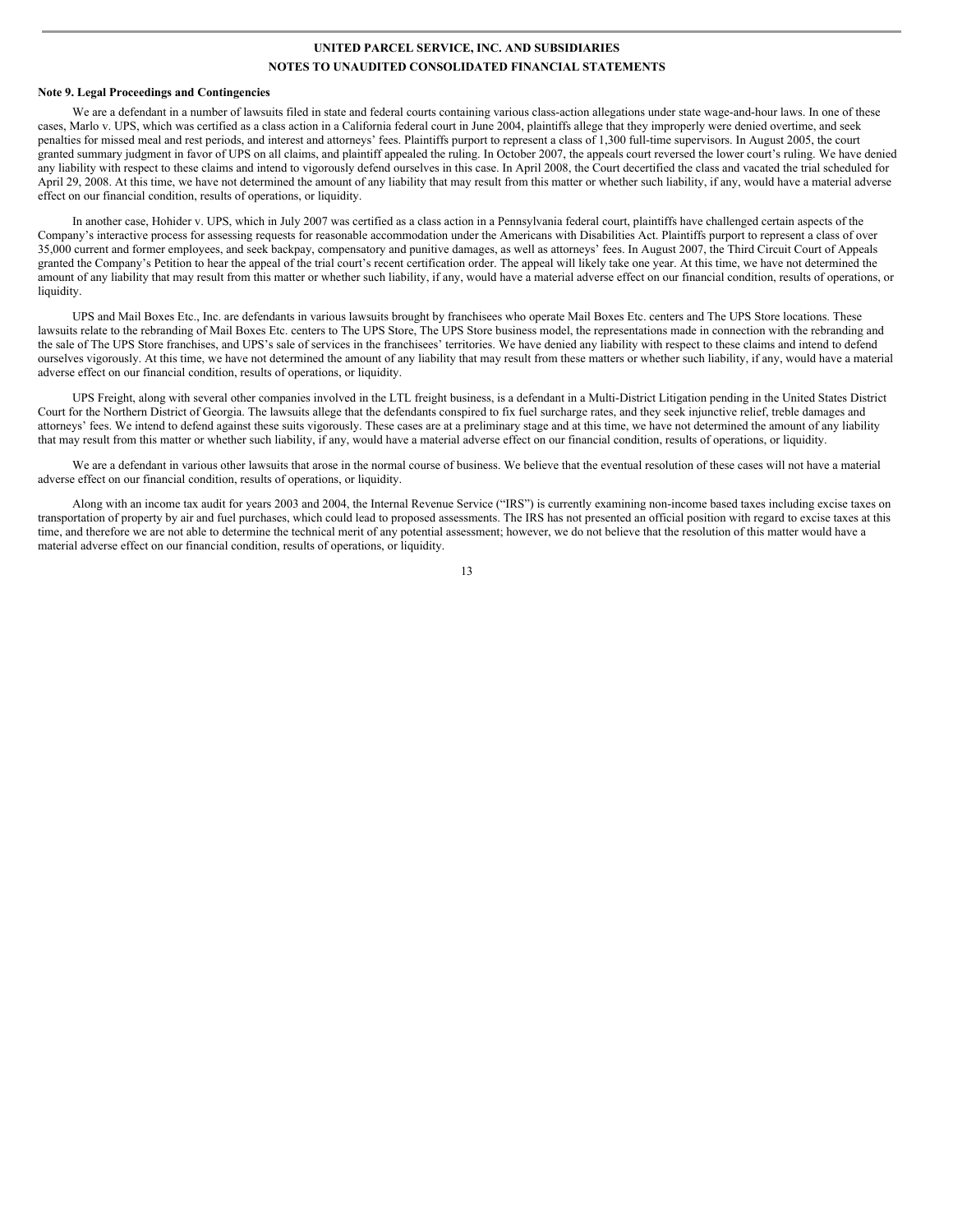The Italian Guardia di Finanza, under the authority of the Minister of Economy and Finance, has challenged the inter-company transfer pricing of our Italian subsidiary's international package business for tax years 2003 through 2007. No final report or assessment has been issued. We have denied any liability with respect to these challenges and intend to defend our position vigorously. We have not accrued any liability for unrecognized tax benefits under FIN 48 for this matter. However, it is possible that the amount of unrecognized tax benefits could change within the next 12 months as we continue to pursue resolution of this matter with the Italian authorities. At this time, we have not determined the amount of liability that may result from this matter or whether such liability, if any, would have a material adverse effect on our financial condition, results of operations, or liquidity.

As of December 31, 2007, we had approximately 246,000 employees employed under a national master agreement and various supplemental agreements with local unions affiliated with the Teamsters. In September 2007, we reached a new national master agreement with the Teamsters, which was ratified in December 2007. The new agreement provides for wage increases as well as contributions to healthcare and pension plans, and most economic provisions of the new five year agreement will take effect on August 1, 2008, with the exception of our withdrawal from the Central States Pension Fund which occurred in 2007. We have approximately 2,900 pilots who are employed under a collective bargaining agreement with the Independent Pilots Association, which becomes amendable at the end of 2011. Our airline mechanics are covered by a collective bargaining agreement with Teamsters Local 2727, which became amendable on November 1, 2006. We began formal negotiations with Teamsters Local 2727 on October 2, 2006. In addition, the majority of our ground mechanics who are not employed under agreements with the Teamsters are employed under collective bargaining agreements with the International Association of Machinists and Aerospace Workers (approximately 2,900). These agreements run through July 31, 2009.

Apart from the Central States Pension Fund, we participate in a number of trustee-managed multi-employer pension and health and welfare plans for employees covered under collective bargaining agreements. Several factors could cause us to make significantly higher future contributions to these plans, including unfavorable investment performance, changes in demographics, and increased benefits to participants. At this time, we are unable to determine the amount of additional future contributions, if any, or whether any material adverse effect on our financial condition, results of operations, or liquidity would result from our participation in these plans.

### **Note 10. Shareowners' Equity**

#### *Capital Stock, Additional Paid-In Capital, and Retained Earnings*

We maintain two classes of common stock, which are distinguished from each other primarily by their respective voting rights. Class A shares are entitled to 10 votes per share, whereas Class B shares are entitled to one vote per share. Class A shares are primarily held by UPS employees and retirees, and these shares are fully convertible into Class B shares at any time. Class B shares are publicly traded on the New York Stock Exchange (NYSE) under the symbol "UPS". Class A and B shares both have a \$0.01 par value, and as of June 30, 2008, there were 4.6 billion Class A shares and 5.6 billion Class B shares authorized to be issued. Additionally, there are 200 million preferred shares, with no par value, authorized to be issued; as of June 30, 2008, no preferred shares had been issued.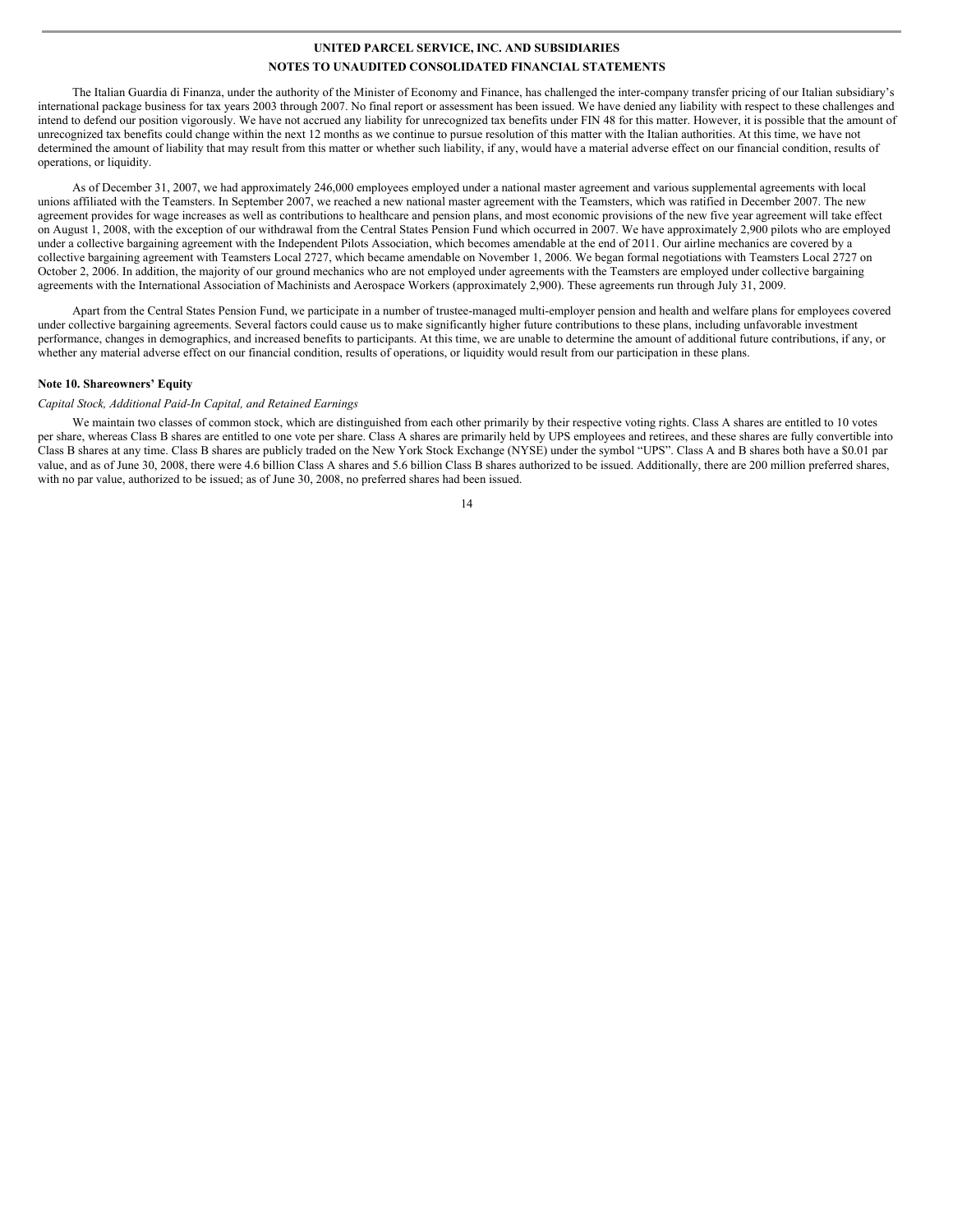The following is a roll-forward of our common stock, additional paid-in capital, and retained earnings accounts for the six months ended June 30, 2008 and 2007 (in millions, except per share amounts):

|                                                |               | 2008                  |               | 2007                |  |
|------------------------------------------------|---------------|-----------------------|---------------|---------------------|--|
|                                                | <b>Shares</b> | <b>Dollars</b>        | <b>Shares</b> | <b>Dollars</b>      |  |
| <b>Class A Common Stock</b>                    |               |                       |               |                     |  |
| Balance at beginning of period                 | 349           | \$.<br>3              | 401           | S<br>$\overline{4}$ |  |
| Common stock purchases                         | (7)           |                       | (10)          |                     |  |
| Stock award plans                              | 3             | -                     |               |                     |  |
| Common stock issuances                         |               |                       |               |                     |  |
| Conversions of Class A to Class B common stock | (16)          |                       | (17)          |                     |  |
| Class A shares issued at end of period         | 330           | 3<br>S.               | 376           | $\overline{4}$      |  |
| <b>Class B Common Stock</b>                    |               |                       |               |                     |  |
| Balance at beginning of period                 | 694           | \$.<br>$\overline{7}$ | 672           | \$.<br>7            |  |
| Common stock purchases                         | (29)          |                       | (11)          |                     |  |
| Conversions of Class A to Class B common stock | 16            |                       | 17            |                     |  |
| Class B shares issued at end of period         | 681           |                       | 678           |                     |  |
| <b>Additional Paid-In Capital</b>              |               |                       |               |                     |  |
| Balance at beginning of period                 |               | \$                    |               | S.                  |  |
| Stock award plans                              |               | 262                   |               | 222                 |  |
| Common stock purchases                         |               | (349)                 |               | (312)               |  |
| Common stock issuances                         |               | 87                    |               | 90                  |  |
| Balance at end of period                       |               |                       |               |                     |  |
| <b>Retained Earnings</b>                       |               |                       |               |                     |  |
| Balance at beginning of period                 |               | \$14,186              |               | \$17,676            |  |
| Cumulative adjustment for accounting changes   |               | (60)                  |               | (104)               |  |
| Net income                                     |               | 1,779                 |               | 1,947               |  |
| Dividends (\$0.90 and \$0.84 per share)        |               | (927)                 |               | (894)               |  |
| Common stock purchases                         |               | (2,137)               |               | (1,194)             |  |
| Balance at end of period                       |               | \$12,841              |               | \$17,431            |  |

On January 1, 2007, we adopted FASB Interpretation No. 48, "Accounting for Uncertainty in Income Taxes—an Interpretation of FASB Statement No. 109", which resulted in a reduction to retained earnings of \$104 million. On January 1, 2008, we recognized a \$44 million reduction to retained earnings as a result of changing our measurement date under FAS 158, which is discussed further in Note 3. Also on January 1, 2008, we recognized a \$16 million reduction to retained earnings as a result of adopting FAS 159, which is discussed further in Note 12.

We repurchased a total of 35.7 million shares of Class A and Class B common stock for \$2.486 billion during the six months ended June 30, 2008, and 21.0 million shares for \$1.506 billion for the six months ended June 30, 2007. In January 2008, we announced a new financial policy regarding our capital structure to enhance shareowner value. We intend to manage our balance sheet to a target debt ratio of approximately 50%-60% funds from operations to total debt. In connection with this policy, the Board of Directors authorized an increase in our share repurchase authorization to \$10.0 billion. We intend to complete this level of share repurchases during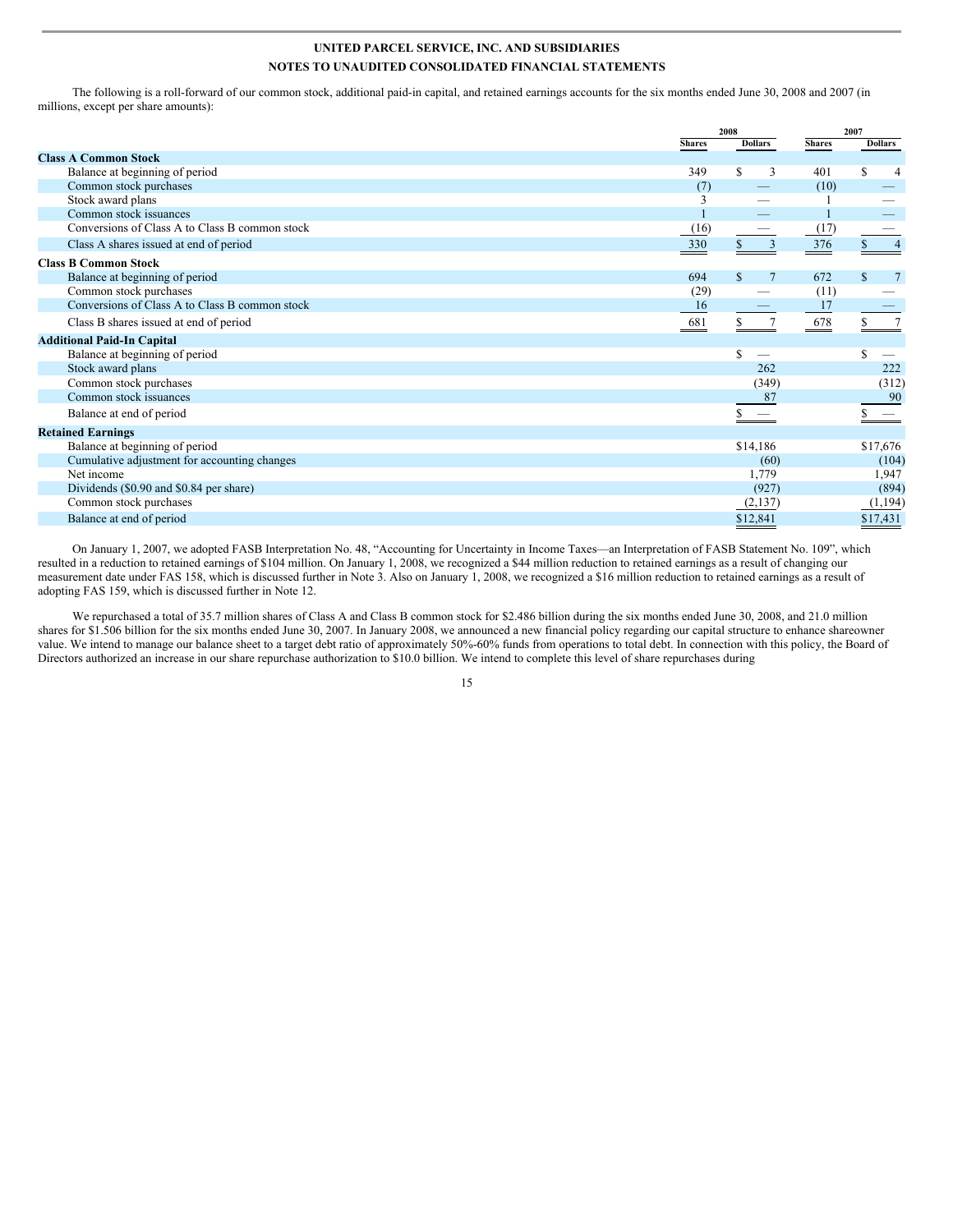2008 and 2009. Share repurchases may take the form of accelerated share repurchases, open market purchases, or other such methods as we deem appropriate. As of June 30, 2008, we had \$7.644 billion of our share repurchase authorization remaining.

### *Accumulated Other Comprehensive Income (Loss)*

We incur activity in AOCI for unrealized holding gains and losses on available-for-sale securities, foreign currency translation adjustments, unrealized gains and losses from derivatives that qualify as hedges of cash flows, and unrecognized pension and postretirement benefit costs. The activity in AOCI for the six months ended June 30, 2008 and 2007 is as follows (in millions):

|                                                                                    | 2008      | 2007        |
|------------------------------------------------------------------------------------|-----------|-------------|
| Foreign currency translation adjustment:                                           |           |             |
| Balance at beginning of period                                                     | 81<br>У   | \$<br>(109) |
| Aggregate adjustment for the period                                                | 113       |             |
| Balance at end of period                                                           | 194       | (57)        |
| Unrealized gain (loss) on marketable securities, net of tax:                       |           |             |
| Balance at beginning of period                                                     | 9         | 12          |
| Current period changes in fair value (net of tax effect of \$(22) and \$0)         | (38)      |             |
| Reclassification to earnings (net of tax effect of $\S(1)$ and $\S(4)$ )           | (2)       | (7)         |
| Balance at end of period                                                           | (31)      |             |
| Unrealized gain (loss) on cash flow hedges, net of tax:                            |           |             |
| Balance at beginning of period                                                     | (250)     | 68          |
| Current period changes in fair value (net of tax effect of $\S(92)$ and $\S(40)$ ) | (153)     | (67)        |
| Reclassification to earnings (net of tax effect of \$111 and \$(19))               | 183       | (31)        |
| Balance at end of period                                                           | (220)     | (30)        |
| Unrecognized pension and postretirement benefit costs, net of tax:                 |           |             |
| Balance at beginning of period                                                     | (1, 853)  | (2,176)     |
| Unrecognized net actuarial gain (net of tax effect of \$8 and \$0)                 | 13        |             |
| Reclassification to earnings (net of tax effect of \$40 and \$34)                  | 66        | 60          |
| Balance at end of period                                                           | (1,774)   | (2,116)     |
| Accumulated other comprehensive income (loss) at end of period                     | \$(1,831) | \$(2,198)   |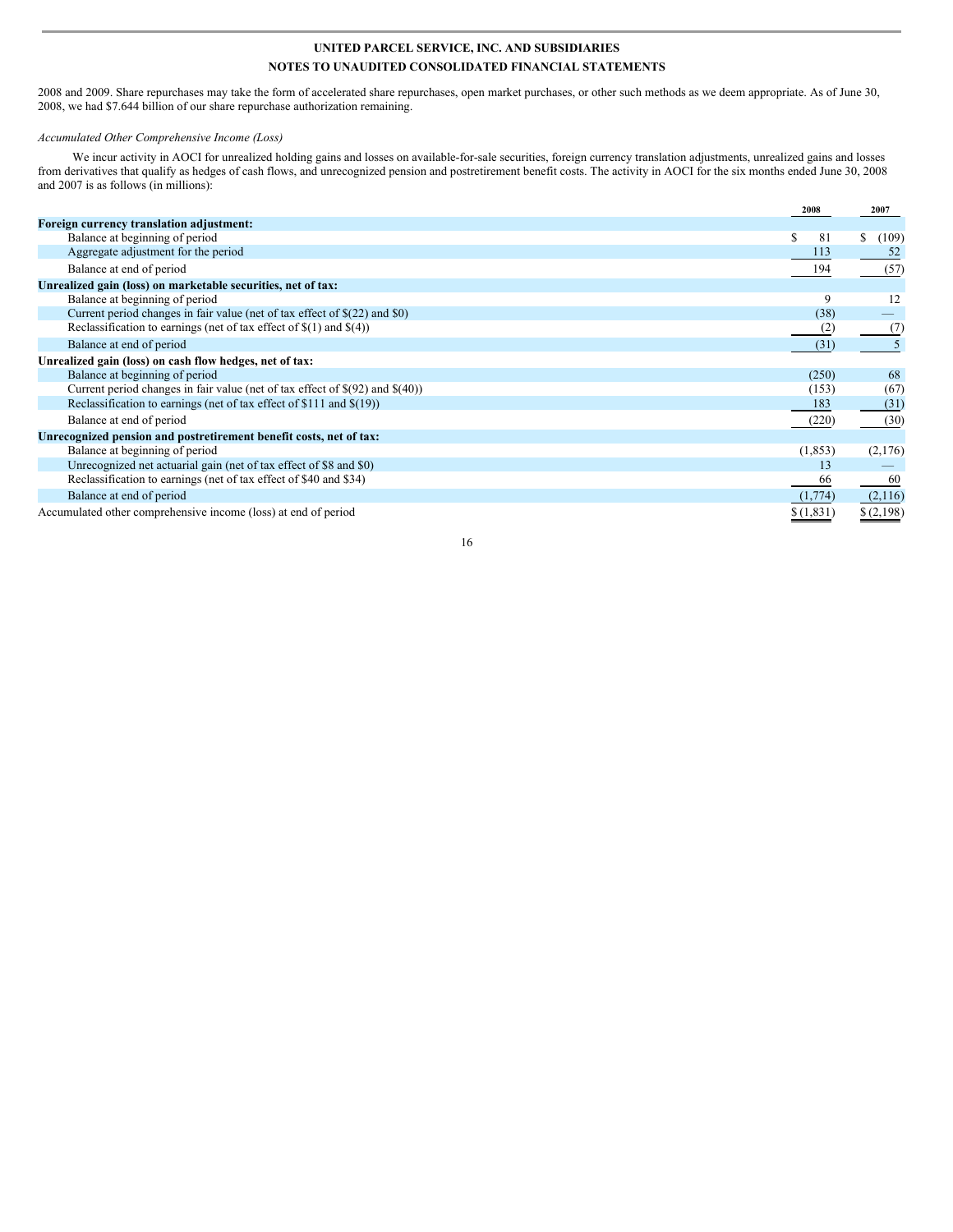#### *Deferred Compensation Obligations and Treasury Stock*

Activity in the deferred compensation program for the six months ended June 30, 2008 and 2007 is as follows (in millions):

|                                          | 2008          |                | 2007          |                       |
|------------------------------------------|---------------|----------------|---------------|-----------------------|
|                                          | <b>Shares</b> | <b>Dollars</b> | <b>Shares</b> | <b>Dollars</b>        |
| <b>Deferred Compensation Obligations</b> |               |                |               |                       |
| Balance at beginning of period           |               | \$137          |               | \$147                 |
| Reinvested dividends                     |               |                |               | 3                     |
| Option exercise deferrals                |               | _              |               |                       |
| Benefit payments                         |               | (21)           |               | (14)                  |
| Balance at end of period                 |               | \$119          |               | \$136                 |
| <b>Treasury Stock</b>                    |               |                |               |                       |
| Balance at beginning of period           | (2)           | \$(137)        | (3)           | \$(147)               |
| Reinvested dividends                     | _             | (3)            | _             | (3)                   |
| Option exercise deferrals                |               |                |               |                       |
| Benefit payments                         |               | 21             |               | 14                    |
| Balance at end of period                 |               | \$(119)        |               | $\underline{\$(136)}$ |

#### **Note 11. Segment Information**

We report our operations in three segments: U.S. Domestic Package operations, International Package operations, and Supply Chain & Freight operations. Package operations represent our most significant business and are broken down into regional operations around the world. Regional operations managers are responsible for both domestic and export operations within their geographic area.

#### *U.S. Domestic Package*

Domestic Package operations include the time-definite delivery of letters, documents, and packages throughout the United States.

#### *International Package*

International Package operations include delivery to more than 200 countries and territories worldwide, including shipments wholly outside the United States, as well as shipments with either origin or distribution outside the United States. Our International Package reporting segment includes the operations of our Europe, Asia, and Americas operating segments.

#### *Supply Chain & Freight*

Supply Chain & Freight includes our forwarding and logistics operations, UPS Freight, and other aggregated business units. Our forwarding and logistics business provides services in more than 175 countries and territories worldwide, and includes supply chain design and management, freight distribution, customs brokerage, mail and consulting services. UPS Freight offers a variety of less-than-truckload (LTL) and truckload (TL) services to customers in North America. Other aggregated business units within this segment include Mail Boxes, Etc. (the franchisor of Mail Boxes, Etc. and The UPS Store) and UPS Capital.

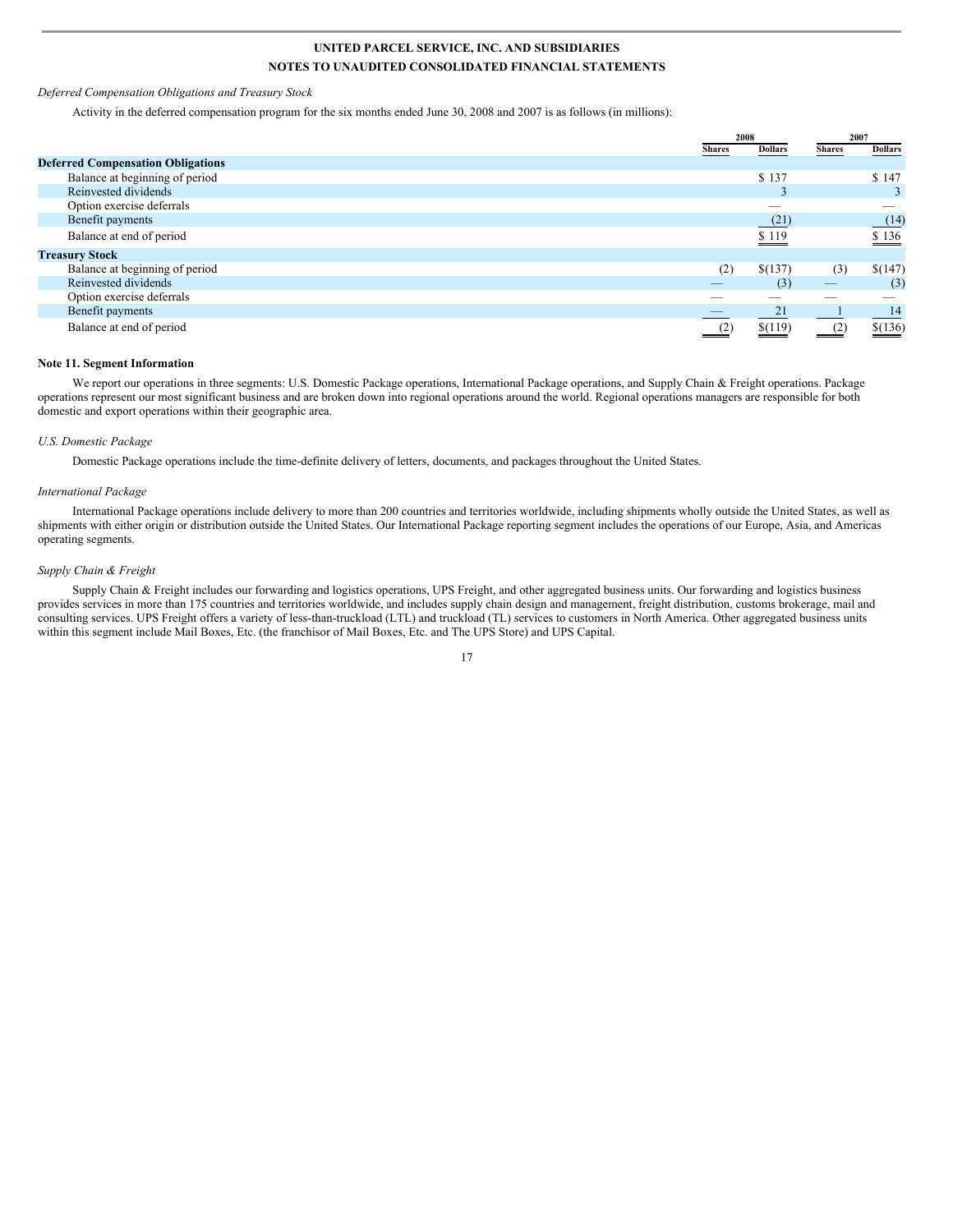In evaluating financial performance, we focus on operating profit as a segment's measure of profit or loss. Operating profit is before investment income, interest expense, and income taxes. The accounting policies of the reportable segments are the same as those described in the summary of accounting policies included in the financial statements in our Annual Report on Form 10-K for the year ended December 31, 2007, with certain expenses allocated between the segments using activity-based costing methods. Unallocated assets are comprised primarily of cash, marketable securities, short-term investments, and investments in limited partnerships.

Segment information for the three and six months ended June 30, 2008 and 2007 is as follows (in millions):

|                              |                      | <b>Three Months Ended</b><br><b>June 30.</b> |                       | <b>Six Months Ended</b><br><b>June 30,</b> |
|------------------------------|----------------------|----------------------------------------------|-----------------------|--------------------------------------------|
|                              | 2008                 | 2007                                         | 2008                  | 2007                                       |
| Revenue:                     |                      |                                              |                       |                                            |
| U.S. Domestic Package        | \$7,714              | 7,579<br>S.                                  | \$15,449              | \$15,131                                   |
| <b>International Package</b> | 2,948                | 2,500                                        | 5,707                 | 4,885                                      |
| Supply Chain & Freight       | 2,339                | 2,110                                        | 4,520                 | 4,079                                      |
| Consolidated                 | \$13,001             | \$12,189                                     | \$25,676              | \$24,095                                   |
| <b>Operating Profit:</b>     |                      |                                              |                       |                                            |
| U.S. Domestic Package        | 899<br>$\mathcal{S}$ | 1,192<br>$\mathbb{S}$                        | 1,858<br>$\mathbb{S}$ | 2,133<br>\$.                               |
| <b>International Package</b> | 407                  | 475                                          | 828                   | 846                                        |
| Supply Chain & Freight       | 148                  | 98                                           | 261                   | 144                                        |
| Consolidated                 | 1,454                | 1,765                                        | 2,947<br>S.           | \$3,123                                    |

### **Note 12. Fair Value Disclosures**

Effective January 1, 2008, we adopted FAS 157, which requires disclosures about our assets and liabilities that are measured at fair value. Further information about such assets and liabilities is presented below. We have not applied the provisions of FAS 157 to non-financial assets, such as our property and equipment, goodwill and certain other assets, which are measured at fair value for impairment assessment, nor to any business combinations or asset retirement obligations. We will apply the provisions of FAS 157 to these assets and liabilities, beginning January 1, 2009, in accordance with FASB Staff Position No. 157-2, "Effective Date of FASB Statement No. 157".

Upon our adoption of FAS 159 on January 1, 2008, we elected to apply the fair value option to our holdings in certain investment partnerships that were previously accounted for under the equity method. Accordingly, we recorded a \$16 million reduction to retained earnings as of January 1, 2008, representing the after-tax cumulative effect adjustment of adopting FAS 159.

Our assets and liabilities recorded at fair value have been categorized based upon a fair value hierarchy in accordance with FAS 157. Level 1 inputs utilize quoted prices in active markets for identical assets or liabilities. Level 2 inputs are based on other observable market data, such as quoted prices for similar assets and liabilities, and inputs other than quoted prices that are observable, such as interest rates and yield curves. Level 3 inputs are developed from unobservable data reflecting our own assumptions, and include situations where there is little or no market activity for the asset or liability.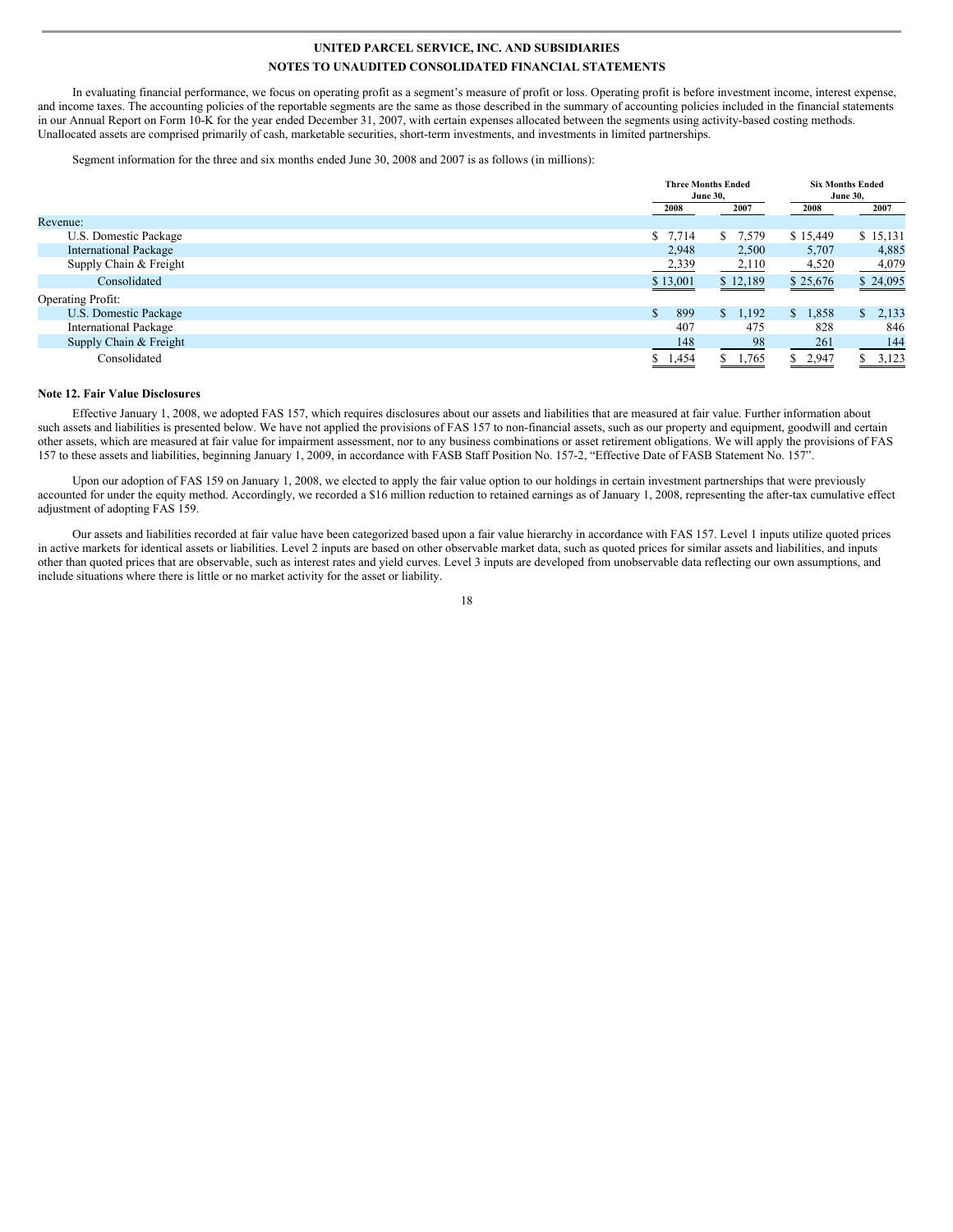The following is a general description of the valuation methodologies used for financial assets and liabilities measured at fair value, including the general classification of such assets and liabilities pursuant to the valuation hierarchy.

*Marketable Securities*—Marketable securities utilizing Level 1 inputs include active exchange-traded equity securities and equity index funds, and most U.S. Government debt securities, as these securities all have quoted prices in active markets. Marketable securities utilizing Level 2 inputs include non-auction rate asset-backed securities and municipal bonds. These securities are valued using market corroborated pricing, matrix pricing, or other models that utilize observable inputs such as yield curves.

We have classified our auction rate securities portfolio as utilizing Level 3 inputs, as their valuation requires substantial judgment and estimation of factors that are not currently observable in the market due to the lack of trading in the securities. The valuation may be revised in future periods as market conditions evolve. These securities were valued as of June 30, 2008 considering several factors, including the credit quality of the securities, the rate of interest received since the failed auctions began, the yields of securities similar to the underlying auction rate securities, and the input of broker-dealers in these securities.

*Derivative Contracts—*Our foreign currency, interest rate, and energy derivatives are largely comprised of over-the-counter derivatives, which are primarily valued using pricing models that rely on market observable inputs such as yield curves, currency exchange rates, and commodity forward prices, and therefore are classified as Level 2.

*Other Investments—*Financial assets and liabilities utilizing Level 3 inputs include our holdings in certain investment partnerships. These partnerships do not have any quoted prices, nor can they be valued using inputs based on observable market data. These investments are valued internally using a discounted cash flow model based on each partnership's financial statements and cash flow projections.

The following table presents information about our assets and liabilities measured at fair value on a recurring basis as of June 30, 2008, and indicates the fair value hierarchy of the valuation techniques utilized to determine such fair value (in millions).

|                       |          | <b>Ouoted Prices in</b><br><b>Active Markets for</b><br><b>Identical Assets</b><br>(Level 1) | <b>Significant Other</b><br><b>Observable Inputs</b><br>(Level 2) | Significant<br>Unobservable<br>Inputs (Level 3) | <b>Balance as of</b><br>June 30, 2008 |
|-----------------------|----------|----------------------------------------------------------------------------------------------|-------------------------------------------------------------------|-------------------------------------------------|---------------------------------------|
| <b>Assets</b>         |          |                                                                                              |                                                                   |                                                 |                                       |
| Marketable securities | $\sigma$ | 114                                                                                          | 428                                                               | 281                                             | 823                                   |
| Derivative contracts  |          | $-$                                                                                          | 24                                                                | $-$                                             | 24                                    |
| Other investments     |          | __                                                                                           | __                                                                | 351                                             | 351                                   |
| Total                 |          | 114                                                                                          | 452                                                               | 632                                             | 1,198                                 |
| <b>Liabilities</b>    |          |                                                                                              |                                                                   |                                                 |                                       |
| Derivative contracts  |          | _                                                                                            | 237                                                               | $-$                                             | 237                                   |
| Total                 |          |                                                                                              | 237                                                               |                                                 | 237                                   |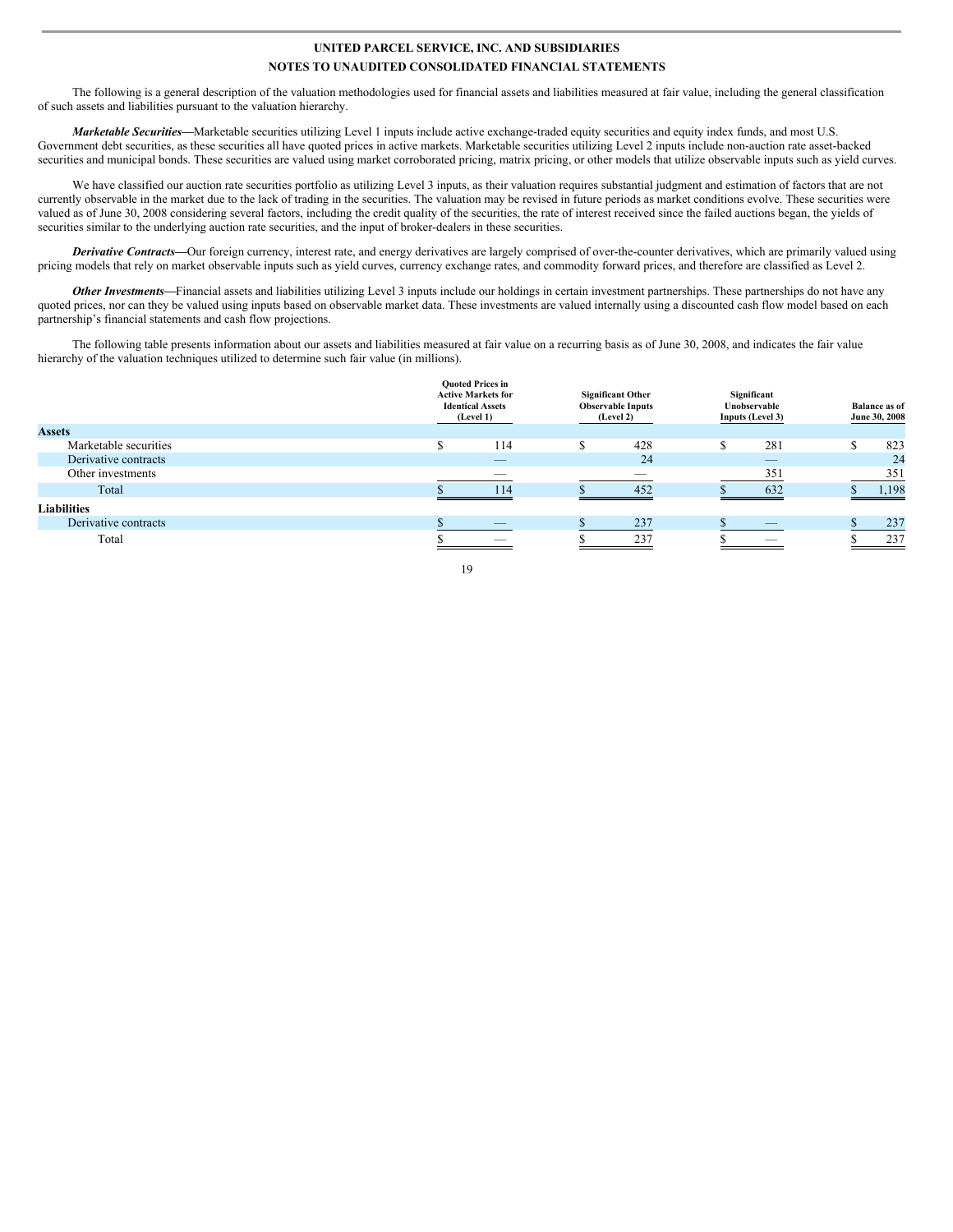The following table presents the changes in Level 3 instruments measured on a recurring basis for the three months ended June 30, 2008 (in millions).

|                                                              | Marketable<br><b>Securities</b>                                                                                                                                                                                                                                                                                                                                                                                                                                            | Other<br>Investments     | <b>Total</b> |
|--------------------------------------------------------------|----------------------------------------------------------------------------------------------------------------------------------------------------------------------------------------------------------------------------------------------------------------------------------------------------------------------------------------------------------------------------------------------------------------------------------------------------------------------------|--------------------------|--------------|
| Balance on April 1, 2008                                     | 350                                                                                                                                                                                                                                                                                                                                                                                                                                                                        |                          | \$712<br>362 |
| Transfers into (out of) Level 3                              | $\frac{1}{2} \left( \frac{1}{2} \right) \left( \frac{1}{2} \right) \left( \frac{1}{2} \right) \left( \frac{1}{2} \right) \left( \frac{1}{2} \right) \left( \frac{1}{2} \right) \left( \frac{1}{2} \right) \left( \frac{1}{2} \right) \left( \frac{1}{2} \right) \left( \frac{1}{2} \right) \left( \frac{1}{2} \right) \left( \frac{1}{2} \right) \left( \frac{1}{2} \right) \left( \frac{1}{2} \right) \left( \frac{1}{2} \right) \left( \frac{1}{2} \right) \left( \frac$ |                          |              |
| Net realized and unrealized gains (losses):                  |                                                                                                                                                                                                                                                                                                                                                                                                                                                                            |                          |              |
| Included in earnings (in investment income)                  |                                                                                                                                                                                                                                                                                                                                                                                                                                                                            |                          | (11)<br>(11) |
| Included in accumulated other comprehensive income (pre-tax) | (22)                                                                                                                                                                                                                                                                                                                                                                                                                                                                       |                          | (22)         |
| Purchases, issuances, and settlements                        | (47)                                                                                                                                                                                                                                                                                                                                                                                                                                                                       | $\overline{\phantom{a}}$ | (47)         |
| Balance on June 30, 2008                                     | 281                                                                                                                                                                                                                                                                                                                                                                                                                                                                        |                          | \$632<br>351 |

The following table presents the changes in Level 3 instruments measured on a recurring basis for the six months ended June 30, 2008 (in millions).

|                                                              | Marketable<br><b>Securities</b> | Other<br>Investments     | Total |
|--------------------------------------------------------------|---------------------------------|--------------------------|-------|
| Balance on January 1, 2008                                   | 10                              | 363                      | \$373 |
| Transfers into (out of) Level 3                              | 373                             | _                        | 373   |
| Net realized and unrealized gains (losses):                  |                                 |                          |       |
| Included in earnings (in investment income)                  |                                 | (12)                     | (12)  |
| Included in accumulated other comprehensive income (pre-tax) | (55)                            |                          | (55)  |
| Purchases, issuances, and settlements                        | (47)                            | $\overline{\phantom{a}}$ | (47)  |
| Balance on June 30, 2008                                     | 281                             | 351                      | \$632 |

### **Note 13. Earnings Per Share**

The following table sets forth the computation of basic and diluted earnings per share for the three and six months ended June 30, 2008 and 2007 (in millions, except per share amounts):

|                                            |          | <b>Three Months Ended</b><br><b>June 30,</b> |                         | <b>Six Months Ended</b><br><b>June 30,</b> |
|--------------------------------------------|----------|----------------------------------------------|-------------------------|--------------------------------------------|
|                                            | 2008     | 2007                                         | 2008                    | 2007                                       |
| Numerator:                                 |          |                                              |                         |                                            |
| Net income                                 | S<br>873 | \$1,104                                      | \$1,779                 | \$1,947                                    |
| Denominator:                               |          |                                              |                         |                                            |
| Weighted average shares                    | 1,019    | 1,058                                        | 1,027                   | 1,062                                      |
| Deferred compensation obligations          |          |                                              |                         | 3                                          |
| Denominator for basic earnings per share   | 1,021    | 1,060                                        | 1,029                   | 1,065                                      |
| Effect of dilutive securities:             |          |                                              |                         |                                            |
| Restricted performance units               | 3        | ∍                                            | 3                       |                                            |
| Restricted stock units                     | 4        |                                              | $\overline{\mathbf{3}}$ |                                            |
| Stock option plans                         |          |                                              |                         |                                            |
| Denominator for diluted earnings per share | 1,029    | 1,066                                        | 1,036                   | 1,070                                      |
| Basic earnings per share                   | 0.86     | 1.04                                         | \$1.73                  | \$1.83                                     |
| Diluted earnings per share                 | \$0.85   | \$1.04                                       | \$1.72                  | \$1.82                                     |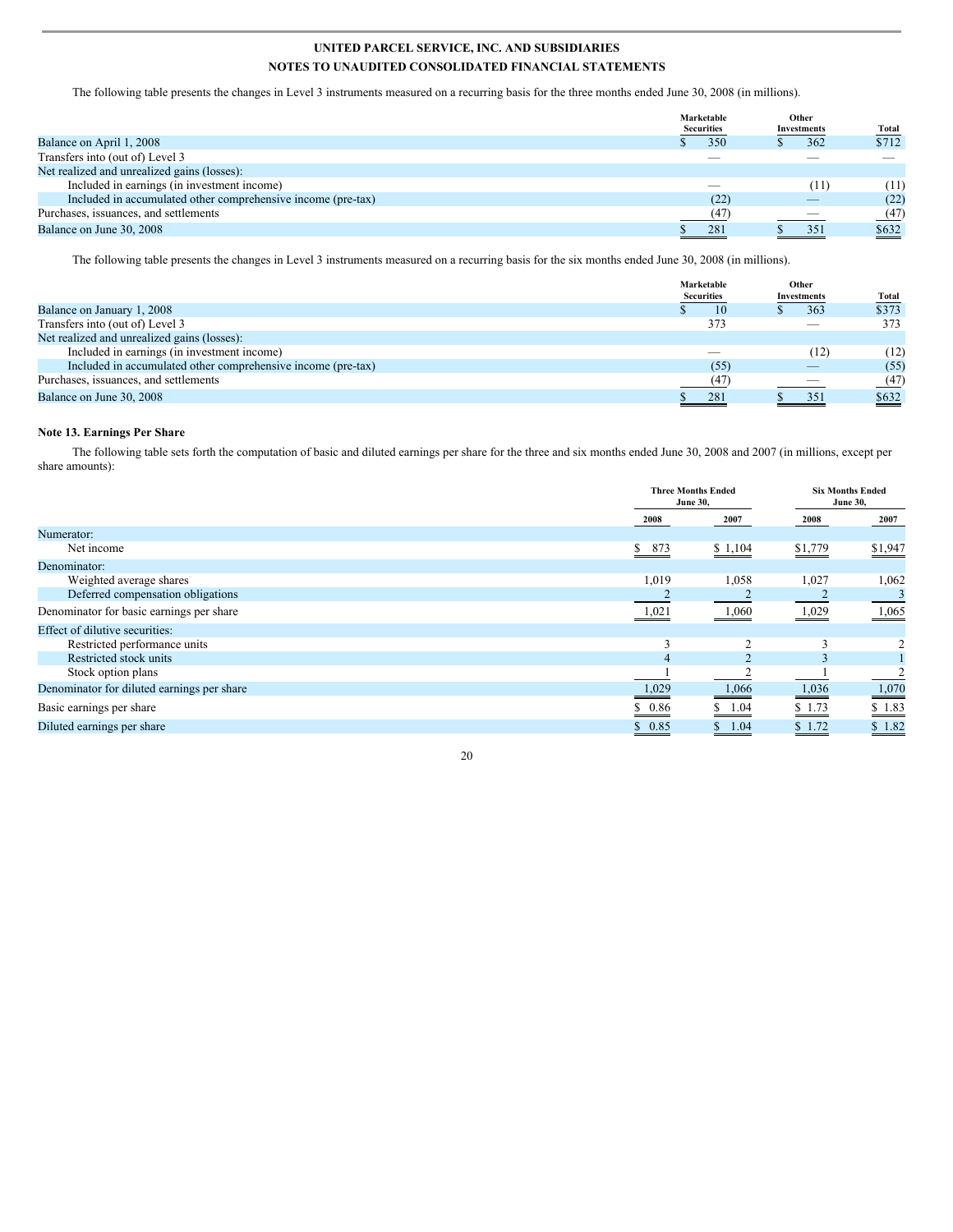Diluted earnings per share for the three months ended June 30, 2008 and 2007 exclude the effect of 9.8 and 8.8 million shares of common stock (9.8 and 8.1 million for the six months ended June 30, 2008 and 2007), respectively, that may be issued upon the exercise of employee stock options because such effect would be antidilutive.

### **Note 14. Aircraft Impairment and Obsolescence Charge**

In the first quarter of 2007, we initiated a review of our aircraft fleet types as a result of business changes that occurred, including capacity-optimization programs in our domestic and international air freight forwarding business, as well as changes to our aircraft orders and planned delivery dates. The review was completed in March 2007 and, based on the results of our evaluation, we accelerated the planned retirement of certain Boeing 727 and 747 aircraft, and recognized an impairment and obsolescence charge of \$221 million for the aircraft and related engines and parts. This charge is included in the caption "Other expenses" in the Statement of Consolidated Income, of which \$159 million impacted our U.S. Domestic Package segment and \$62 million impacted our International Package segment.

We determined the aircraft impairment in accordance with the provisions of FASB Statement No. 144 "Accounting for the Impairment or Disposal of Long-Lived Assets" ("FAS 144"). FAS 144 requires long-lived assets to be reviewed for impairment when circumstances indicate the carrying amount of an asset may not be recoverable based on the undiscounted future cash flows of the asset. If the carrying amount of the asset is determined not to be recoverable, a write-down to fair market value is recorded. For these Boeing 727 and 747 aircraft, the carrying value exceeded the undiscounted future cash flows based upon their anticipated retirement dates. As a result, we recognized an impairment charge representing the difference between the aircraft carrying value and fair market value. The fair market values of the aircraft were generally determined from observable prices in secondary markets for similar aircraft, engines and parts, as well as historical selling prices realized by the Company for the same or similar equipment.

### **Note 15. UPS Special Voluntary Separation Opportunity Charge**

In December 2006, we offered a special voluntary separation opportunity ("SVSO") to approximately 640 employees who work in non-operating functions. This program was established to improve the efficiency of non-operating processes by eliminating duplication and sharing expertise across the company. The SVSO ended in February 2007, and 195, or 30% of eligible employees, accepted the offer. As a result, we recorded a charge to expense of approximately \$68 million in the first quarter of 2007, to reflect the cash payout and the acceleration of stock compensation and certain retiree healthcare benefits under the SVSO program. The cash payout in the first quarter of 2007 totaled \$35 million, and we paid \$28 million in the first quarter of 2008 related to this program. The \$68 million charge is included in the caption "Compensation and benefits" in the Statement of Consolidated Income, of which \$53 million impacted our U.S. Domestic Package segment, \$8 million impacted our Supply Chain & Freight segment, and \$7 million impacted our International Package segment.

 $21$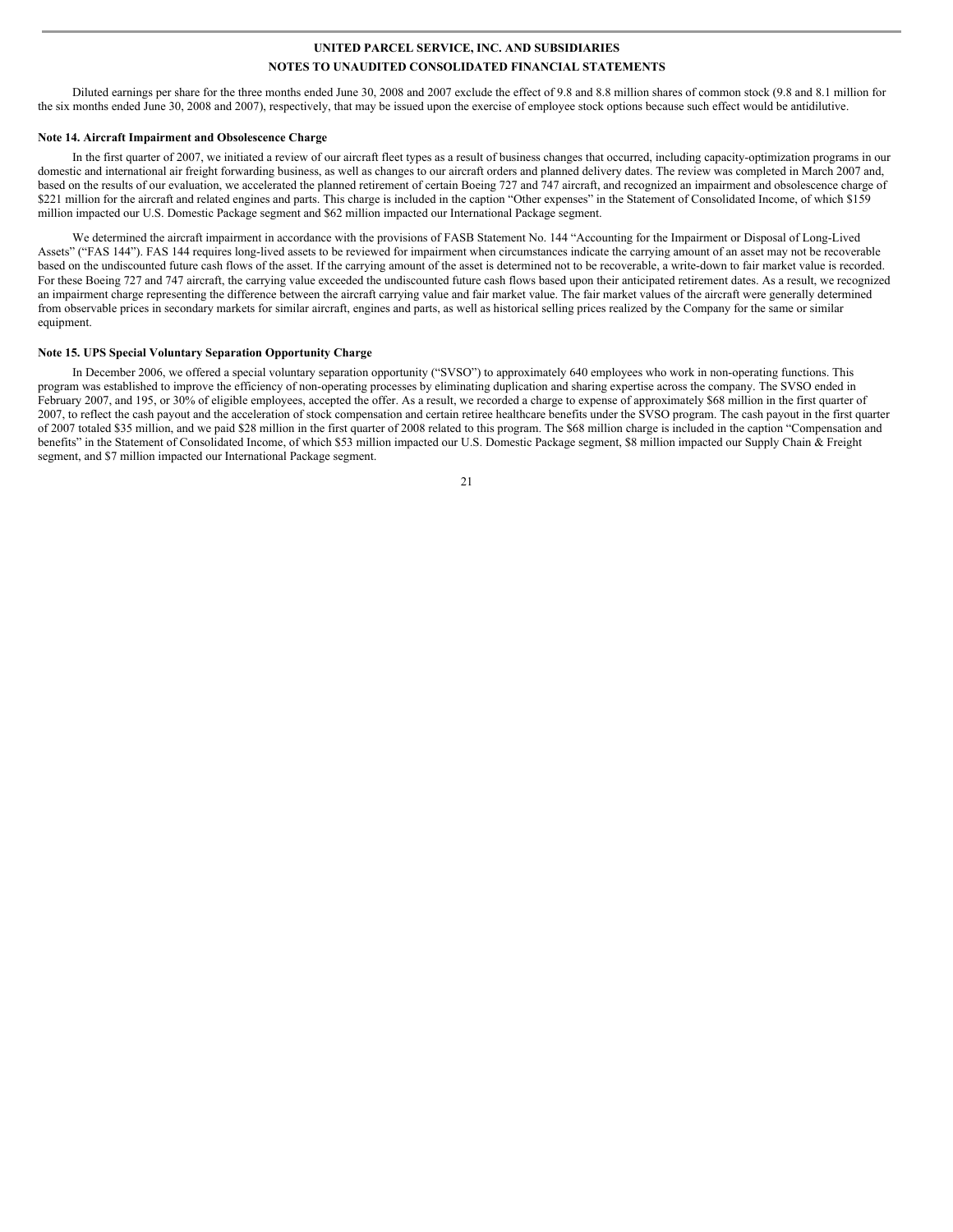# **Item 2.** *Management's Discussion and Analysis of Financial Condition and Results of Operations*

*Revenue, Volume and Revenue Per Piece*

The following tables set forth information showing the change in revenue, average daily package volume, and average revenue per piece, both in dollars or amounts and in percentage terms:

|                                              |          | <b>Three Months Ended</b><br><b>June 30,</b> |                         | Change    |
|----------------------------------------------|----------|----------------------------------------------|-------------------------|-----------|
|                                              | 2008     | 2007                                         | s                       | $\%$      |
| Revenue (in millions):                       |          |                                              |                         |           |
| U.S. Domestic Package:                       |          |                                              |                         |           |
| Next Day Air                                 | \$1,648  | \$1,684                                      | \$ (36)                 | $(2.1)\%$ |
| Deferred                                     | 789      | 792                                          | (3)                     | (0.4)     |
| Ground                                       | 5,277    | 5,103                                        | 174                     | 3.4       |
| Total U.S. Domestic Package                  | 7,714    | 7,579                                        | 135                     | 1.8       |
| International Package:                       |          |                                              |                         |           |
| Domestic                                     | 622      | 517                                          | 105                     | 20.3      |
| Export                                       | 2,145    | 1,834                                        | 311                     | 17.0      |
| Cargo                                        | 181      | 149                                          | 32                      | 21.5      |
| <b>Total International Package</b>           | 2,948    | 2,500                                        | 448                     | 17.9      |
| Supply Chain & Freight:                      |          |                                              |                         |           |
| Forwarding and Logistics                     | 1,635    | 1,465                                        | 170                     | 11.6      |
| Freight                                      | 596      | 549                                          | 47                      | 8.6       |
| Other                                        | 108      | 96                                           | 12                      | 12.5      |
| Total Supply Chain & Freight                 | 2,339    | 2,110                                        | 229                     | 10.9      |
| Consolidated                                 | \$13,001 | \$12,189                                     | \$812                   | 6.7%      |
|                                              |          |                                              | #                       |           |
| Average Daily Package Volume (in thousands): |          |                                              |                         |           |
| U.S. Domestic Package:                       |          |                                              |                         |           |
| Next Day Air                                 | 1,183    | 1,260                                        | (77)                    | $(6.1)\%$ |
| Deferred                                     | 878      | 899                                          | (21)                    | (2.3)     |
| Ground                                       | 10,999   | 11,071                                       | (72)                    | (0.7)     |
| Total U.S. Domestic Package                  | 13,060   | 13,230                                       | (170)                   | (1.3)     |
| International Package:                       |          |                                              |                         |           |
| Domestic                                     | 1,127    | 1,077                                        | 50                      | 4.6       |
| Export                                       | 798      | 724                                          | 74                      | 10.2      |
| <b>Total International Package</b>           | 1,925    | 1,801                                        | 124                     | 6.9       |
| Consolidated                                 | 14,985   | 15,031                                       | (46)                    | $(0.3)\%$ |
| Operating days in period                     | 64       | 64                                           |                         |           |
|                                              |          |                                              |                         |           |
| Average Revenue Per Piece:                   |          |                                              | $\overline{\mathbf{s}}$ |           |
| U.S. Domestic Package:                       |          |                                              |                         |           |
| Next Day Air                                 | \$21.77  | \$20.88                                      | \$0.89                  | 4.3%      |
| Deferred                                     | 14.04    | 13.77                                        | 0.27                    | 2.0       |
| Ground                                       | 7.50     | 7.20                                         | 0.30                    | 4.2       |
| Total U.S. Domestic Package                  | 9.23     | 8.95                                         | 0.28                    | 3.1       |
| International Package:                       |          |                                              |                         |           |
| Domestic                                     | 8.62     | 7.50                                         | 1.12                    | 14.9      |
| Export                                       | 42.00    | 39.58                                        | 2.42                    | 6.1       |
| <b>Total International Package</b>           | 22.46    | 20.40                                        | 2.06                    | 10.1      |
| Consolidated                                 | \$10.93  | \$10.32                                      | \$0.61                  | 5.9%      |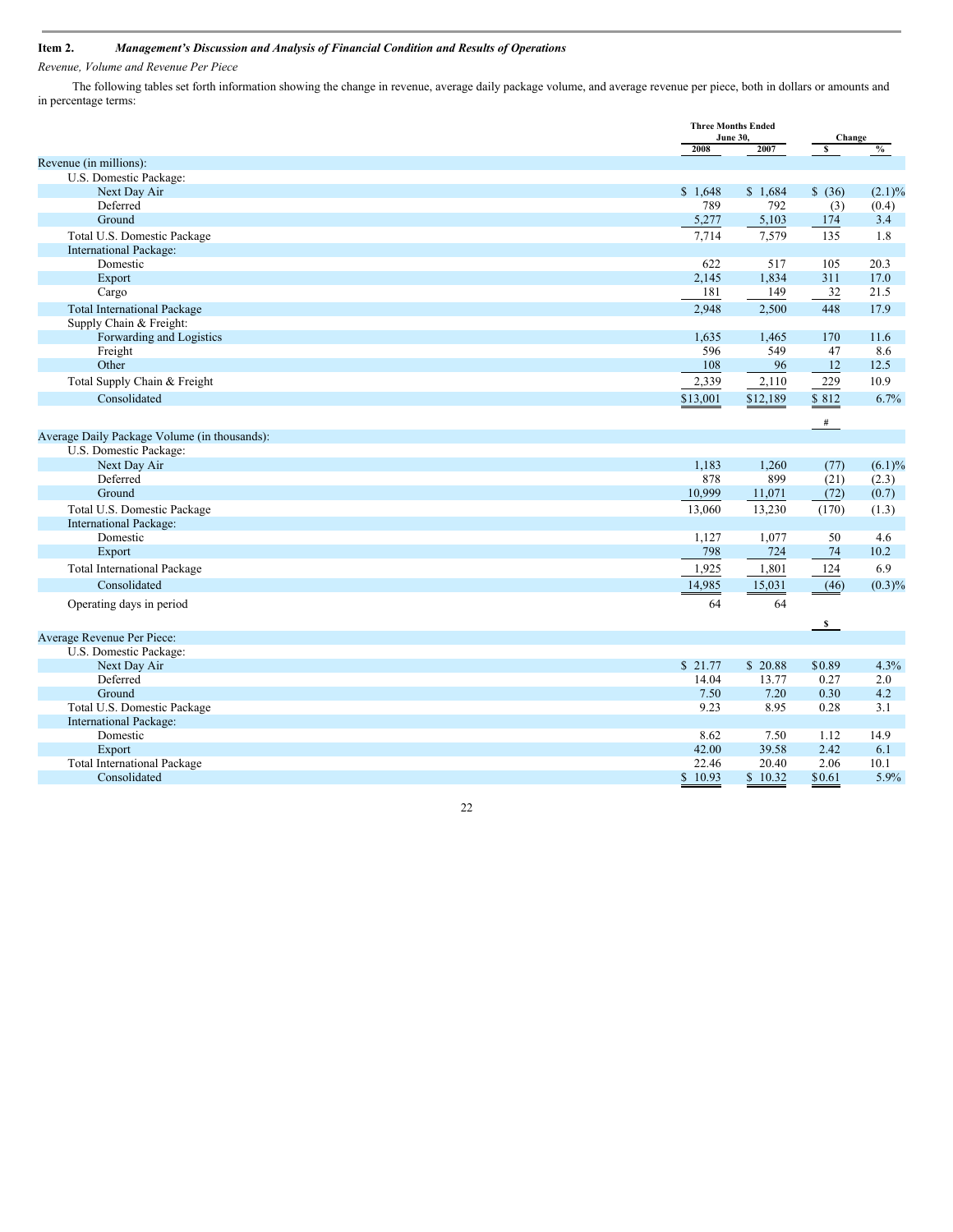|                                              |               | <b>Six Months Ended</b><br><b>June 30,</b> |              | Change        |
|----------------------------------------------|---------------|--------------------------------------------|--------------|---------------|
|                                              | 2008          | 2007                                       | s            | $\frac{0}{0}$ |
| Revenue (in millions):                       |               |                                            |              |               |
| U.S. Domestic Package:                       |               |                                            |              |               |
| Next Day Air                                 | \$3.286       | \$3,337                                    | \$ (51)      | $(1.5)\%$     |
| Deferred                                     | 1.594         | 1,594                                      |              |               |
| Ground                                       | 10,569        | 10,200                                     | 369          | 3.6           |
| Total U.S. Domestic Package                  | 15,449        | 15,131                                     | 318          | 2.1           |
| International Package:                       |               |                                            |              |               |
| Domestic                                     | 1,205         | 1,028                                      | 177          | 17.2          |
| Export                                       | 4,167         | 3,581                                      | 586          | 16.4          |
| Cargo                                        | 335           | 276                                        | 59           | 21.4          |
| <b>Total International Package</b>           | 5,707         | 4,885                                      | 822          | 16.8          |
| Supply Chain & Freight:                      |               |                                            |              |               |
| Forwarding and Logistics                     | 3,198         | 2,851                                      | 347          | 12.2          |
| Freight                                      | 1,109         | 1,037                                      | 72           | 6.9           |
| Other                                        | 213           | 191                                        | $22\,$       | 11.5          |
| Total Supply Chain & Freight                 | 4,520         | 4,079                                      | 441          | 10.8          |
| Consolidated                                 | \$25,676      | \$24,095                                   | \$1,581      | 6.6%          |
|                                              |               |                                            | #            |               |
| Average Daily Package Volume (in thousands): |               |                                            |              |               |
| U.S. Domestic Package:                       |               |                                            |              |               |
| Next Day Air                                 | 1,191         | 1,253                                      | (62)         | (4.9)%        |
| Deferred                                     | 894           | 918                                        | (24)         | (2.6)         |
| Ground                                       | 11,069        | 11,089                                     | (20)         | (0.2)         |
| Total U.S. Domestic Package                  | 13,154        | 13,260                                     | (106)        | (0.8)         |
| <b>International Package:</b>                |               |                                            |              |               |
| Domestic                                     | 1,114         | 1,095                                      | 19           | 1.7           |
| Export                                       | 788           | 723                                        | 65           | 9.0           |
| <b>Total International Package</b>           | 1,902         | 1,818                                      | 84           | 4.6           |
| Consolidated                                 | 15,056        | 15,078                                     | (22)         | $(0.1)\%$     |
| Operating days in period                     | 128           | 128                                        |              |               |
|                                              |               |                                            | $\mathbf{s}$ |               |
| Average Revenue Per Piece:                   |               |                                            |              |               |
| U.S. Domestic Package:                       |               |                                            |              |               |
| Next Day Air                                 | \$21.55       | \$20.81                                    | \$0.74       | 3.6%          |
| Deferred                                     | 13.93         | 13.57                                      | 0.36         | 2.7           |
| Ground                                       | 7.46          | 7.19                                       | 0.27         | 3.8           |
| Total U.S. Domestic Package                  | 9.18          | 8.91                                       | 0.27         | 3.0           |
| International Package:                       |               |                                            |              |               |
| Domestic                                     | 8.45<br>41.31 | 7.33<br>38.70                              | 1.12<br>2.61 | 15.3<br>6.7   |
| Export<br><b>Total International Package</b> | 22.07         | 19.81                                      | 2.26         | 11.4          |
| Consolidated                                 | \$10.80       | \$10.23                                    | \$0.57       | 5.6%          |
|                                              |               |                                            |              |               |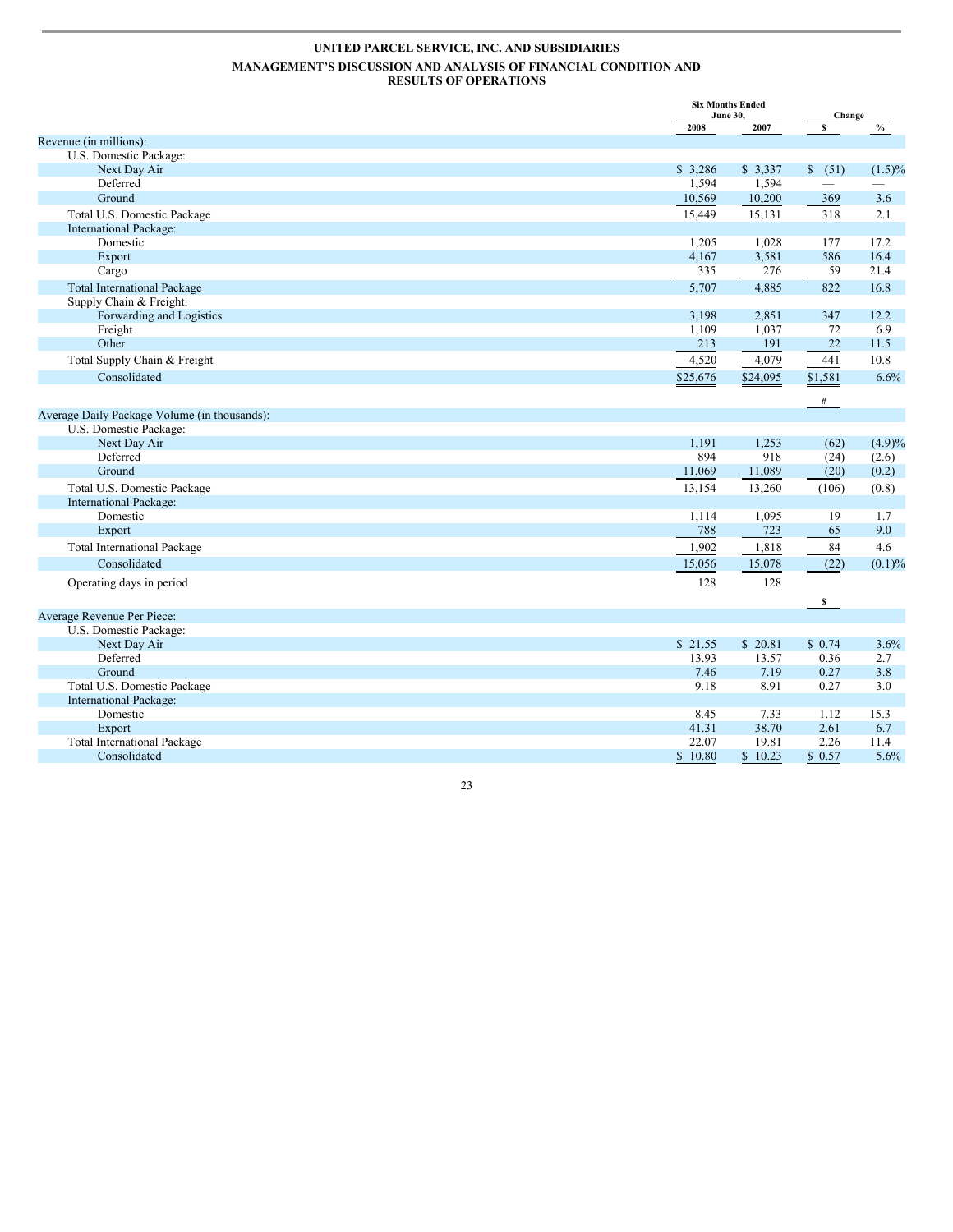The following table sets forth information showing the change in UPS Freight's less-than-truckload revenue, shipments, and weight hauled, both in dollars or amounts and in percentage terms:

|                                                 |         | <b>Three Months Ended</b> |          |        |
|-------------------------------------------------|---------|---------------------------|----------|--------|
|                                                 |         | <b>June 30.</b>           |          | Change |
|                                                 | 2008    | 2007                      | \$/#     |        |
| LTL revenue (in millions)                       | 564     | 526                       | 38<br>S. | 7.2%   |
| LTL revenue per LTL hundredweight               | \$19.28 | \$17.49                   | \$1.79   | 10.2   |
| LTL shipments (in thousands)                    | 2,660   | 2,724                     | (64)     | (2.3)  |
| LTL shipments per day (in thousands)            | 41.6    | 42.6                      | (1.0)    | (2.3)  |
| LTL gross weight hauled (in millions of pounds) | 2,925   | 3,008                     | (83)     | (2.8)  |
| LTL weight per shipment (in pounds)             | 1.099   | 1,104                     | (5)      | (0.5)  |
| Operating days in period                        | 64      | 64                        |          |        |

|                                                 |         | <b>Six Months Ended</b> |           |        |
|-------------------------------------------------|---------|-------------------------|-----------|--------|
|                                                 |         | <b>June 30.</b>         |           | Change |
|                                                 | 2008    | 2007                    | \$/#      |        |
| LTL revenue (in millions)                       | \$1.048 | 992<br>S.               | -56<br>S. | 5.6%   |
| LTL revenue per LTL hundredweight               | \$18.85 | \$16.86                 | \$1.99    | 11.8   |
| LTL shipments (in thousands)                    | 5,057   | 5.226                   | (169)     | (3.2)  |
| LTL shipments per day (in thousands)            | 39.5    | 40.8                    | (1.3)     | (3.2)  |
| LTL gross weight hauled (in millions of pounds) | 5,559   | 5,881                   | (322)     | (5.5)  |
| LTL weight per shipment (in pounds)             | 1,099   | 1.125                   | (26)      | (2.3)  |
| Operating days in period                        | 128     | 128                     |           |        |

### *Operating Profit and Operating Margin*

The following tables set forth information showing the change in operating profit, both in dollars (in millions) and in percentage terms, as well as the operating margin for each reporting segment:

|                                      | <b>Three Months Ended</b> |                 |         |            |
|--------------------------------------|---------------------------|-----------------|---------|------------|
|                                      |                           | <b>June 30.</b> | Change  |            |
|                                      | 2008<br>2007              |                 |         | %          |
| <b>Reporting Segment</b>             |                           |                 |         |            |
| U.S. Domestic Package                | 899                       | \$1,192         | \$(293) | $(24.6)\%$ |
| <b>International Package</b>         | 407                       | 475             | (68)    | (14.3)     |
| Supply Chain & Freight               | 148                       | 98              | 50      | 51.0       |
| <b>Consolidated Operating Profit</b> | \$1,454                   | \$1,765         | \$(311) | $(17.6)\%$ |
|                                      |                           | $\sim$ $\sim$   |         |            |

|                                      | <b>Three Months Ended</b><br><b>June 30,</b> |       |
|--------------------------------------|----------------------------------------------|-------|
|                                      | 2008                                         | 2007  |
| <b>Reporting Segment</b>             |                                              |       |
| U.S. Domestic Package                | $11.7\%$                                     | 15.7% |
| <b>International Package</b>         | 13.8%                                        | 19.0% |
| Supply Chain & Freight               | 6.3%                                         | 4.6%  |
| <b>Consolidated Operating Margin</b> | 11.2%                                        | 14.5% |

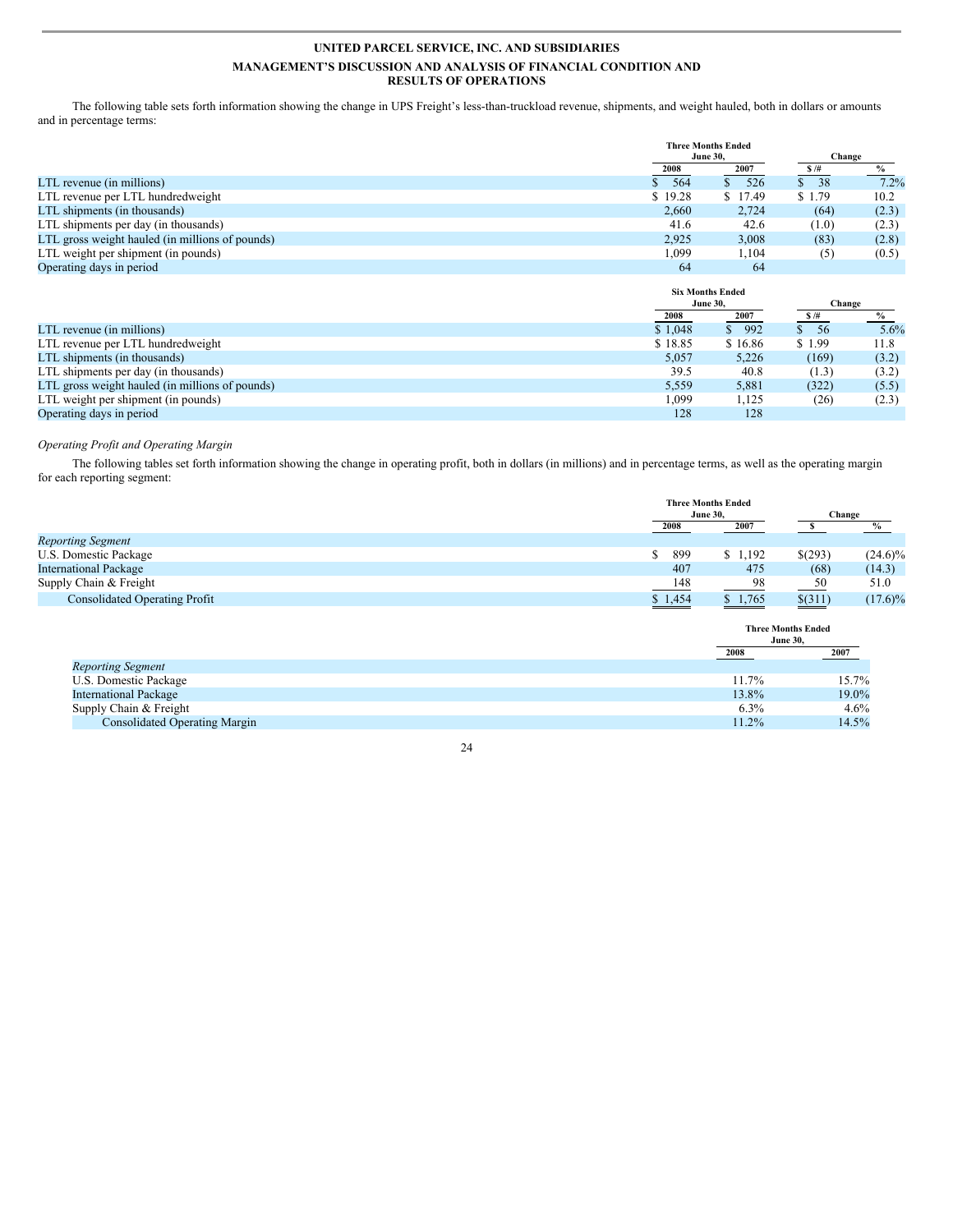|                                      |                 | <b>Six Months Ended</b>                    |                       |            |
|--------------------------------------|-----------------|--------------------------------------------|-----------------------|------------|
|                                      | <b>June 30,</b> |                                            | Change                |            |
|                                      | 2008            | 2007                                       | - \$                  | $\%$       |
| <b>Reporting Segment</b>             |                 |                                            |                       |            |
| U.S. Domestic Package                | \$1,858         | \$2,133                                    | \$(275)               | $(12.9)\%$ |
| <b>International Package</b>         | 828             | 846                                        | (18)                  | (2.1)      |
| Supply Chain & Freight               | 261             | 144                                        | 117                   | 81.3       |
| <b>Consolidated Operating Profit</b> | \$2,947         | \$3,123                                    | $\underline{\$(176)}$ | $(5.6)\%$  |
|                                      |                 | <b>Six Months Ended</b><br><b>June 30,</b> |                       |            |
|                                      |                 |                                            |                       |            |
|                                      |                 | 2008                                       | 2007                  |            |
| <b>Reporting Segment</b>             |                 |                                            |                       |            |
| U.S. Domestic Package                |                 | 12.0%                                      |                       | 14.1%      |
| <b>International Package</b>         |                 | 14.5%                                      |                       | 17.3%      |
| Supply Chain & Freight               |                 | $5.8\%$                                    |                       | 3.5%       |

#### *U.S. Domestic Package Operations*

U.S. domestic package revenue increased \$135 million, or 1.8%, for the quarter (\$318 million, or 2.1%, year-to-date), largely due to a 3.1% improvement in revenue per piece, offset by a 1.3% decrease in average daily package volume.

Next Day Air volume, deferred air volume and ground volume declined 6.1%, 2.3%, and 0.7%, respectively during the quarter (4.9%, 2.6%, and 0.2% year-to-date, respectively), primarily as a result of slowing growth in the U.S. economy. Continuing trends of escalating energy costs combined with weak output within the industrial production and retail sales sectors have not been favorable for the small package market, which places additional pressure on our domestic package volume.

The increase in overall revenue per piece of 3.1% (3.0% year-to-date) resulted primarily from a rate increase that took effect during the first quarter and higher fuel surcharge rates, but was partially offset by an unfavorable shift in product mix. Next Day Air and Deferred revenue per piece increased 4.3% and 2.0%, respectively (3.6% and 2.7% year-to-date, respectively), and were positively impacted by the base rate increase and a higher fuel surcharge rate for air products (discussed further below). This increase was adversely impacted by lower average package weights, a mix shift toward lower yielding products, and hedging losses. The adverse impact of these hedges will be substantially reduced in the third and fourth quarters of this year. Ground revenue per piece increased 4.2% (3.8% year-to-date), mainly due to the rate increase, as well as a higher fuel surcharge rate due to increased diesel fuel prices in 2008 compared with the second quarter of 2007.

On November 9, 2007, we announced a rate increase and a change in the fuel surcharge that took effect on December 31, 2007. We increased the base rates 6.9% on UPS Next Day Air, UPS 2nd Day Air, and UPS 3 Day Select, and 4.9% on UPS Ground. Other pricing changes included a \$0.10 increase in the residential surcharge, and an increase of \$0.10 in the delivery area surcharge on both residential and commercial services to certain ZIP codes.

We also modified the fuel surcharge on domestic air services by reducing the index used to determine the fuel surcharge by 2%. This fuel surcharge continues to be based on the U.S. Energy Department's Gulf Coast spot price for a gallon of kerosene-type jet fuel. Based on published rates, the average fuel surcharge on domestic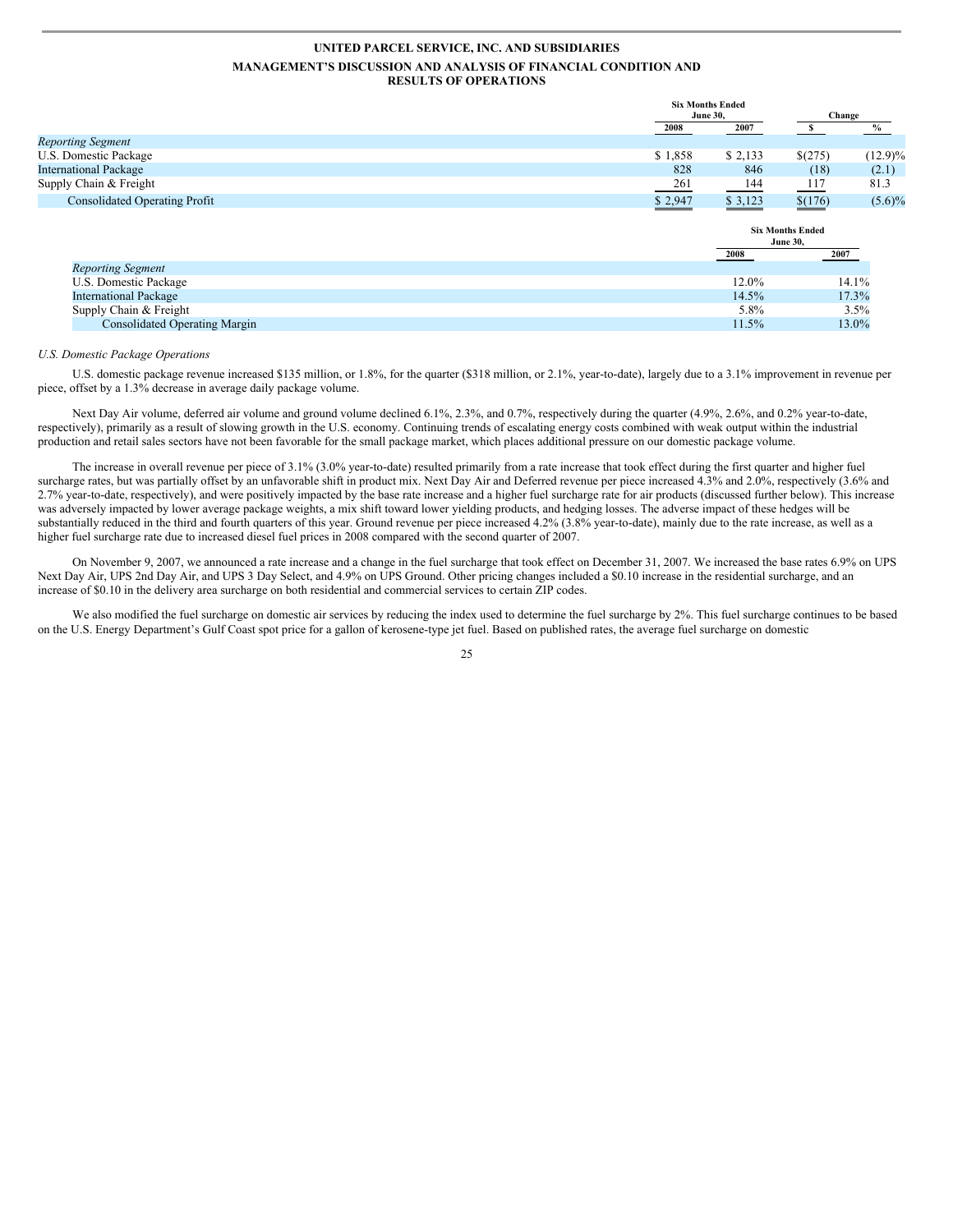air products was 24.39% in the second quarter of 2008, an increase from the 11.49% in the second quarter of 2007 (21.62% year-to-date 2008 compared with 10.48% in the same period of 2007), due to the significant increase in jet fuel prices in 2008, but partially offset by the 2% reduction in the index. The ground fuel surcharge rate continues to fluctuate based on the U.S. Energy Department's On-Highway Diesel Fuel Price. Based on published rates, the average fuel surcharge on domestic ground products increased to 7.52% in the second quarter of 2008 from 4.00% in the second quarter of 2007 (6.84% year-to-date 2008 compared with 3.83% in the same period of 2007), due to significantly higher diesel fuel prices. Total domestic fuel surcharge revenue, net of the impact of hedging losses, increased by \$224 million in the second quarter of 2008 compared with the same period of 2007 (increase of \$421 million year-to-date 2008 compared with 2007), primarily due to the higher fuel surcharge rates discussed above, but partially offset by the decline in volume for our air products.

U.S. domestic package operating profit decreased \$293 million, or 24.6%, in the second quarter of 2008 compared with the same period in 2007 (\$275 million, or 12.9%, year-to-date). Operating profit in 2008 was adversely impacted by the slowing growth in the U.S. economy, lower asset utilization due to the decline in volume, and a shift in product mix away from our premium services. Additionally, operating profit was negatively impacted by the rapid escalation in fuel prices during the quarter and year-to-date periods. There is an approximate two month time lag between fuel price changes and when the adjusted surcharge rates are applied to package shipments. As such, the rapid increase in fuel prices hindered our ability to recapture the resulting increases in fuel expenses through the use of the fuel surcharge.

Operating profit for the first six months of 2007 was adversely affected by the aircraft impairment and SVSO charges (discussed further in the "Operating Expenses" section), which reduced domestic operating profit by \$159 million and \$53 million, respectively. The absence of these charges in 2008 favorably affected the operating profit comparison between periods.

#### *International Package Operations*

International Package revenue improved \$448 million, or 17.9%, for the quarter (\$822 million, or 16.8%, year-to-date), driven by a 10.2% volume increase for our export products and a 10.1% increase in total revenue per piece (9.0% and 11.4% year-to-date, respectively). The growth in revenue per piece was primarily due to rate increases, the impact of currency exchange rates, and increased fuel surcharge rates.

Total export volume in the second quarter was favorably impacted by the timing of the Easter holiday, which boosted the export volume growth rate by approximately 2%. Export volume increased in each region in the world, with intra-regional volume showing the strongest growth, especially in Europe. Asian export volume continues to benefit from our geographic service expansion, as well as strong economic growth in Asia. Export volume growth was hindered by declines in shipments to the U.S. from each region in the world, due to the slowing U.S. economy. Export volume growth slowed throughout the second quarter.

Non-U.S. domestic volume increased 4.6% for the quarter (1.7% year-to-date), and was impacted by volume growth in our domestic businesses in Europe and the Americas. The second quarter growth in our non-U.S. domestic volume was also positively impacted by the timing of the Easter holiday.

Export revenue per piece increased 6.1% for the quarter (6.7% year-to-date), largely due to base rate increases, higher fuel surcharge rates, and favorable currency exchange rates, but was adversely impacted by relatively higher growth in lower revenue per piece transborder products. Domestic revenue per piece increased 14.9% for the quarter (15.3% year-to-date), and was affected by rate increases and favorable exchange rates.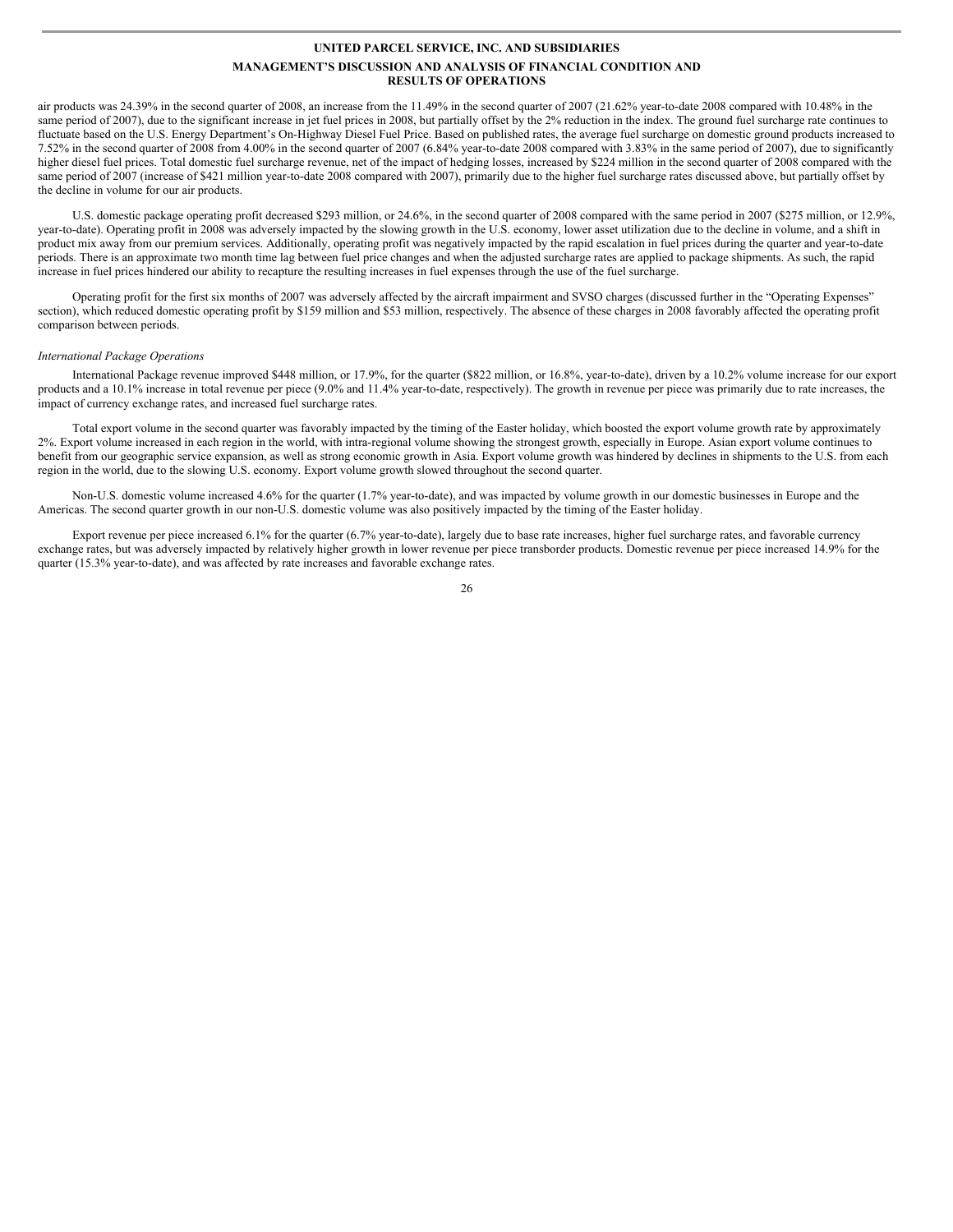Total average revenue per piece increased 2.4% on a currency-adjusted basis (3.4% year-to-date), and the overall change in segment revenue was positively affected by \$177 million during the quarter (\$356 million year-to-date) due to currency fluctuations, net of hedging activity.

On December 31, 2007, we increased the base rates 6.9% for international shipments originating in the United States (Worldwide Express, Worldwide Express Plus, UPS Worldwide Expedited and UPS International Standard service). Rate changes for international shipments originating outside the United States vary by geographical market and occur throughout the year.

Additionally, we modified the fuel surcharge on certain U.S.-related international air services by reducing the index used to determine the fuel surcharge by 2%. The fuel surcharge for products originating outside the United States continues to be indexed to fuel prices in our different international regions, depending upon where the shipment takes place. Total international fuel surcharge revenue increased by \$164 million in the second quarter (\$284 million year-to-date), due to higher fuel surcharge rates caused by increased fuel prices as well as an increase in international air volume.

International Package operating profit decreased \$68 million, or 14.3%, in the second quarter of 2008 compared with the same period of 2007 (\$18 million, or 2.1%, year-to-date). The decline in operating profit was affected by reduced asset utilization resulting from changes in economic conditions and trade flows. Operating profit was also negatively affected by a shift in product mix away from our premium services, as well as expenses associated with integration activities in our delivery network. Additionally, the decline in operating profit in 2008 was impacted by the rapid escalation in fuel prices during the quarter and year-to-date periods. There is an approximate two month time lag between fuel price changes and when the adjusted surcharge rates are applied to package shipments. As such, the rapid increase in fuel prices hindered our ability to recapture the resulting increases in fuel expenses through the use of the fuel surcharge.

Operating profit for the first six months of 2007 was adversely affected by the aircraft impairment and SVSO charges (\$62 million of the aircraft impairment charge and \$7 million of the SVSO charge impacted the International Package segment). The absence of these charges in 2008 favorably affected the operating profit comparison between periods. The change in operating profit was also positively affected by \$46 million during the quarter (\$105 million year-to-date) due to favorable currency exchange rates, net of hedging activity.

#### *Supply Chain & Freight Operations*

Supply Chain & Freight revenue increased \$229 million, or 10.9%, for the quarter (\$441 million, or 10.8%, year-to-date). Forwarding and logistics revenue increased \$170 million, or 11.6%, for the quarter (\$347 million, or 12.2%, year-to-date), primarily due to growth in international air freight, distribution services and post sales logistics services. Revenue growth in this business was affected by overall market growth and improved customer retention rates. The overall change in forwarding and logistics revenue was positively affected by \$97 million during the quarter (\$182 million year-to-date) due to favorable currency exchange rates.

UPS Freight increased revenue \$47 million, or 8.6%, for the quarter (\$72 million, or 6.9%, year-to-date), as a result of improved yields and higher fuel surcharge rates, but partially offset by a decline in average daily LTL shipments. Average LTL shipments per day decreased 2.3% during the quarter (3.2% year-to-date), reflecting the weak LTL market in the United States in 2008 as compared with 2007. However, LTL revenue per hundredweight increased 10.2% for the quarter (11.8% year-to-date), due to an increase in base rates in 2008 and an increase in fuel surcharge revenue as a result of higher diesel prices.

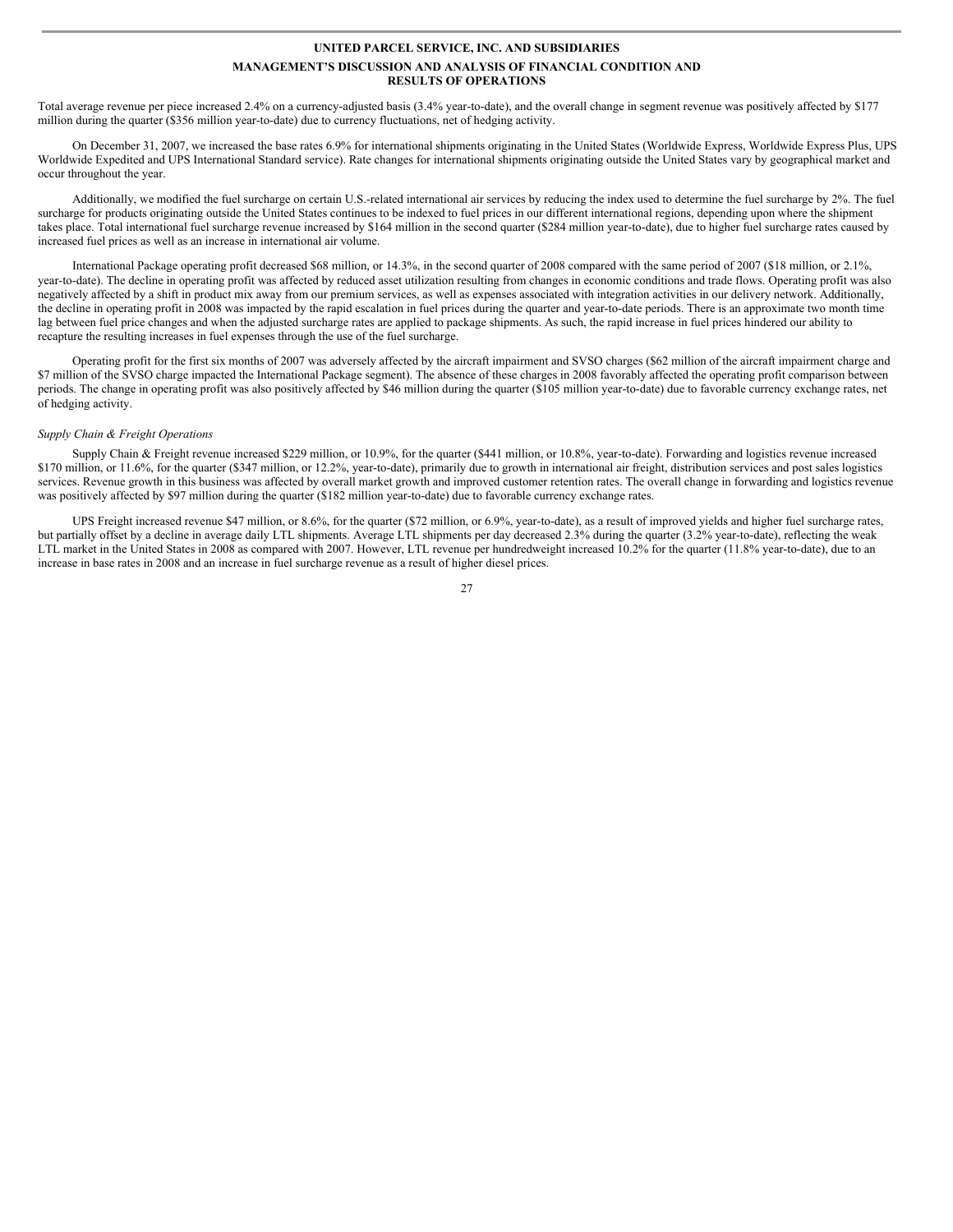In January 2008, UPS Freight announced a general rate increase averaging 5.4% covering non-contractual shipments in the United States and Canada. The increase became effective on February 4, 2008, and applies to minimum charge, LTL and TL rates.

The other businesses within Supply Chain & Freight, which include our retail franchising business and our financial business, increased revenue by 12.5% during the quarter (11.5% year-to-date). This revenue growth was impacted by increased revenue from our contract to provide domestic air transportation services for the U.S. Postal Service.

Operating profit for the Supply Chain & Freight segment increased by \$50 million, or 51.0%, for the quarter (\$117 million, or 81.3%, year-to-date), primarily due to improved results in the forwarding and logistics business. The improved operating results in this business primarily resulted from revenue management initiatives and a focus on asset utilization. Additionally, margin improvements are being realized by focusing on capacity utilization in the air freight business, through better utilization of space availability on our own aircraft. Operating profit was lower at UPS Freight during the quarter, largely as a result of the slowing LTL market in the United States.

Operating profit for this segment was negatively impacted in the first six months of 2007 by \$8 million due to the SVSO charge, as discussed further in the "Operating Expenses" section below. The absence of this charge in 2008 favorably affected the operating profit comparison between periods. The change in operating profit was also positively affected by \$4 million in the quarter (\$12 million year-to-date) due to favorable currency exchange rates.

#### *Operating Expenses*

Consolidated operating expenses increased by \$1.123 billion, or 10.8%, for the quarter (\$1.757 billion, or 8.4%, year-to-date), of which approximately \$224 million (\$421 million year-to-date) was due to currency fluctuations in our International Package and Supply Chain & Freight segments.

Compensation and benefits expense increased by \$195 million, or 3.1%, for the quarter (\$354 million, or 2.8%, year-to-date), and was impacted by several items. The primary increase was related to employee payroll costs due to contractual wage increases for our union employees and normal merit increases for our non-union employees. Other items impacting compensation and benefits expense include increased stock-based compensation, higher expense for employee health and welfare programs, a reduction in pension expense, and slightly lower workers compensation expense. Stock-based compensation expense increased \$16 million, or 13.6%, in the second quarter (\$38 million, or 17.8%, year-to-date), primarily due to new 2008 awards of stock options and restricted performance units, as well as restricted stock units that are reflected in expense in 2008, but not the first six months of 2007, due to the timing of the award grants.

The total expense for our employee pension programs declined in the second quarter and on a year-to-date basis, and was affected by the 2007 withdrawal from the Central States Pension Fund. Partially offsetting this was higher expense for UPS-sponsored pension plans (See Note 6 to the unaudited consolidated financial statements), which was impacted by expense recognition for the new UPS-IBT pension plan. We also incurred lower workers compensation expense, which continues to trend favorably as a result of decreased injury frequencies and improved oversight and management of claims.

In December 2006, we offered the SVSO to approximately 640 employees who work in non-operating functions. This program was established to improve the efficiency of non-operating processes by eliminating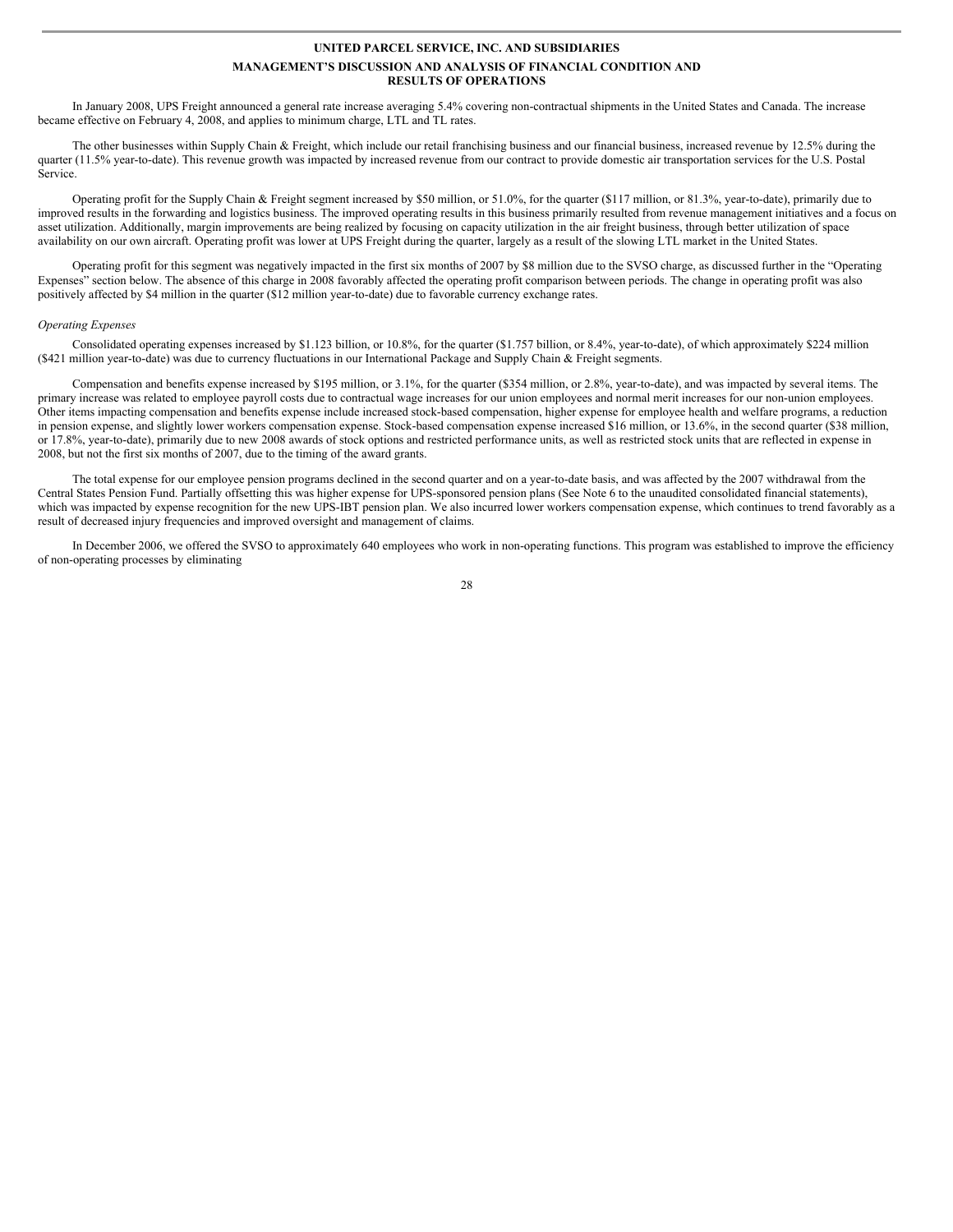duplication and sharing expertise across the company. The SVSO ended in February 2007, and 195, or 30% of eligible employees, accepted the offer. As a result, we recorded a charge to expense of approximately \$68 million in the first quarter of 2007, to reflect the cash payout and the acceleration of stock compensation and certain retiree healthcare benefits under the SVSO program. The absence of this charge in 2008 favorably affected the compensation and benefits expense comparison between periods.

The 0.7% quarterly increase in repairs and maintenance was largely due to increased aircraft maintenance, while the 1.0% year-to-date decrease was largely due to reduced vehicle maintenance expense. The 4.9% quarterly increase (4.3% year-to-date) in depreciation and amortization was influenced by several factors, including higher depreciation expense on aircraft and vehicles, but partially offset by reduced amortization expense on capitalized software. The 21.2% quarterly increase (20.6% year-to-date) in purchased transportation was driven by a combination of higher volume in our international package and forwarding businesses, the impact of currency exchange rates, and increased fuel surcharge rates charged to us by third-party carriers. The 67.4% quarterly increase (61.2% year-to-date) in fuel expense was impacted by higher prices for jet-A fuel, diesel, and unleaded gasoline as well as lower hedging gains, but partially mitigated by lower fuel usage. The 13.5% quarterly increase (12.2% year-to-date) in other occupancy expense was influenced by higher electricity and natural gas costs, as well as higher rent and property tax expense.

Other expenses increased 10.5% for the quarter, due to a variety of factors, including increased expenses for leased transportation equipment, data processing costs, professional fees, and an increased provision in our allowance for doubtful accounts. On a year-to-date basis, other expenses declined 2.1%, largely due to the absence in 2008 of an aircraft impairment charge recorded in 2007. In the first quarter of 2007, we initiated a review of our aircraft fleet types as a result of business changes that occurred, including capacity-optimization programs in our domestic and international air freight forwarding business, as well as changes to our aircraft orders and planned delivery dates. The review was completed in March 2007, and based on the results of our evaluation, we accelerated the planned retirement of certain Boeing 727 and 747 aircraft, and recognized an impairment and obsolescence charge of \$221 million for the aircraft and related engines and parts.

#### *Investment Income and Interest Expense*

Investment income decreased \$14 million during the second quarter of 2008 compared with the same period in 2007. This decrease was largely due to lower realized gains on sales of investments in the second quarter of 2008 compared with the same period of 2007.

On a year-to-date basis, investment income increased \$29 million in 2008 compared with 2007. This increase was primarily due to a higher average balance of interestearning investments, but partially offset by a lower average yield on our investment portfolio.

The \$43 million increase in interest expense during the quarter (\$128 million year-to-date) was primarily due to a higher average debt balance. Our debt balance increased at the end of 2007 as a result of commercial paper issuances used to fund our withdrawal from the Central States Pension Fund. In early 2008, we completed the issuance of \$4.0 billion in long-term debt, the proceeds of which were used to reduce our commercial paper balance. The impact of increased debt balances was partially mitigated, however, by lower average rates incurred on our variable rate debt and interest rate swap agreements as a result of recent declines in short-term interest rates in the United States.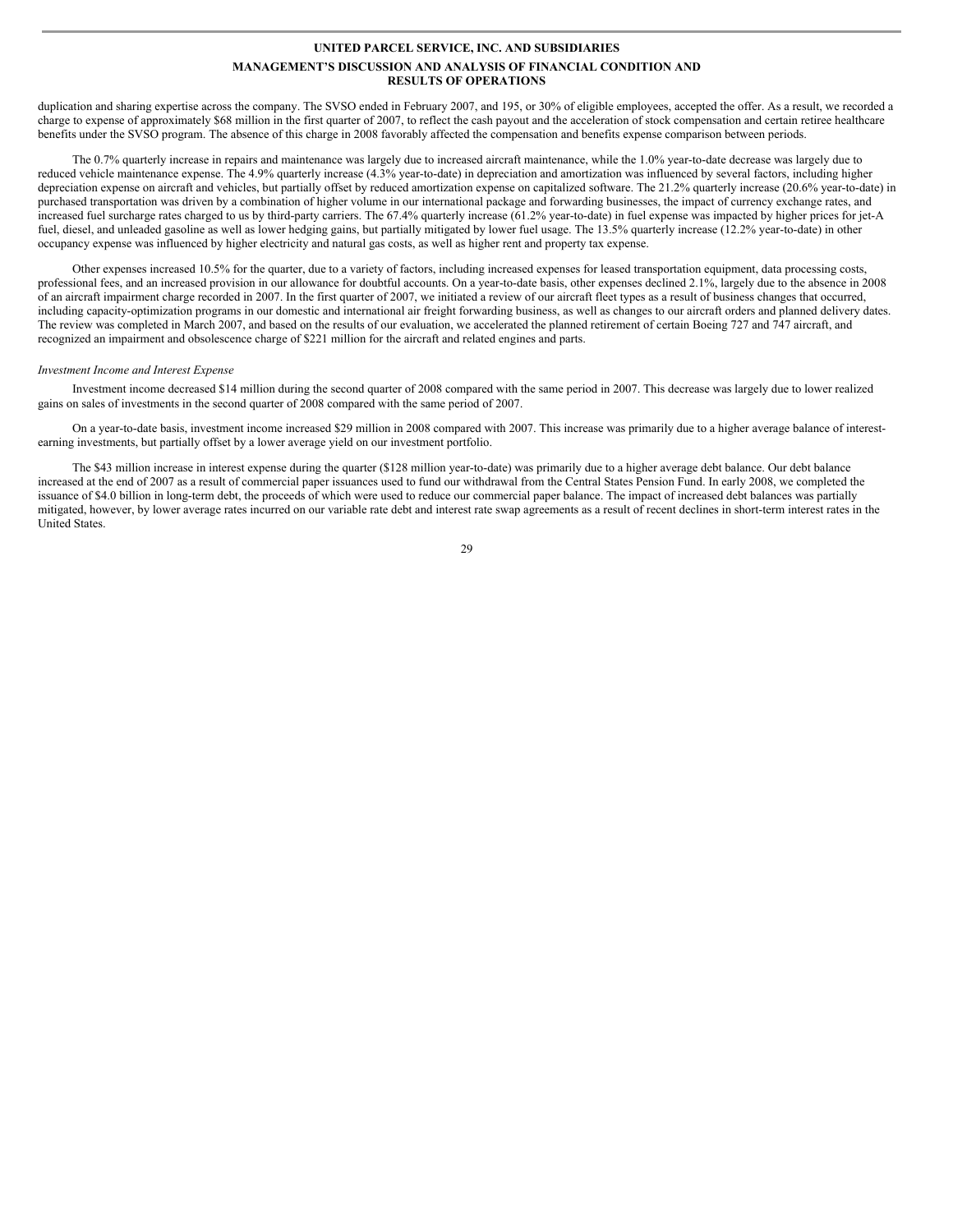#### *Income Tax Expense*

Income tax expense declined by \$137 million, or 21.8%, for the quarter (\$107 million, or 9.7%, year-to-date), primarily due to lower pre-tax income. Additionally, the effective income tax rate declined to 36.00% in 2008 from 36.25% in 2007. The decrease in the effective tax rate was impacted by a number of factors, including having a relatively larger proportion of our taxable income being earned in international jurisdictions with lower tax rates.

#### *Net Income and Earnings Per Share*

Net income for the second quarter of 2008 was \$873 million, a 20.9% decrease from the \$1.104 billion achieved in the second quarter of 2007, resulting in an 18.3% decrease in diluted earnings per share to \$0.85 in 2008 from \$1.04 in 2007. On a year-to-date basis, net income was \$1.779 billion, an 8.6% decline from the \$1.947 billion achieved in 2007. Year-to-date diluted earnings per share declined 5.5% to \$1.72 in 2008 compared with \$1.82 in 2007. The decline in net income for the quarter and year-todate periods was primarily affected by the decline in operating profits in both our U.S. Domestic and International package businesses, as previously discussed. Earnings per share was favorably impacted by a reduction in outstanding shares as a result of our ongoing share repurchase program.

Year-to-date 2007 net income and earnings per share were impacted by the aircraft impairment charge and SVSO charge recorded in the first quarter of 2007, the combination of which reduced year-to-date 2007 net income by \$184 million and diluted earnings per share by \$0.17.

#### *Liquidity and Capital Resources*

### *Net Cash From Operating Activities*

Net cash provided by operating activities increased to \$5.028 billion in the first six months of 2008 from \$3.596 billion during the same period of 2007. The increase in operating cash flow was impacted by approximately \$1.035 billion in cash tax benefits received in 2008 (including an \$850 million tax refund) resulting from a U.S. Federal tax deduction for the payment made to withdraw from the Central States Pension Fund in 2007. Operating cash flow also increased due to changes in working capital needs, and the timing of certain cash receipts and disbursements. Operating cash flow was negatively impacted in 2007 by several items, including the settlement of the Cornn class action lawsuit and certain payments due under our 2006 collective bargaining agreement with the Independent Pilots Association.

During 2008, the cash outflow for our pension contributions to multiemployer pension plans declined as a result of our withdrawal from the Central States Pension Fund. Our pension contributions to UPS-sponsored plans have increased slightly, primarily due to contributions being made to the new UPS-IBT pension plan. As discussed in Note 6, we expect to contribute \$119 million and \$24 million over the remainder of the year to our company-sponsored pension and postretirement medical benefit plans, respectively.

Changes in package volume and pricing affect operating cash flow. A base rate increase and a change in the fuel surcharge took effect on December 31, 2007. We increased the base rates 6.9% on UPS Next Day Air, UPS 2nd Day Air, and UPS 3 Day Select, and 4.9% on UPS Ground. We also increased the base rates 6.9% for international shipments originating in the United States (Worldwide Express, Worldwide Express Plus, UPS Worldwide Expedited and UPS International Standard service). Other pricing changes included a \$0.10 increase in the residential surcharge, and an increase of \$0.10 in the delivery area surcharge on both residential and commercial services to certain ZIP codes. These rate changes are customary, and are consistent with previous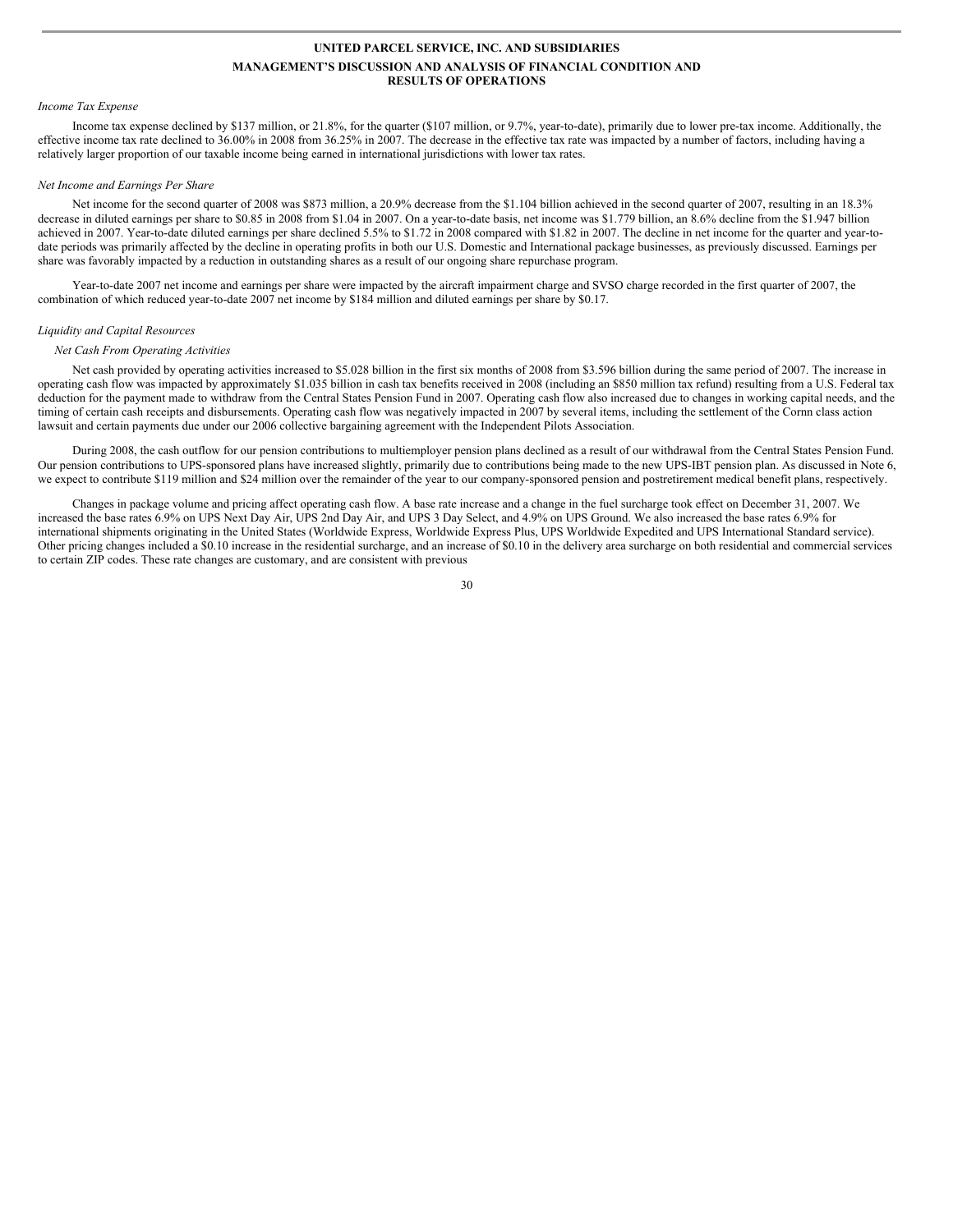years' rate increases. Additionally, we modified the fuel surcharge on domestic and U.S.-origin international air services by reducing by 2% the index used to determine the fuel surcharge. The UPS Ground fuel surcharge continues to fluctuate based on the U.S. Energy Department's On-Highway Diesel Fuel Price. Rate changes for shipments originating outside the U.S. were made throughout the past year and varied by geographic market.

In January 2008, UPS Freight announced a general rate increase averaging 5.4 percent covering non-contractual shipments in the United States and Canada. The increase went into effect on February 4, 2008, and applies to minimum charge, LTL and TL rates.

#### *Net Cash Used In Investing Activities*

Net cash used in investing activities increased to \$1.939 billion in the first six months of 2008 from \$1.323 billion during the same period of 2007. The net purchase of marketable securities and short-term investments increased to \$275 million in 2008, compared with \$76 million in 2007, as a result of the timing of certain cash receipts and disbursements.

We had capital expenditures of \$1.387 billion in the first six months of 2008, an increase from the \$1.206 billion in 2007. We fund our capital expenditures with our cash from operations. We have commitments for the purchase of aircraft, vehicles, technology equipment and other fixed assets to provide for the replacement of existing capacity and anticipated future growth. The increased capital expenditures in 2008 were primarily the result of our Worldport hub expansion, as well as the expansion and new construction projects at other facilities in Europe, Canada, and China.

Other investing activities reflected a cash outflow of \$282 million in 2008 as compared with a \$99 million outflow in 2007, largely due to cash settlements of derivative contracts used in our energy and currency hedging programs, as well as the timing of aircraft purchase contract deposits on our Boeing 767-300 and Boeing 747-400 aircraft orders.

#### *Net Cash Used In Financing Activities*

Net cash used in financing activities increased to \$3.986 billion in the first six months of 2008 from \$2.215 billion during the same period in 2007. Our primary use of cash in financing activities is to repurchase shares, pay dividends, and repay debt obligations. In January 2008, we announced a new financial policy regarding our capital structure to enhance shareowner value. We intend to manage our balance sheet to a target debt ratio of approximately 50%-60% funds from operations to total debt. In connection with this policy, the Board of Directors authorized an increase in our share repurchase authorization to \$10.0 billion. We intend to complete this level of share repurchases during 2008 and 2009.

Share repurchases may take the form of accelerated share repurchases, open market purchases, or other such methods as we deem appropriate. During the second quarter of 2008, we entered into an accelerated share repurchase program for \$227 million. The program was completed by June 30, 2008, and a total of 3.3 million shares were retired. Additionally, during the second quarter of 2008, we entered into a forward purchase agreement for UPS Class B shares for \$220 million, which was completed on July 31, 2008. A total of 3.6 million shares were repurchased under this agreement, approximately 0.8 million of which were in the second quarter of 2008. The cash outflow for the forward purchase agreement that had not been used on share repurchases as of June 30, 2008 was reported in other financing activities on the cash flow statement. Including the repurchases noted above, we repurchased a total of 35.7 million shares of Class A and Class B common stock for \$2.486 billion for the six months ended June 30, 2008, and 21.0 million shares for \$1.506 billion for the six months ended June 30, 2007 (\$2.294 billion and \$1.522 billion are reported on the cash flow statement for 2008 and 2007, respectively, due to the timing of settlements). As of June 30, 2008, we had \$7.644 billion of our share repurchase authorization remaining.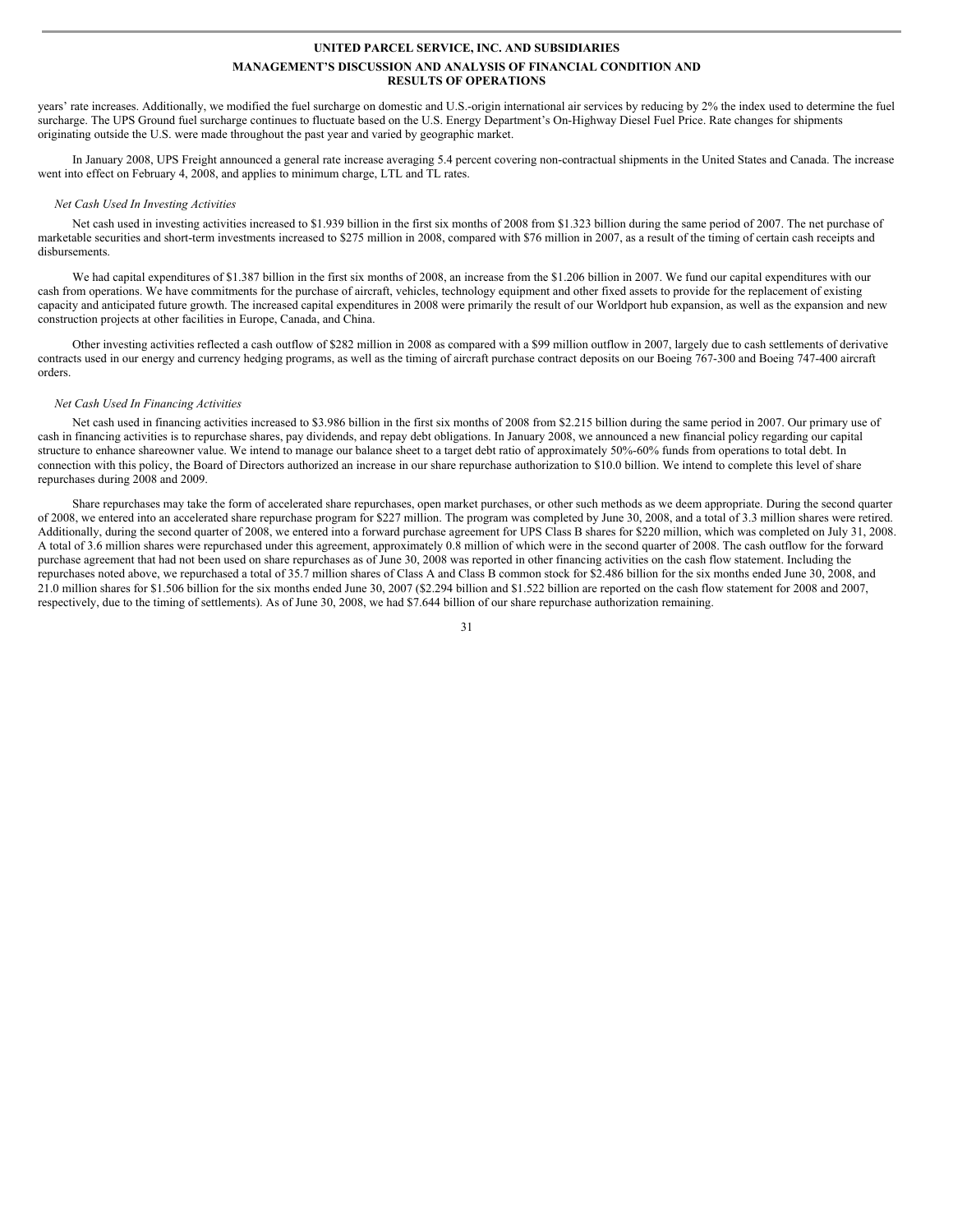We increased our quarterly cash dividend payment to \$0.45 per share in 2008 from \$0.42 per share in 2007, resulting in an increase in total cash dividends paid for the first six months of 2008 to \$1.337 billion from \$1.266 billion in 2007. The declaration of dividends is subject to the discretion of the Board of Directors and will depend on various factors, including our net income, financial condition, cash requirements, future prospects, and other relevant factors. We expect to continue the practice of paying regular cash dividends.

In January 2008, the Board of Directors approved an earlier payment schedule for the dividend typically declared in November of each year. Beginning in 2008 and going forward, that dividend is expected to be paid in December instead of the following January. As a result, we expect that a total of five dividend payments will be made in 2008.

We repaid debt, net of borrowings, of \$170 million in the first six months of 2008, compared with debt issuance, net of repayments, of \$498 million in the first six months of 2007. Repayments of debt consisted primarily of paydowns of commercial paper, scheduled principal payments on our capitalized lease obligations and early redemptions of certain tranches of UPS Notes. Our debt balance increased at the end of 2007 as a result of commercial paper issuances used to fund our withdrawal from the Central States Pension Fund. In early 2008, we repaid most of this commercial paper with the use of the proceeds from a senior notes offering (discussed further below), as well as the \$850 million U.S. federal tax refund received.

In January 2008, we completed an offering of \$1.750 billion of 4.50% senior notes due January 2013, \$750 million of 5.50% senior notes due January 2018, and \$1.500 billion of 6.20% senior notes due January 2038. All of the notes pay interest semiannually, and allow for redemption of the notes by UPS at any time by paying the greater of the principal amount or a "make-whole" amount, plus accrued interest. After pricing and underwriting discounts, we received a total of \$3.961 billion in cash proceeds from the offering. During the first quarter of 2008, we settled certain derivatives that were designated as hedges of this notes offering, resulting in a cash outflow of \$84 million (which is reported in other financing activities on the cash flow statement).

Additionally, in the first six months of 2008, we called for the redemption of \$239 million of notes issued under our UPS Notes program, and the associated swaps on the notes were terminated. We consider the overall fixed and floating interest rate mix of our portfolio and the related overall cost of borrowing when planning for future issuances and non-scheduled repayments of debt.

#### *Sources of Credit*

We are authorized to borrow up to \$10.0 billion under the U.S. commercial paper program we maintain. We had \$3.504 billion outstanding under this program as of June 30, 2008, with an average interest rate of 2.21%. The entire balance outstanding has been classified as a current liability on our balance sheet as of June 30, 2008. As of December 31, 2007, approximately \$4.0 billion of commercial paper was classified as long-term debt in anticipation of the subsequent issuance of fixed rate senior notes, as discussed previously. We also maintain a European commercial paper program under which we are authorized to borrow up to €1.0 billion in a variety of currencies, however there were no amounts outstanding under this program as of June 30, 2008.

We maintain two credit agreements with a consortium of banks. One of these agreements provides revolving credit facilities of \$4.5 billion, and expires on April 18, 2009. The second agreement provides revolving credit facilities of \$1.0 billion, and expires on April 19, 2012. Interest on any amounts we borrow under these facilities would be charged at 90-day LIBOR plus 15 basis points. At June 30, 2008, there were no outstanding borrowings under these facilities. Concurrent with entering into the \$4.5 billion facility in April 2008, we terminated our previous \$1.0 billion credit facility that was scheduled to expire on April 17, 2008, as well as the \$7.0 billion credit facility that was scheduled to expire on October 17, 2008.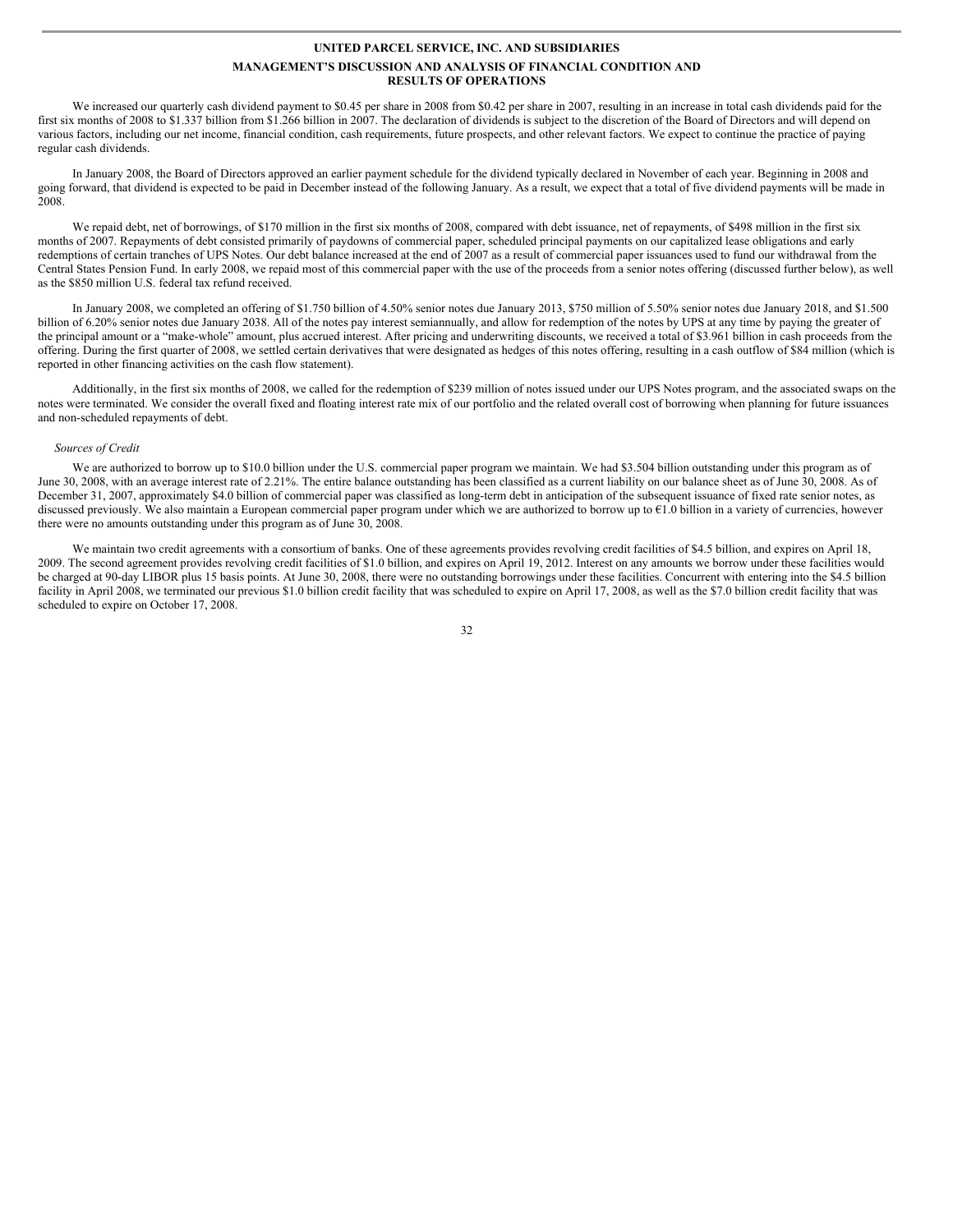Except as described in this quarterly report, the nature and amounts of our payment obligations under our debt, capital and operating lease agreements, purchase commitments, and other liabilities as of June 30, 2008 have not materially changed from those at December 31, 2007, as described in our Annual Report on Form 10-K for the year ended December 31, 2007.

Our existing debt instruments and credit facilities do not have cross-default or ratings triggers, however certain of these debt instruments and credit facilities do subject us to financial covenants. These covenants generally require us to maintain a \$3.0 billion minimum net worth and limit the amount of secured indebtedness that may be incurred by the company. These covenants are not considered material to the overall financial condition of the company, and all covenant tests were satisfied as of June 30, 2008.

#### *Contingencies*

We are a defendant in a number of lawsuits filed in state and federal courts containing various class-action allegations under state wage-and-hour laws. In one of these cases, Marlo v. UPS, which was certified as a class action in a California federal court in June 2004, plaintiffs allege that they improperly were denied overtime, and seek penalties for missed meal and rest periods, and interest and attorneys' fees. Plaintiffs purport to represent a class of 1,300 full-time supervisors. In August 2005, the court granted summary judgment in favor of UPS on all claims, and plaintiff appealed the ruling. In October 2007, the appeals court reversed the lower court's ruling. We have denied any liability with respect to these claims and intend to vigorously defend ourselves in this case. In April 2008, the Court decertified the class and vacated the trial scheduled for April 29, 2008. At this time, we have not determined the amount of any liability that may result from this matter or whether such liability, if any, would have a material adverse effect on our financial condition, results of operations, or liquidity.

In another case, Hohider v. UPS, which in July 2007 was certified as a class action in a Pennsylvania federal court, plaintiffs have challenged certain aspects of the Company's interactive process for assessing requests for reasonable accommodation under the Americans with Disabilities Act. Plaintiffs purport to represent a class of over 35,000 current and former employees, and seek backpay, compensatory and punitive damages, as well as attorneys' fees. In August 2007, the Third Circuit Court of Appeals granted the Company's Petition to hear the appeal of the trial court's recent certification order. The appeal will likely take one year. At this time, we have not determined the amount of any liability that may result from this matter or whether such liability, if any, would have a material adverse effect on our financial condition, results of operations, or liquidity.

UPS and Mail Boxes Etc., Inc. are defendants in various lawsuits brought by franchisees who operate Mail Boxes Etc. centers and The UPS Store locations. These lawsuits relate to the rebranding of Mail Boxes Etc. centers to The UPS Store, The UPS Store business model, the representations made in connection with the rebranding and the sale of The UPS Store franchises, and UPS's sale of services in the franchisees' territories. We have denied any liability with respect to these claims and intend to defend ourselves vigorously. At this time, we have not determined the amount of any liability that may result from these matters or whether such liability, if any, would have a material adverse effect on our financial condition, results of operations, or liquidity.

UPS Freight, along with several other companies involved in the LTL freight business, is a defendant in a Multi-District Litigation pending in the United States District Court for the Northern District of Georgia. The lawsuits allege that the defendants conspired to fix fuel surcharge rates, and they seek injunctive relief, treble damages and attorneys' fees. We intend to defend against these suits vigorously. These cases are at a preliminary stage and at this time, we have not determined the amount of any liability that may result from this matter or whether such liability, if any, would have a material adverse effect on our financial condition, results of operations, or liquidity.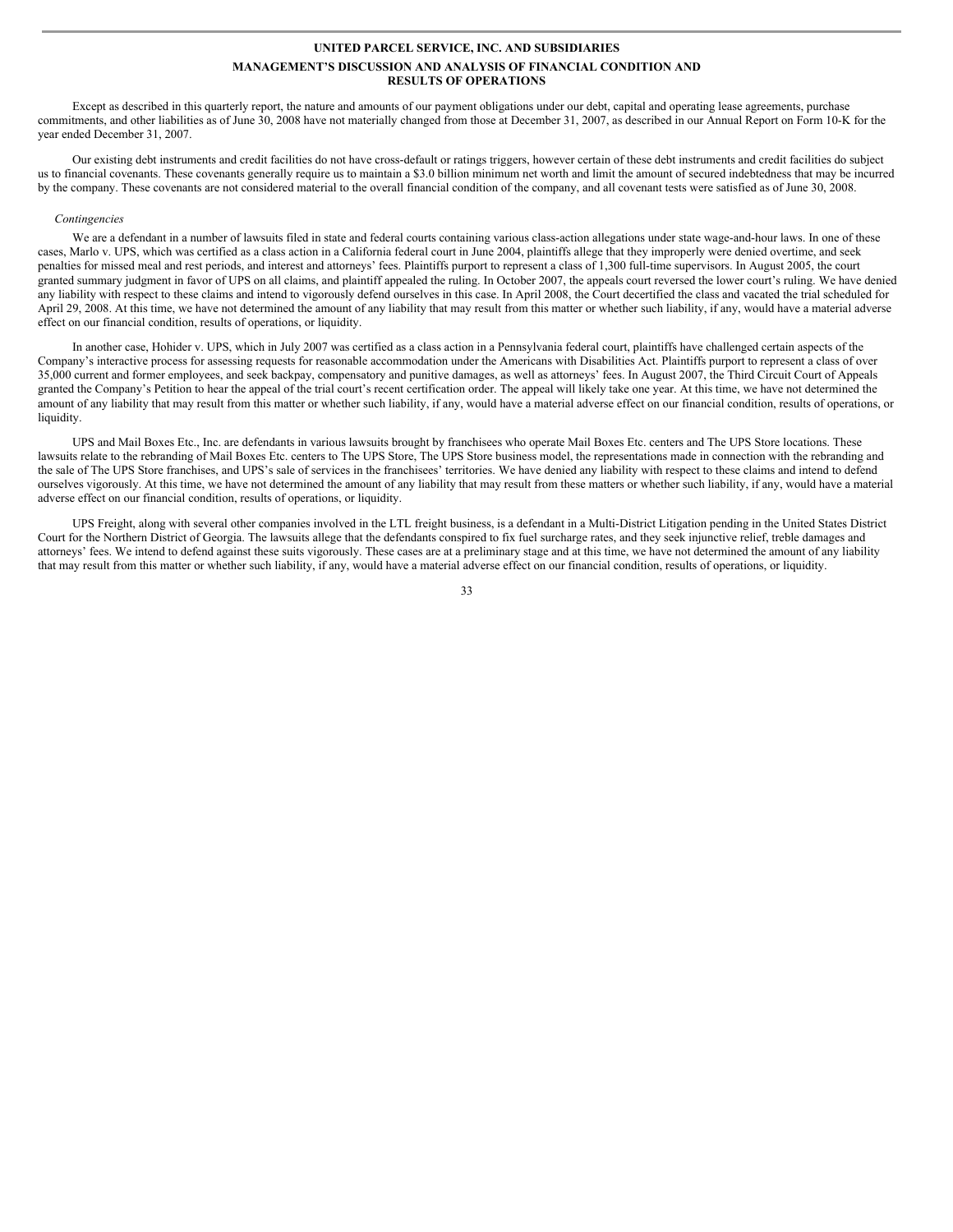We are a defendant in various other lawsuits that arose in the normal course of business. We believe that the eventual resolution of these cases will not have a material adverse effect on our financial condition, results of operations, or liquidity.

Along with an income tax audit for years 2003 and 2004, the Internal Revenue Service ("IRS") is currently examining non-income based taxes including excise taxes on transportation of property by air and fuel purchases, which could lead to proposed assessments. The IRS has not presented an official position with regard to excise taxes at this time, and therefore we are not able to determine the technical merit of any potential assessment; however, we do not believe that the resolution of this matter would have a material adverse effect on our financial condition, results of operations, or liquidity.

The Italian Guardia di Finanza, under the authority of the Minister of Economy and Finance, has challenged the inter-company transfer pricing of our Italian subsidiary's international package business for tax years 2003 through 2007. No final report or assessment has been issued. We have denied any liability with respect to these challenges and intend to defend our position vigorously. We have not accrued any liability for unrecognized tax benefits under FIN 48 for this matter. However, it is possible that the amount of unrecognized tax benefits could change within the next 12 months as we continue to pursue resolution of this matter with the Italian authorities. At this time, we have not determined the amount of liability that may result from this matter or whether such liability, if any, would have a material adverse effect on our financial condition, results of operations, or liquidity.

As of December 31, 2007, we had approximately 246,000 employees employed under a national master agreement and various supplemental agreements with local unions affiliated with the Teamsters. In September 2007, we reached a new national master agreement with the Teamsters, which was ratified in December 2007. The new agreement provides for wage increases as well as contributions to healthcare and pension plans, and most economic provisions of the new five year agreement will take effect on August 1, 2008, with the exception of our withdrawal from the Central States Pension Fund which occurred in 2007. We have approximately 2,900 pilots who are employed under a collective bargaining agreement with the Independent Pilots Association, which becomes amendable at the end of 2011. Our airline mechanics are covered by a collective bargaining agreement with Teamsters Local 2727, which became amendable on November 1, 2006. We began formal negotiations with Teamsters Local 2727 on October 2, 2006. In addition, the majority of our ground mechanics who are not employed under agreements with the Teamsters are employed under collective bargaining agreements with the International Association of Machinists and Aerospace Workers (approximately 2,900). These agreements run through July 31, 2009.

Apart from the Central States Pension Fund, we participate in a number of trustee-managed multi-employer pension and health and welfare plans for employees covered under collective bargaining agreements. Several factors could cause us to make significantly higher future contributions to these plans, including unfavorable investment performance, changes in demographics, and increased benefits to participants. At this time, we are unable to determine the amount of additional future contributions, if any, or whether any material adverse effect on our financial condition, results of operations, or liquidity would result from our participation in these plans.

#### *Other Matters*

We received grand jury subpoenas from the Antitrust Division of the U.S. Department of Justice ("DOJ") regarding the DOJ's investigations into air cargo pricing practices in July 2006 and into freight forwarding pricing practices in December 2007. In October 2007, we received information requests from the European Commission and the New Zealand Commerce Commission relating to investigations of freight forwarding pricing practices. We are cooperating with these investigations.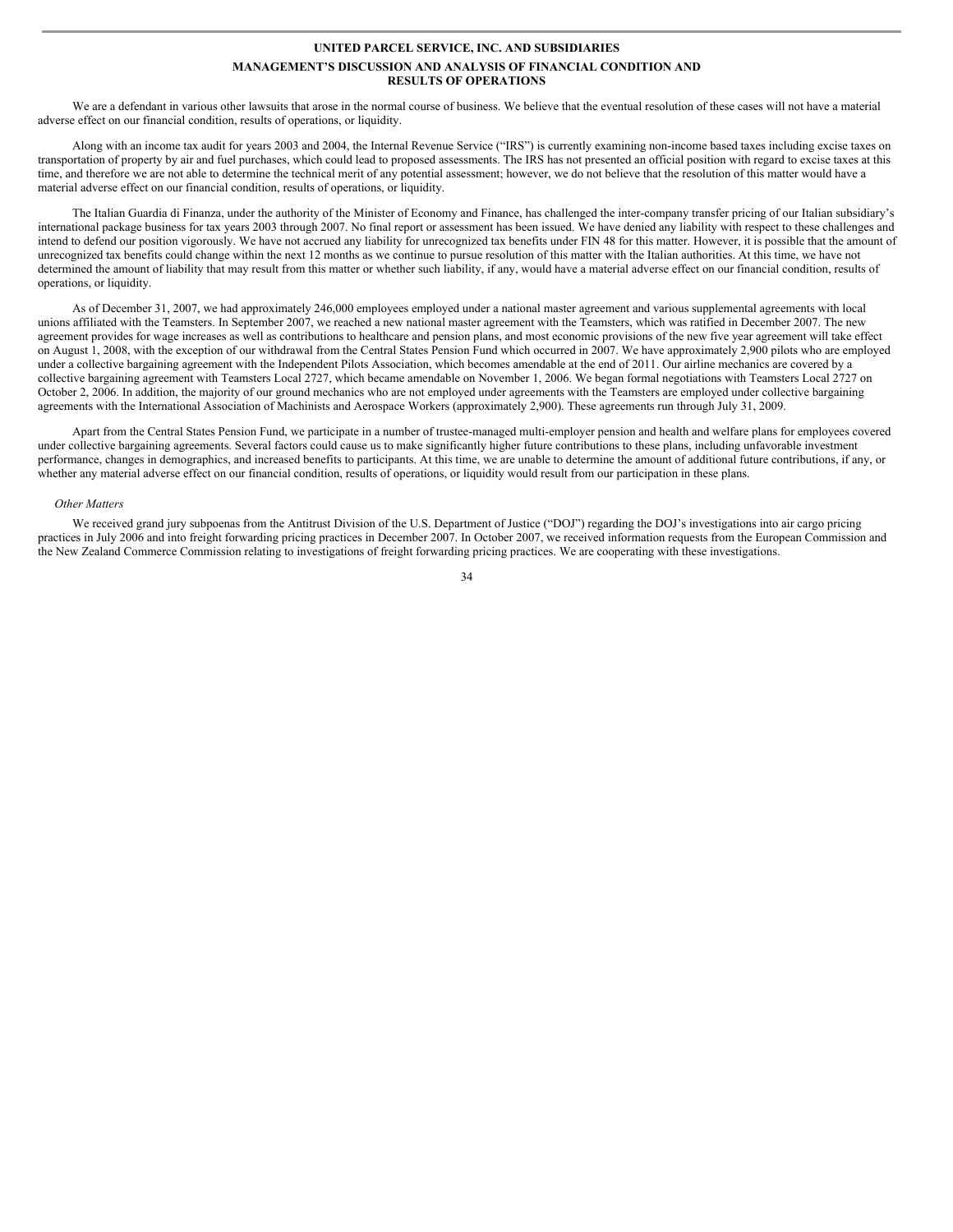#### *Recent Accounting Pronouncements*

In September 2006, the FASB issued Statement No. 157 "Fair Value Measurements" ("FAS 157"), which was issued to define fair value, establish a framework for measuring fair value, and expand disclosures about fair value measurements, and is effective for fiscal years beginning after November 15, 2007. In February 2008, the FASB deferred the effective date of FAS 157 for one year for certain nonfinancial assets and liabilities, and removed certain leasing transactions from its scope. We adopted FAS 157 on January 1, 2008, and the impact of adoption was not material to our results of operations or financial condition. The disclosures required by FAS 157 are included in Note 12 to the financial statements included in this report.

In February 2007, the FASB issued Statement No. 159 "The Fair Value Option for Financial Assets and Financial Liabilities" ("FAS 159"), which gives entities the option to measure eligible financial assets, financial liabilities and firm commitments at fair value (i.e., the fair value option), on an instrument-by-instrument basis, that are otherwise not accounted for at fair value under other accounting standards. The election to use the fair value option is available at specified election dates, such as when an entity first recognizes a financial asset or financial liability or upon entering into a firm commitment. Subsequent changes in fair value must be recorded in earnings. Additionally, FAS 159 allows for a one-time election for existing positions upon adoption, with the transition adjustment recorded to beginning retained earnings. We adopted FAS 159 on January 1, 2008, and elected to apply the fair value option to our investment in certain investment partnerships that were previously accounted for under the equity method. Accordingly, we recorded a \$16 million reduction to retained earnings as of January 1, 2008, representing the cumulative effect adjustment of adopting FAS 159.

Through 2007, we utilized the early measurement date option available under Statement No. 87 "Employers' Accounting for Pensions", and we measured the funded status of our plans as of September 30 each year. Under the provisions of FASB Statement No. 158 "Employers' Accounting for Defined Benefit Pension and Other Postretirement Plans (an amendment of FASB Statements No. 87, 88, 106, and 132(R))" ("FAS 158"), we are required to use a December 31 measurement date for all of our pension and postretirement benefit plans beginning in 2008. As a result of this change in measurement date, we recorded a cumulative effect \$44 million reduction to retained earnings as of January 1, 2008.

In June 2007, the EITF reached consensus on Issue No. 06-11, "Accounting for Income Tax Benefits of Dividends on Share-Based Payment Awards." EITF 06-11 requires that the tax benefit related to dividend equivalents paid on restricted stock units, which are expected to vest, be recorded as an increase to additional paid-in capital. EITF 06-11 is applied prospectively for tax benefits on dividends declared in fiscal years beginning after December 15, 2007. We adopted the provisions of EITF 06-11 beginning in the first quarter of 2008. This adoption did not have a material impact on our results of operations or financial condition.

In December 2007, the FASB issued Statement No. 141(R) "Business Combinations" ("FAS 141(R)"). FAS 141(R) requires the acquiring entity in a business combination to recognize the full fair value of assets acquired and liabilities assumed in the transaction (whether a full or partial acquisition); establishes the acquisition-date fair value as the measurement objective for all assets acquired and liabilities assumed; requires expensing of most transaction and restructuring costs; and requires the acquirer to disclose in its financial statements the information needed to evaluate and understand the nature and financial effect of the business combination. FAS 141(R) applies prospectively to business combinations for which the acquisition date is on or after January 1, 2009. The impact of FAS No. 141(R) on our consolidated financial statements will depend upon the nature, terms and size of the acquisitions we consummate after the effective date.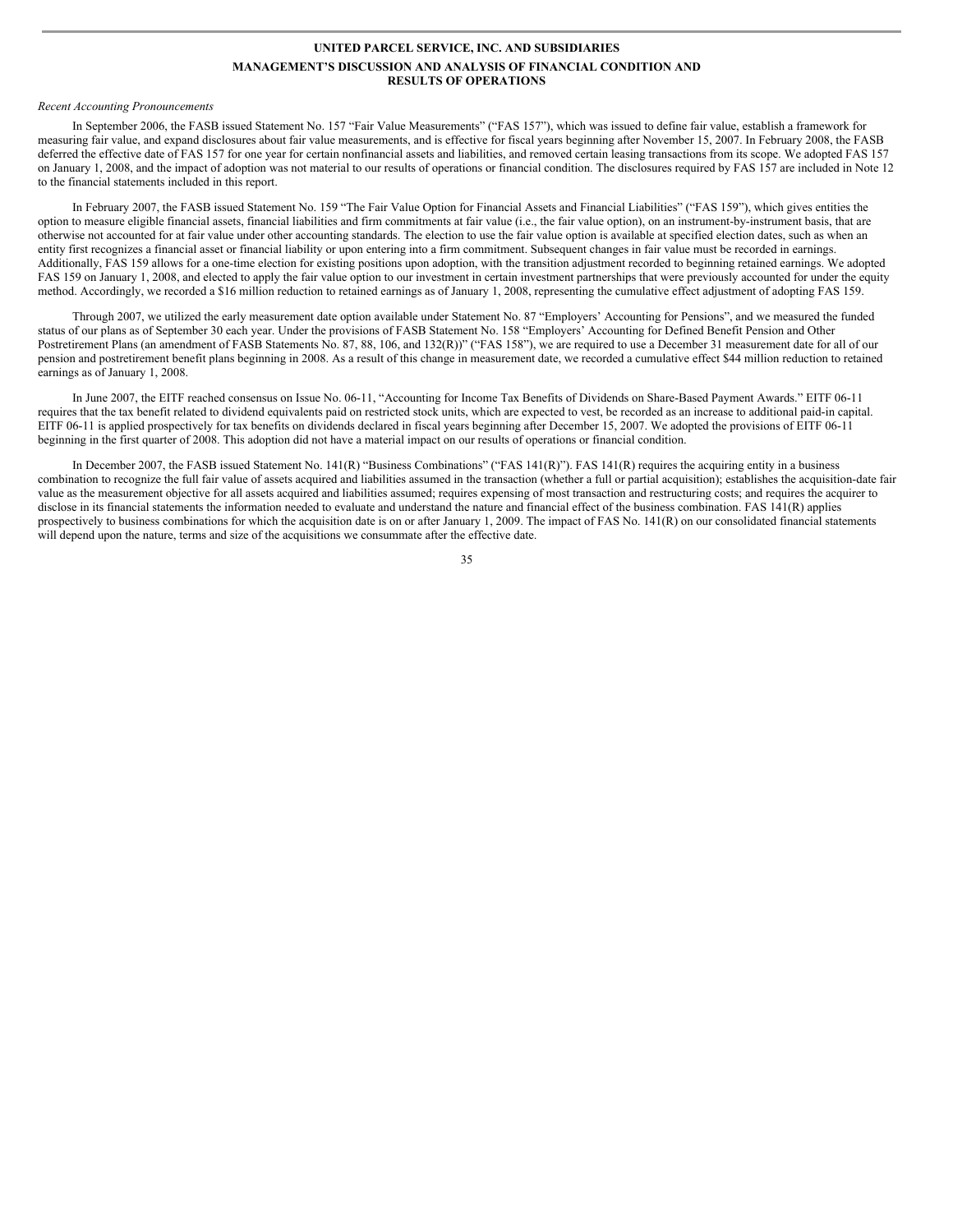In December 2007, the FASB issued Statement No. 160, "Noncontrolling Interests in Consolidated Financial Statements—an amendment of Accounting Research Bulletin No. 51" ("FAS 160"). FAS 160 requires reporting entities to present noncontrolling (minority) interests as equity (as opposed to as a liability or mezzanine equity) and provides guidance on the accounting for transactions between an entity and noncontrolling interests. As of June 30, 2008, we had approximately \$7 million in noncontrolling interests classified in other non-current liabilities. FAS 160 applies prospectively as of January 1, 2009, except for the presentation and disclosure requirements which will be applied retrospectively for all periods presented.

In March 2008, the FASB issued Statement No. 161, "Disclosures about Derivative Instruments and Hedging Activities, an amendment of FASB Statement No. 133" ("FAS 161"), which requires additional disclosures about the objectives of the derivative instruments and hedging activities, the method of accounting for such instruments under FAS 133 and its related interpretations, and a tabular disclosure of the effects of such instruments and related hedged items on our financial position, financial performance, and cash flows. FAS 161 is effective for us beginning January 1, 2009. We are currently assessing the potential impact that the adoption of FAS 161 may have on the disclosures within our consolidated financial statements.

#### *Forward-Looking Statements*

"Management's Discussion and Analysis of Financial Condition and Results of Operations" and other parts of this report contain "forward-looking" statements about matters that inherently are difficult to predict. The words "believes," "expects," "anticipates," and similar expressions are intended to identify forward-looking statements. These statements include statements regarding our intent, belief and current expectations about our strategic direction, prospects and future results. We have described some of the important factors that affect these statements as we discussed each subject. Forward-looking statements involve risks and uncertainties, and certain factors may cause actual results to differ materially from those contained in the forward-looking statements. Some of the factors that could cause our actual results to differ materially from the expected results are described in our Annual Report on Form 10-K for the year ended December 31, 2007.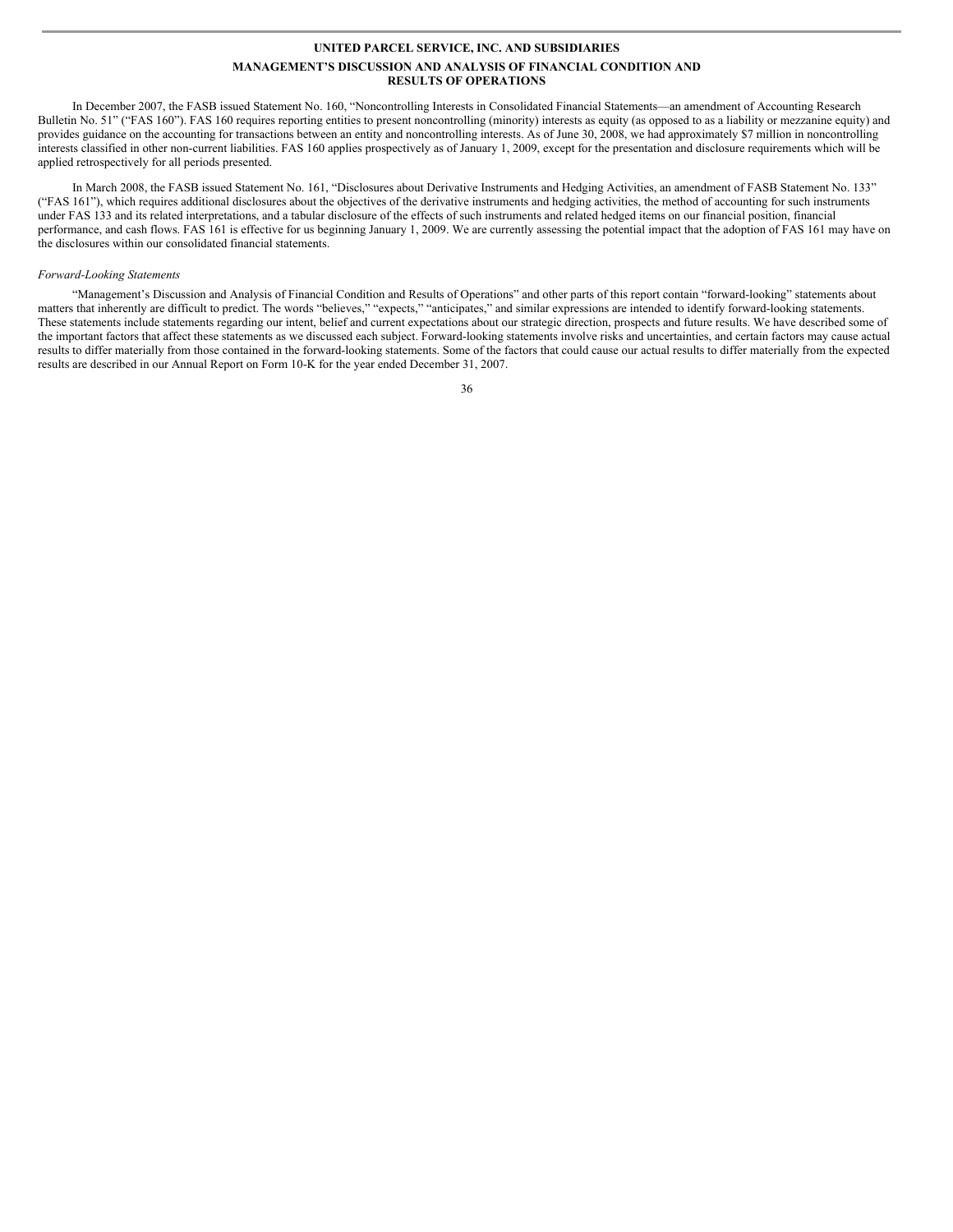#### **Item 3.** *Quantitative and Qualitative Disclosures About Market Risk*

We are exposed to market risk from changes in foreign currency exchange rates, interest rates, equity prices, and certain commodity prices. This market risk arises in the normal course of business, as we do not engage in speculative trading activities. In order to manage the risk arising from these exposures, we utilize a variety of foreign exchange, interest rate, equity and commodity forward contracts, options, and swaps.

The total fair value asset (liability) of our derivative financial instruments is summarized in the following table (in millions):

|                                  | <b>June 30,</b> | December 31, |
|----------------------------------|-----------------|--------------|
|                                  | 2008            | 2007         |
| <b>Energy Derivatives</b>        |                 | (179)        |
| Currency Derivatives             | (150)           | (42)         |
| <b>Interest Rate Derivatives</b> | (67)            | (94)         |
|                                  | \$(213)         | (315)        |

Other than noted below, our market risks, hedging strategies, and financial instrument positions at June 30, 2008 have not materially changed from those disclosed in our Annual Report on Form 10-K for the year ended December 31, 2007. In the first six months of 2008, a number of energy hedging positions expired, and the market risk sensitivity of the positions for the remainder of 2008 is not material. The market risk sensitivities of the currency and interest rate contracts noted above are not materially different from the amounts described in our Annual Report on Form 10-K for the year ended December 31, 2007.

The forward contracts, swaps, and options previously discussed contain an element of risk that the counterparties may be unable to meet the terms of the agreements. However, we minimize such risk exposures for these instruments by limiting the counterparties to large banks and financial institutions that meet established credit guidelines. We do not expect to incur any losses as a result of counterparty default.

The information concerning market risk under the sub-caption "Market Risk" of the caption "Management's Discussion and Analysis" on pages 37-38 of our consolidated financial statements contained in our Annual Report on Form 10-K for the year ended December 31, 2007, is hereby incorporated by reference in this Quarterly Report on Form 10-Q.

#### **Item 4.** *Controls and Procedures*

#### *Evaluation of Disclosure Controls and Procedures:*

As of the end of the period covered by this report, management, including our chief executive officer and chief financial officer, evaluated the effectiveness of the design and operation of our disclosure controls and procedures (as defined in Rules 13a-15(e) and 15d-15(e) of the Securities Exchange Act of 1934 ("Exchange Act")). Based upon that evaluation, our chief executive officer and chief financial officer concluded that the disclosure controls and procedures were effective to ensure that information required to be disclosed in reports we file or submit under the Exchange Act is (1) recorded, processed, summarized and reported within the time periods specified in Securities and Exchange Commission rules and forms, and (2) accumulated and communicated to our management to allow their timely decisions regarding required disclosure.

#### *Changes in Internal Control over Financial Reporting:*

There were no changes in the Company's internal controls over financial reporting during the quarter ended June 30, 2008 that have materially affected, or are reasonably likely to materially affect, the Company's internal control over financial reporting.

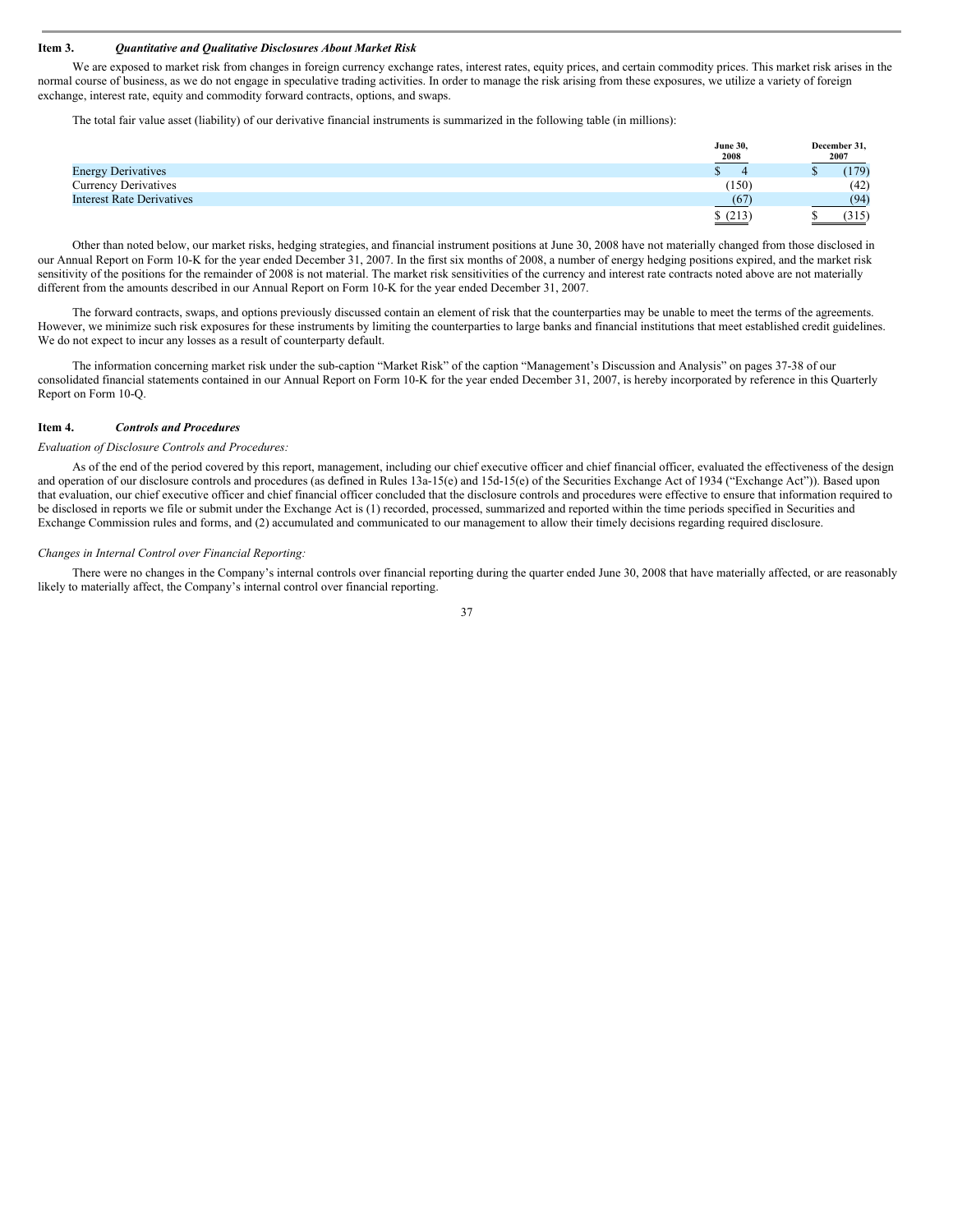### **PART II. OTHER INFORMATION**

### **Item 1.** *Legal Proceedings*

For a discussion of legal proceedings affecting us and our subsidiaries, please see the information under the sub-caption "Contingencies" of the caption "Management's Discussion and Analysis of Financial Condition and Results of Operations" included in this report.

#### **Item 1A.** *Risk Factors*

There have been no material changes to the risk factors previously disclosed in our Annual Report on Form 10-K for the year ended December 31, 2007.

#### **Item 2.** *Unregistered Sales of Equity Securities and Use of Proceeds*

(c) A summary of our repurchases of our Class A and Class B common stock during the second quarter of 2008 is as follows (in millions, except per share amounts):

|                                 | <b>Total Number</b><br>of Shares<br>Purchased(1) | Average<br><b>Price Paid</b><br>Per Share | <b>Total Number</b><br>of Shares Purchased<br>as Part of Publicly<br><b>Announced Program</b> | <b>Approximate Dollar</b><br>Value of Shares that<br>May Yet be Purchased<br><b>Under the Program</b> |  |
|---------------------------------|--------------------------------------------------|-------------------------------------------|-----------------------------------------------------------------------------------------------|-------------------------------------------------------------------------------------------------------|--|
| April 1 – April 30, 2008        | 5.6                                              | \$72.47                                   | 5.6                                                                                           | 8,493                                                                                                 |  |
| May 1 – May 31, 2008            | 4.1                                              | 70.23                                     | 4.1                                                                                           | 8.204                                                                                                 |  |
| June $1 -$ June 30, 2008        | 8.7                                              | 64.84<br>$\sim$                           | 8.6                                                                                           | 7,644                                                                                                 |  |
| Total April $1 -$ June 30, 2008 | 18.4                                             | \$68.36                                   | 18.3                                                                                          | 7.644                                                                                                 |  |

(1) Includes shares repurchased through our publicly announced share repurchase program and shares tendered to pay the exercise price and tax withholding on employee stock options.

In January 2008, we announced a new financial policy regarding our capital structure to enhance shareowner value. We intend to manage our balance sheet to a target debt ratio of approximately 50%-60% funds from operations to total debt. In connection with this policy, the Board of Directors authorized an increase in our share repurchase authorization to \$10.0 billion. We intend to complete this level of share repurchases during 2008 and 2009. Share repurchases may take the form of accelerated share repurchases, open market purchases, or other such methods as we deem appropriate. Unless terminated earlier by the resolution of our Board, the program will expire when we have purchased all shares authorized for repurchase under the program.

### **Item 3.** *Defaults Upon Senior Securities*

None.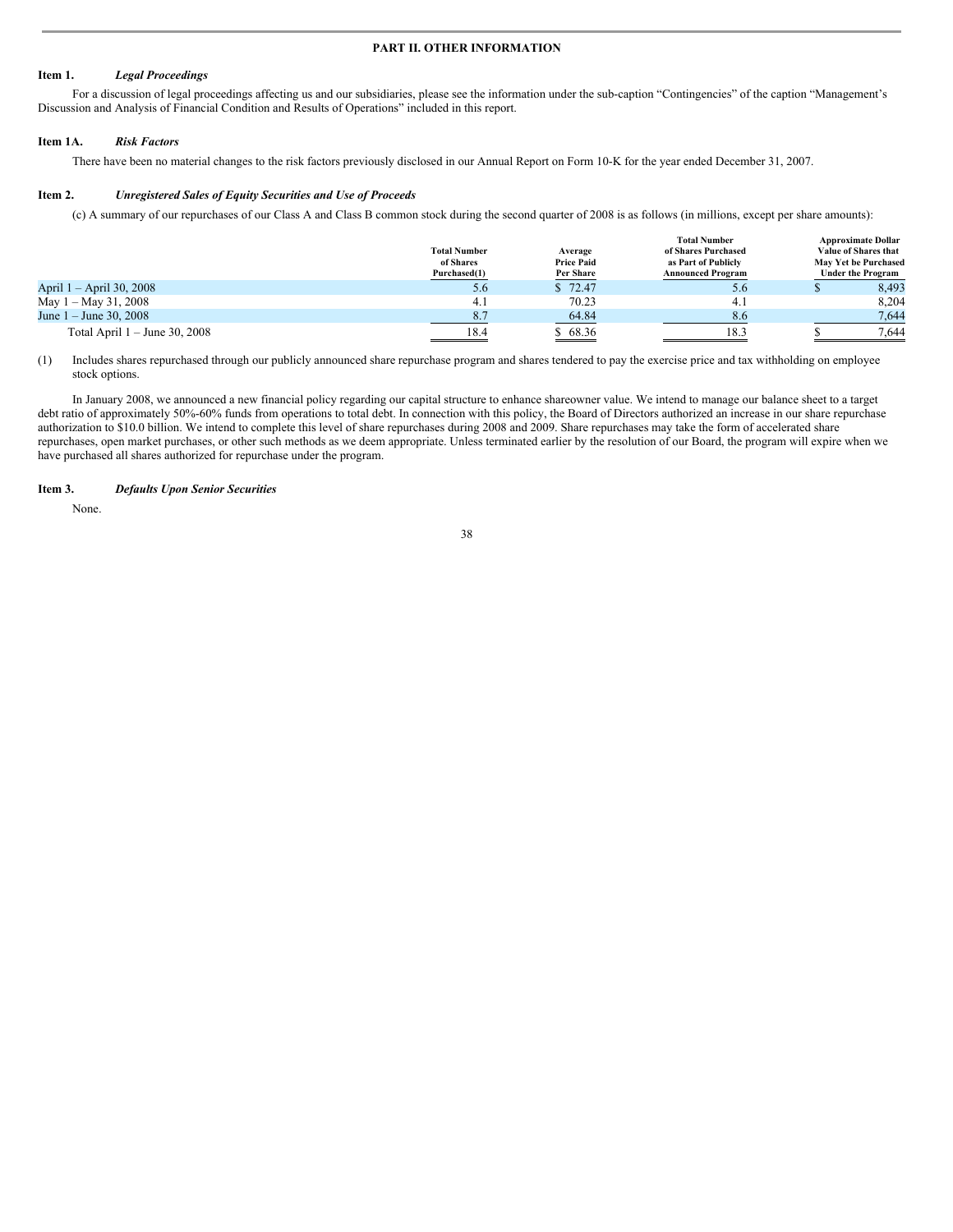# **Item 4.** *Submission of Matters to a Vote of Security Holders*

Our annual meeting of shareowners was held on May 8, 2008.

Proxies for the meeting were solicited pursuant to Regulation 14A under the Securities Exchange Act of 1934. There was no solicitation in opposition to management's nominees for director as listed in Item No. 1 in the proxy statement, and all of such nominees were elected.

1. The results of the voting by the shareowners for directors are presented below.

| <b>Director</b>     |          | <b>Number of Votes</b> | Percent of<br><b>Total Voting</b> |
|---------------------|----------|------------------------|-----------------------------------|
| F. Duane Ackerman   | For      | 2,663,318,536          | 96.79%                            |
|                     | Withheld | 88,266,906             | $3.21\%$                          |
| Michael J. Burns    | For      | 2,672,106,274          | 97.11%                            |
|                     | Withheld | 79,479,167             | 2.89%                             |
| D. Scott Davis      | For      | 2,662,111,605          | 96.75%                            |
|                     | Withheld | 89,473,837             | 3.25%                             |
| Stuart E. Eizenstat | For      | 2,674,786,028          | 97.21%                            |
|                     | Withheld | 76,799,414             | 2.79%                             |
| Michael L. Eskew    | For      | 2,648,486,704          | 96.25%                            |
|                     | Withheld | 103,098,738            | 3.75%                             |
| Ann M. Livermore    | For      | 2,655,458,988          | 96.51%                            |
|                     | Withheld | 96,126,453             | 3.49%                             |
| Rudy Markham        | For      | 2,675,986,293          | 97.25%                            |
|                     | Withheld | 75,599,148             | 2.75%                             |
| John W. Thompson    | For      | 2,666,604,258          | 96.91%                            |
|                     | Withheld | 84,981,184             | 3.09%                             |
| Carol B. Tomé       | For      | 2,665,893,396          | 96.89%                            |
|                     | Withheld | 85,692,045             | 3.11%                             |
| Ben Verwaayan       | For      | 2,665,929,094          | 96.89%                            |
|                     | Withheld | 85,656,348             | $3.11\%$                          |

2. The proposal and the results of the voting by the shareowners for ratification of our appointment of independent registered public accountants are presented below.

|                                                            |         |                        | Percent of          |
|------------------------------------------------------------|---------|------------------------|---------------------|
|                                                            |         | <b>Number of Votes</b> | <b>Total Voting</b> |
| To ratify the appointment of Deloitte & Touche LLP, as the | For     | 2,677,003,526          | 97.29%              |
| independent registered public accountants for the Company  | Against | 50.574.777             | l.84%               |
| for the year ending December 31, 2008                      | Abstain | 24,007,135             | $0.87\%$            |

**Item 5.** *Other Information*

None.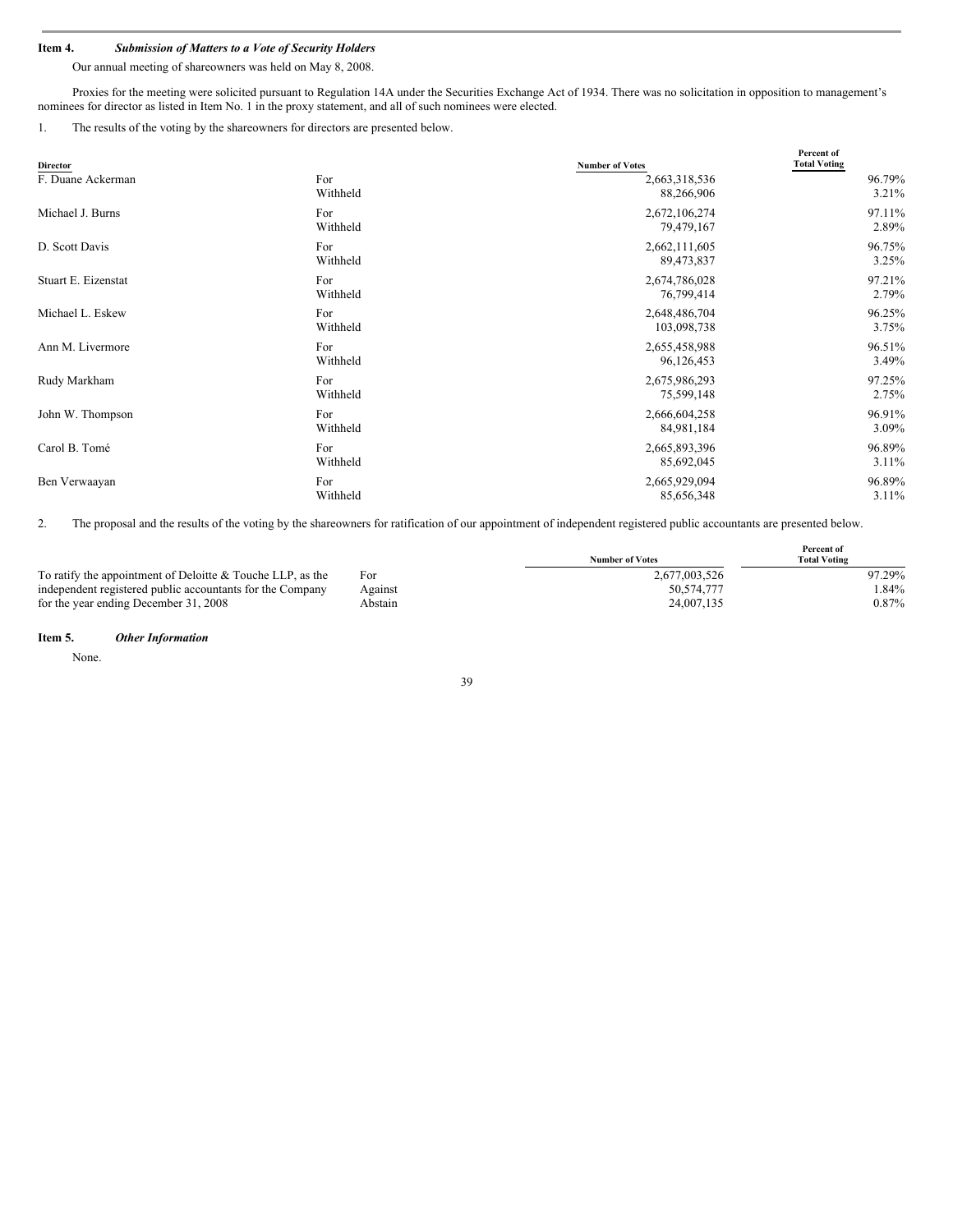### **Item 6.** *Exhibits*

These exhibits are either incorporated by reference into this report or filed with this report as indicated below.

|              | Index to Exhibits:              |                                                                                                                                                                                                                                                                                                                                                                                                                                                                                                                                                |
|--------------|---------------------------------|------------------------------------------------------------------------------------------------------------------------------------------------------------------------------------------------------------------------------------------------------------------------------------------------------------------------------------------------------------------------------------------------------------------------------------------------------------------------------------------------------------------------------------------------|
| 3.1          |                                 | Form of Restated Certificate of Incorporation of United Parcel Service, Inc. (incorporated by reference to Exhibit 3.2 to Form 10-Q for the Quarter<br>Ended June 30, 2002).                                                                                                                                                                                                                                                                                                                                                                   |
| 3.2          | $\overbrace{\phantom{13333}}$   | Form of Bylaws of United Parcel Service, Inc. (incorporated by reference to Exhibit 3.2 on Form S-4 (No. 333-83349), filed on July 21, 1999, as<br>amended).                                                                                                                                                                                                                                                                                                                                                                                   |
| 10.1         | $\overbrace{\phantom{13333}}$   | Credit Agreement (364-Day Facility) dated April 17, 2008 among United Parcel Service, Inc., the initial lenders named therein, Citigroup Global<br>Markets Inc. and J.P. Morgan Securities Inc. as joint arrangers and book managers, Barclays Bank PLC and BNP Paribas as co-documentation agents,<br>Citibank, N.A. as administrative agent, and JPMorgan Chase Bank, N.A., as syndication agent (incorporated by reference to Exhibit 10.1 to Form 10-Q<br>for the Quarter Ended March 31, 2008).                                           |
| 10.2         | $\overbrace{\phantom{12333}}$   | Credit Agreement (5-Year Facility) dated April 19, 2007 among United Parcel Service, Inc., the initial lenders named therein, Citigroup Global Markets<br>Inc. and J.P. Morgan Securities Inc. as joint arrangers and book managers, Barclays Bank PLC, BNP Paribas, Mellon Bank N.A., and Wells Fargo Bank,<br>N.A. as co-documentation agents, Citibank, N.A. as administrative agent, and JPMorgan Chase Bank, N.A., as syndication agent (incorporated by<br>reference to Exhibit 10.2 to Form 10-O for the Quarter Ended March 31, 2007). |
| 10.3         | $\overbrace{\phantom{13333}}$   | Form of Restricted Stock Award Agreement for the 2008 Long-Term Incentive Performance Awards under the Incentive Compensation Plan<br>(incorporated by reference to Exhibit 10.1 to the Current Report on Form 8-K, filed on March 20, 2008).                                                                                                                                                                                                                                                                                                  |
| 11           |                                 | Statement regarding Computation of per Share Earnings (incorporated by reference to Note 13 to "Item 1. Financial Statements" of this quarterly report<br>on Form $10-O$ ).                                                                                                                                                                                                                                                                                                                                                                    |
| $\dagger$ 12 |                                 | Computation of Ratio of Earnings to Fixed Charges.                                                                                                                                                                                                                                                                                                                                                                                                                                                                                             |
| †31.1        |                                 | Certification of the Chief Executive Officer Pursuant to Rule 13a-14(a), as adopted pursuant to Section 302 of the Sarbanes-Oxley Act of 2002.                                                                                                                                                                                                                                                                                                                                                                                                 |
| † 31.2       | $\hspace{0.1mm}-\hspace{0.1mm}$ | Certification of the Chief Financial Officer Pursuant to Rule 13a-14(a), as adopted pursuant to Section 302 of the Sarbanes-Oxley Act of 2002.                                                                                                                                                                                                                                                                                                                                                                                                 |
| † 32.1       | $\overbrace{\phantom{12333}}$   | Certification of the Chief Executive Officer Pursuant to 18 U.S.C. Section 1350, as Adopted Pursuant to Section 906 of the Sarbanes-Oxley Act of 2002.                                                                                                                                                                                                                                                                                                                                                                                         |
| † 32.2       | $\overbrace{\phantom{12333}}$   | Certification of the Chief Financial Officer Pursuant to 18 U.S.C. Section 1350, as Adopted Pursuant to Section 906 of the Sarbanes-Oxley Act of 2002.                                                                                                                                                                                                                                                                                                                                                                                         |

† Filed herewith.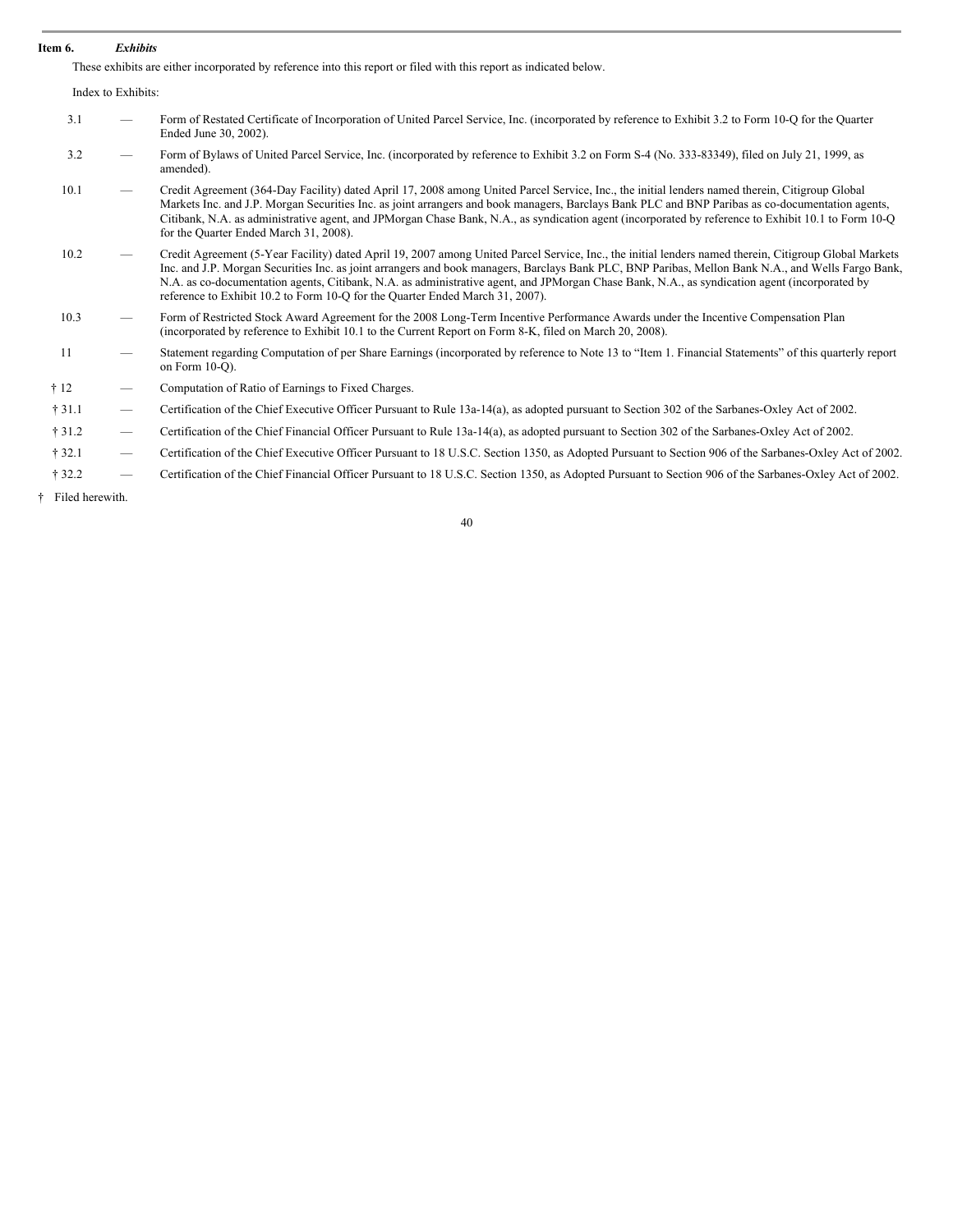### **SIGNATURES**

Pursuant to the requirements of the Securities Exchange Act of 1934, the registrant has duly caused this report to be signed on its behalf by the undersigned thereunto duly authorized.

UNITED PARCEL SERVICE, INC. (Registrant)

Date: August 8, 2008<br>Example 2008<br>Senior Vice President, Senior Vice President, Senior Vice President, Senior Vice President, Senior Vice President,<br>Chief Financial Officer and Treasurer<br>Principal Accounting Officer and Pr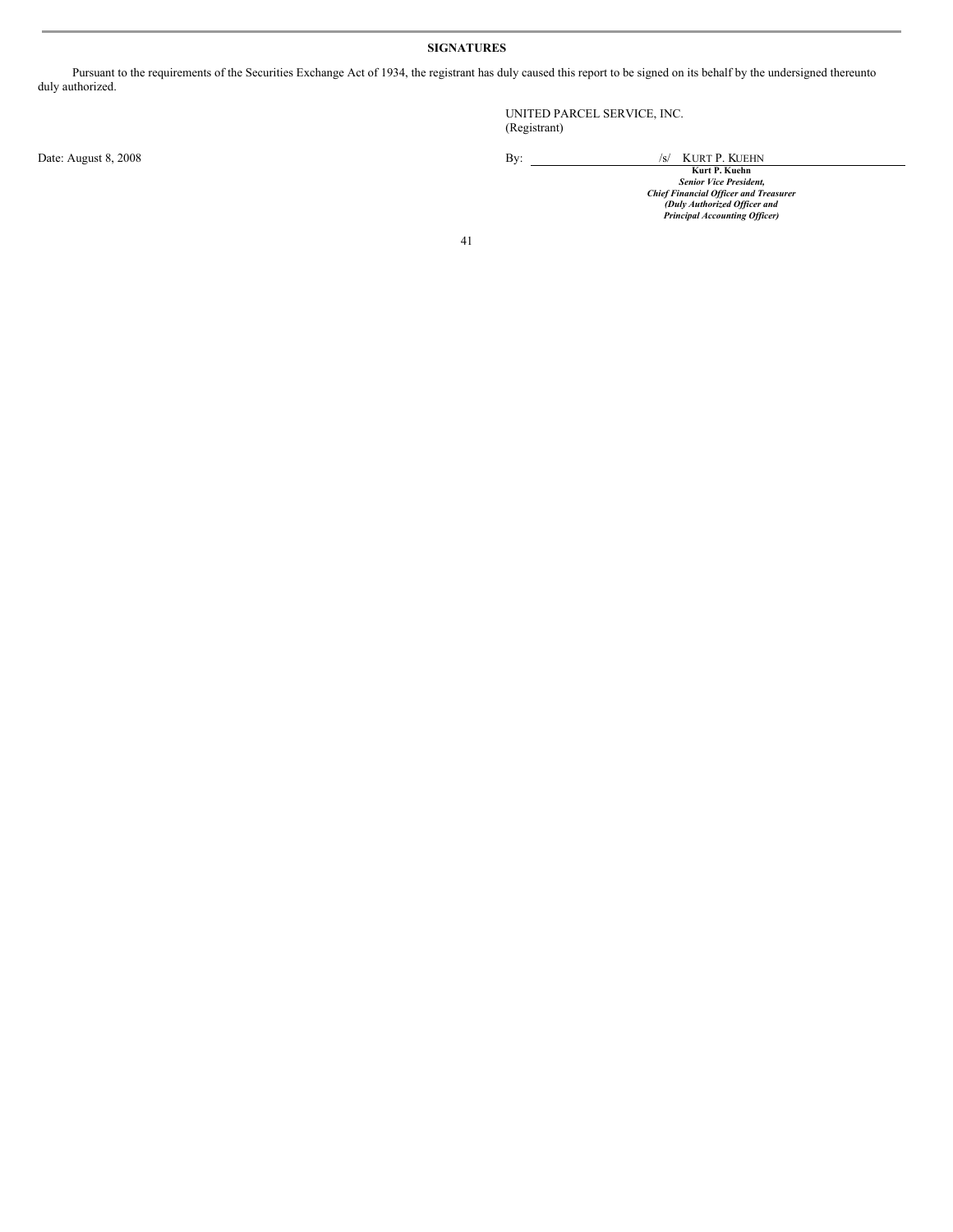#### **United Parcel Service, Inc. and Subsidiaries Ratio of Earnings to Fixed Charges**

|                                        | <b>Six</b>                                        | <b>Year Ended December 31.</b> |             |             |            |                       |
|----------------------------------------|---------------------------------------------------|--------------------------------|-------------|-------------|------------|-----------------------|
|                                        | <b>Months</b><br>Ended<br><b>June 30,</b><br>2008 | 2007                           | 2006        | 2005        | 2004       | 2003                  |
| Earnings:                              |                                                   |                                |             |             |            |                       |
| Income before income taxes             | \$2,780                                           | \$431                          | 6,510<br>S  | 6,075<br>S  | 4,922<br>S | 4,370<br>\$           |
| Add: Interest expense                  | 238                                               | 246                            | 211         | 172         | 149        | 121                   |
| Add: Interest factor in rental expense | 146                                               | 296                            | 304         | 281         | 253        | 244                   |
| Total earnings                         | \$3,164                                           | \$973                          | 7,025<br>S. | 6,528<br>S. | 5,324<br>S | 4,735<br>$\mathbf{S}$ |
| Fixed charges:                         |                                                   |                                |             |             |            |                       |
| Interest expense                       | \$.<br>238                                        | \$246                          | 211<br>S    | 172<br>£.   | 149<br>-S  | 121<br><sup>\$</sup>  |
| Interest capitalized                   | 25                                                | 67                             | 48          | 32          | 25         | 25                    |
| Interest factor in rental expense      | 146                                               | 296                            | 304         | 281         | 253        | 244                   |
| Total fixed charges                    | 409                                               | \$609                          | 563         | 485         | 427        | 390                   |
| Ratio of earnings to fixed charges     | 7.7                                               | 1.6                            | 12.5        | 13.5        | 12.5       | 12.1                  |
|                                        |                                                   |                                |             |             |            |                       |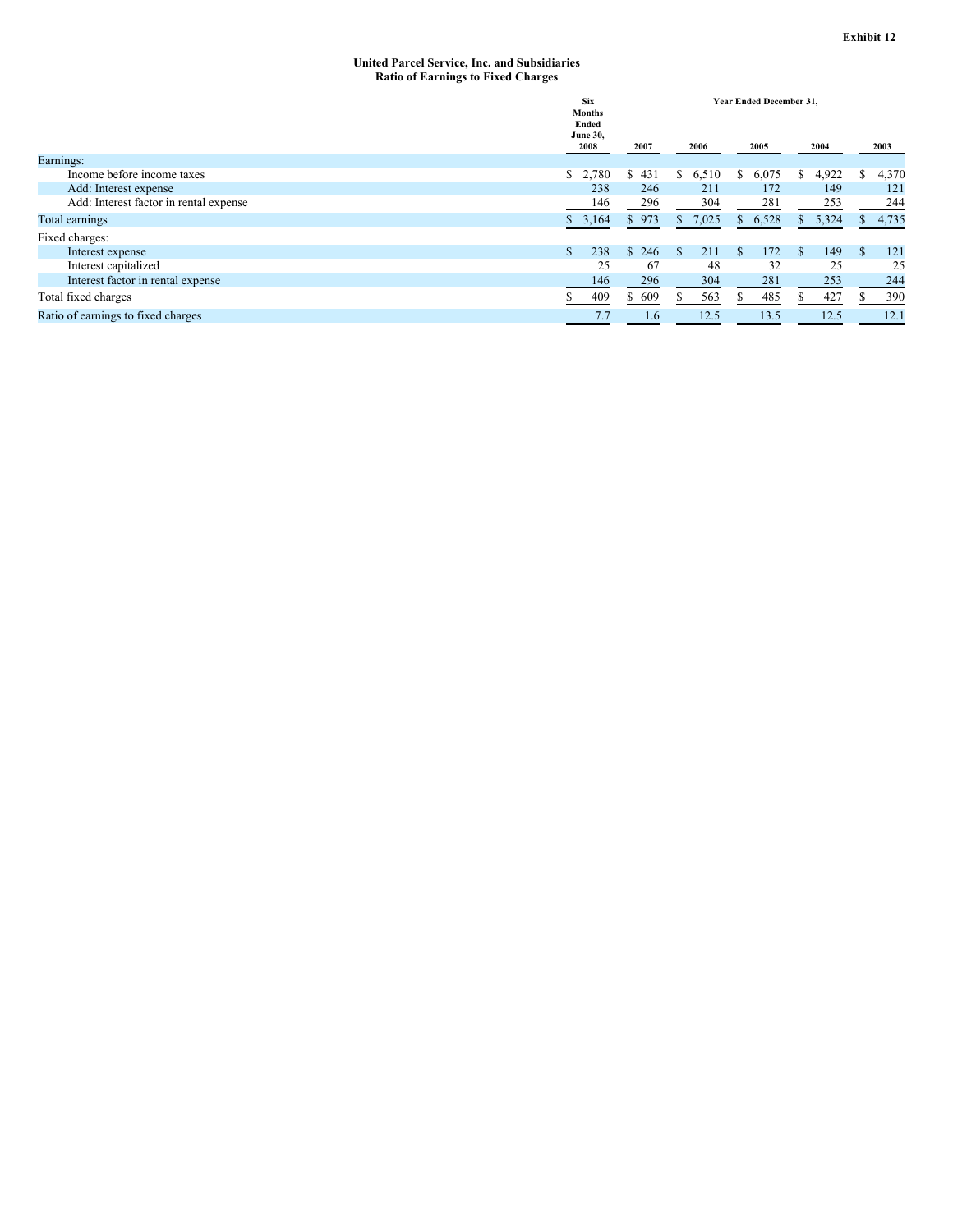### **CERTIFICATE OF CHIEF EXECUTIVE OFFICER**

I, D. Scott Davis, certify that:

- 1. I have reviewed this quarterly report on Form 10-Q of United Parcel Service, Inc.;
- 2. Based on my knowledge, this report does not contain any untrue statement of a material fact or omit to state a material fact necessary to make the statements made, in light of the circumstances under which such statements were made, not misleading with respect to the period covered by this report;
- 3. Based on my knowledge, the financial statements, and other financial information included in this report, fairly present in all material respects the financial condition, results of operations and cash flows of the registrant as of, and for, the periods presented in this report;
- 4. The registrant's other certifying officer and I are responsible for establishing and maintaining disclosure controls and procedures (as defined in Exchange Act Rules 13a-15(e) and 15d-15(e)) and internal control over financial reporting (as defined in Exchange Act Rules 13a-15(f) and 15d-15(f)) for the registrant and have:
	- a. designed such disclosure controls and procedures, or caused such disclosure controls and procedures to be designed under our supervision, to ensure that material information relating to the registrant, including its consolidated subsidiaries, is made known to us by others within those entities, particularly during the period in which this report is being prepared;
	- b. designed such internal control over financial reporting, or caused such internal control over financial reporting to be designed under our supervision, to provide reasonable assurance regarding the reliability of financial reporting and the preparation of financial statements for external purposes in accordance with generally accepted accounting principles;
	- c. evaluated the effectiveness of the registrant's disclosure controls and procedures and presented in this report our conclusions about the effectiveness of disclosure controls and procedures, as of the end of the period covered by this report based on such evaluation; and
	- d. disclosed in this report any change in the registrant's internal control over financial reporting that occurred during the registrant's most recent fiscal quarter that has materially affected, or is reasonably likely to materially affect, the registrant's internal control over financial reporting; and
- 5. The registrant's other certifying officer and I have disclosed, based on our most recent evaluation of internal control over financial reporting, to the registrant's auditors and the audit committee of the registrant's board of directors (or persons performing the equivalent functions):
	- a. all significant deficiencies and material weaknesses in the design or operation of internal control over financial reporting which are reasonably likely to adversely affect the registrant's ability to record, process, summarize and report financial information; and
	- b. any fraud, whether or not material, that involves management or other employees who have a significant role in the registrant's internal control over financial reporting.

/s/ D. SCOTT DAVIS

**D. Scott Davis Chairman and Chief Executive Officer**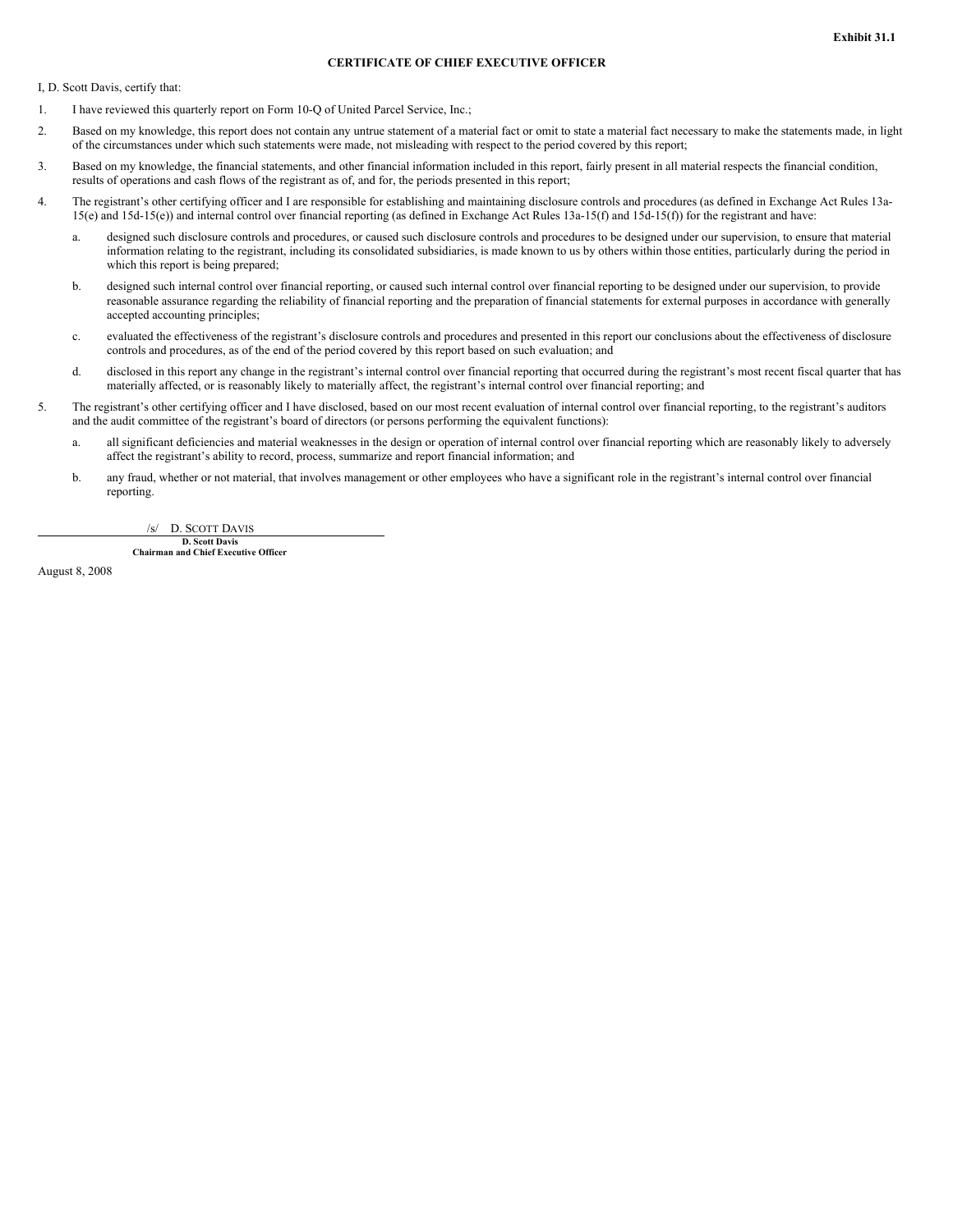### **CERTIFICATE OF CHIEF FINANCIAL OFFICER**

I, Kurt P. Kuehn, certify that:

- 1. I have reviewed this quarterly report on Form 10-Q of United Parcel Service, Inc.;
- 2. Based on my knowledge, this report does not contain any untrue statement of a material fact or omit to state a material fact necessary to make the statements made, in light of the circumstances under which such statements were made, not misleading with respect to the period covered by this report;
- 3. Based on my knowledge, the financial statements, and other financial information included in this report, fairly present in all material respects the financial condition, results of operations and cash flows of the registrant as of, and for, the periods presented in this report;
- 4. The registrant's other certifying officer and I are responsible for establishing and maintaining disclosure controls and procedures (as defined in Exchange Act Rules 13a-15(e) and 15d-15(e)) and internal control over financial reporting (as defined in Exchange Act Rules 13a-15(f) and 15d-15(f)) for the registrant and have:
	- a. designed such disclosure controls and procedures, or caused such disclosure controls and procedures to be designed under our supervision, to ensure that material information relating to the registrant, including its consolidated subsidiaries, is made known to us by others within those entities, particularly during the period in which this report is being prepared;
	- b. designed such internal control over financial reporting, or caused such internal control over financial reporting to be designed under our supervision, to provide reasonable assurance regarding the reliability of financial reporting and the preparation of financial statements for external purposes in accordance with generally accepted accounting principles;
	- c. evaluated the effectiveness of the registrant's disclosure controls and procedures and presented in this report our conclusions about the effectiveness of disclosure controls and procedures, as of the end of the period covered by this report based on such evaluation; and
	- d. disclosed in this report any change in the registrant's internal control over financial reporting that occurred during the registrant's most recent fiscal quarter that has materially affected, or is reasonably likely to materially affect, the registrant's internal control over financial reporting; and
- 5. The registrant's other certifying officer and I have disclosed, based on our most recent evaluation of internal control over financial reporting, to the registrant's auditors and the audit committee of the registrant's board of directors (or persons performing the equivalent functions):
	- a. all significant deficiencies and material weaknesses in the design or operation of internal control over financial reporting which are reasonably likely to adversely affect the registrant's ability to record, process, summarize and report financial information; and
	- b. any fraud, whether or not material, that involves management or other employees who have a significant role in the registrant's internal control over financial reporting.

/s/ KURT P. KUEHN

**Kurt P. Kuehn Senior Vice President, Chief Financial Officer and Treasurer**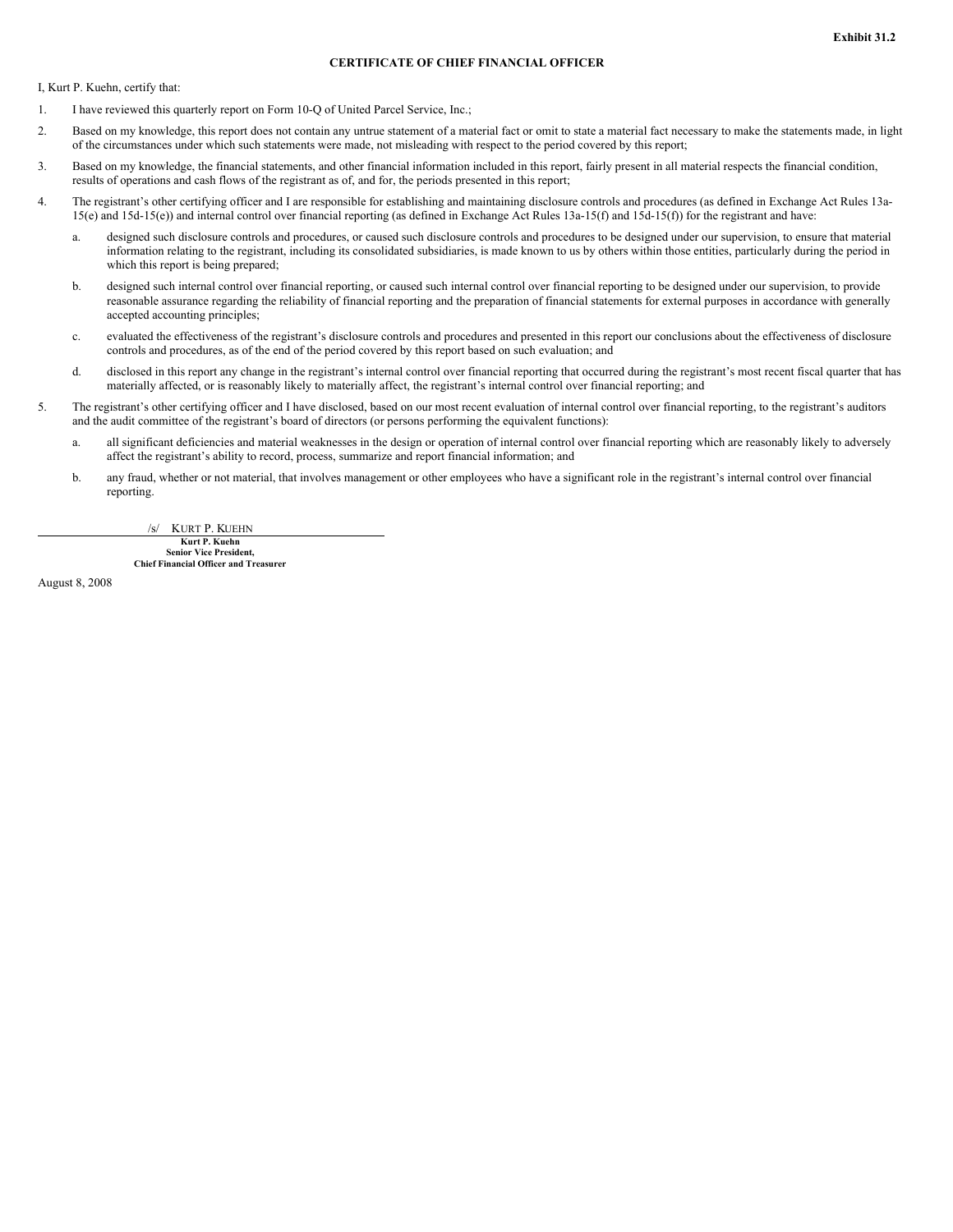### **CERTIFICATION PURSUANT TO 18 U.S.C. SECTION 1350, AS ADOPTED PURSUANT TO SECTION 906 OF THE SARBANES-OXLEY ACT OF 2002**

Pursuant to Section 906 of the Sarbanes-Oxley Act of 2002 and in connection with the Quarterly Report on Form 10-Q of United Parcel Service, Inc. (the "Corporation") for the period ended June 30, 2008, as filed with the Securities and Exchange Commission on the date hereof (the "Report"), the undersigned, the Chairman and Chief Executive Officer of the Corporation, certifies that:

- (1) The Report fully complies with the requirements of Section 13(a) or 15(d) of the Securities Exchange Act of 1934; and
- (2) The information contained in the Report fairly presents, in all material respects, the financial condition and results of operations of the Corporation.

/s/ D. SCOTT DAVIS **D. Scott Davis Chairman and Chief Executive Officer**